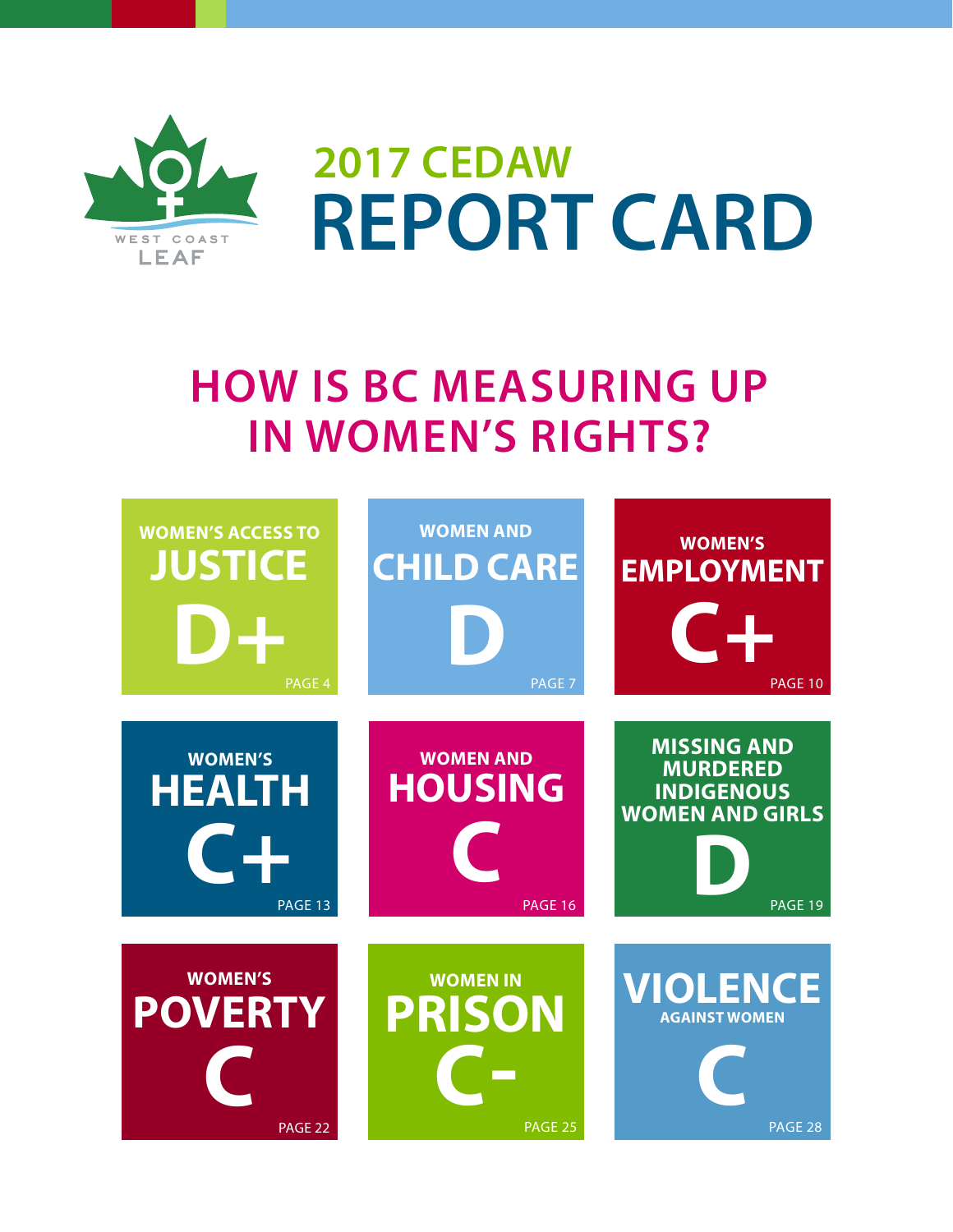# **INTRODUCTION**

**Canada's compliance with the** *Convention* **was assessed in 2016, and the UN CEDAW Committee raised significant concerns about Canada's commitment to women's equality rights and adherence to the treaty's protections, including with regard to areas of provincial government authority and issues specific to BC.**

#### **WHAT IS CEDAW?**

The *Convention on the Elimination of All Forms of Discrimination against Women* (CEDAW) enshrines important protections for women and girls in international human rights law. CEDAW recognizes that it is not enough to guarantee that women and men be treated identically. Instead, state signatories must take appropriate action to eliminate discrimination against women and support substantive equality.

Canada ratified CEDAW on December 10, 1981. Canada's compliance with the *Convention* was assessed in 2016, and the UN *Committee* on the Elimination of Discrimination against Women (the "CEDAW Committee") raised significant concerns about Canada's commitment to women's equality rights and adherence to the treaty's protections, including with regard to areas of provincial government authority and issues specific to BC.

#### **METHODOLOGY**

The goal of West Coast LEAF's annual CEDAW Report Card is to raise public awareness about BC's progress in meeting its international obligations on women's rights, and to advocate for adequate provincial responses to the CEDAW Committee's concerns.

From the CEDAW Committee's 2016 Concluding Observations on Canada, West Coast LEAF identified nine key areas relevant to our mandate and expertise. Because Canada's Constitution divides responsibility between the provincial and federal governments, the Report Card focuses on issues that fall partially or completely within the jurisdiction of the BC government.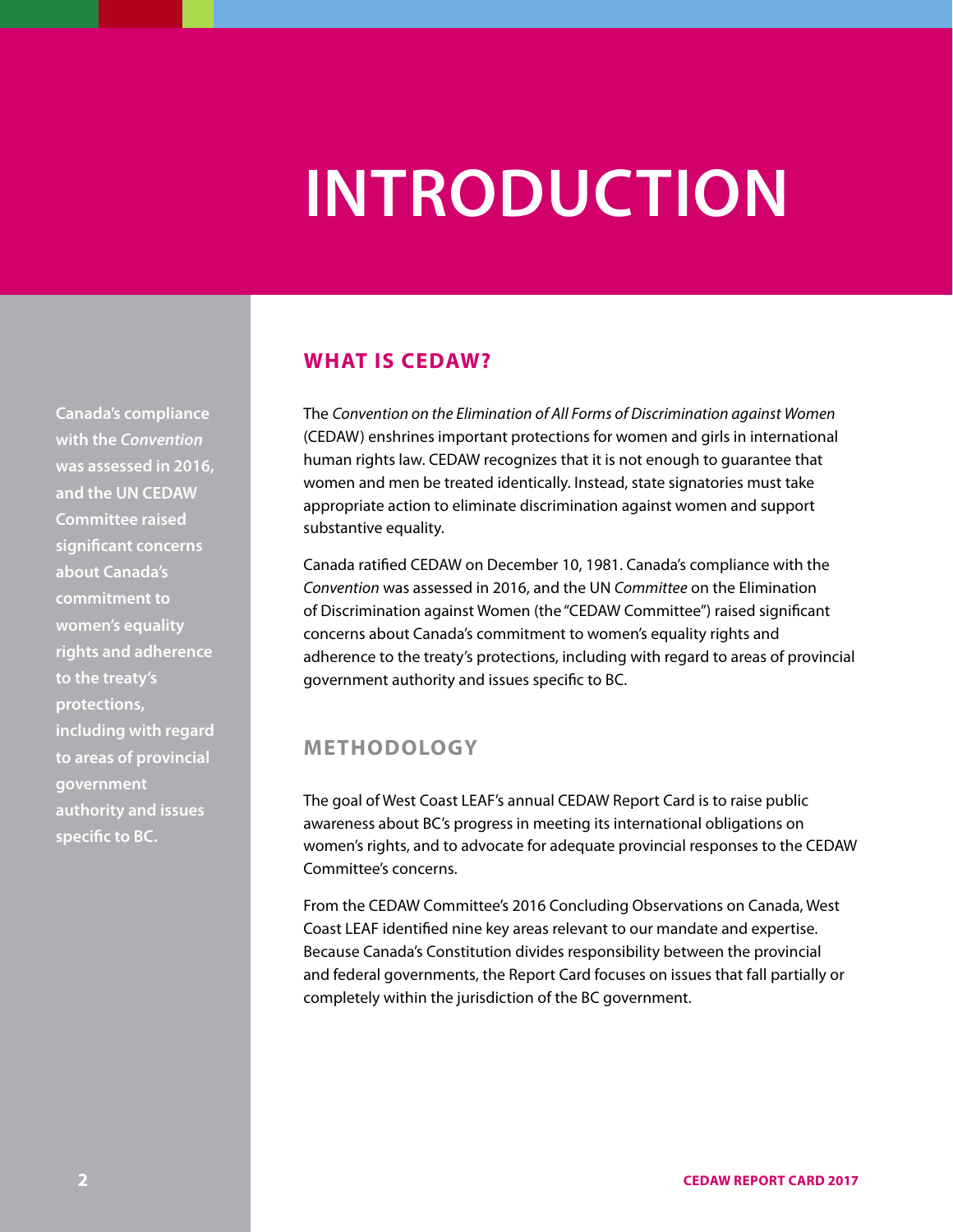This year's Report Card focuses on provincial developments between October 2016 and early November 2017. We used the following scale to assign grades to BC's progress in each area:

| A | Fulfilment of CEDAW obligations and satisfaction of the concerns<br>of the CEDAW Committee. |
|---|---------------------------------------------------------------------------------------------|
| B | Considerable action towards fulfilling CEDAW obligations and<br>Committee concerns.         |
| C | Some action taken. Needs continued improvement.                                             |
| D | Very limited action. Needs significant improvement.                                         |
| F | Total inaction or detrimental action.                                                       |

**From the CEDAW Committee's 2016 Concluding Observations on Canada, West Coast LEAF identified nine key areas relevant to our mandate and expertise.**

#### **ACKNOWLEDGEMENTS**

West Coast LEAF would like to thank this year's CEDAW Report Card volunteer research team, which provided significant support and direction for the project: Allison Rounding, Becky Gormley, Denea Bascombe, Devon Peck, Ellen Bolger, Heidi Rolfe, Jennifer McDermid, Jessica Jahn, Joseph Manning, Kaja Marinic, Kelsi Wall, Leah Kelley, Mandavni Dhami, Meenakshi Mannoe, Nadine Einarson, Sarah Ferencz, Sarah Ishida, Sharlein Smith, Tanya Thakur, and Zephi Kramer. We would also like to thank our volunteer copy editor Heidi Darroch and our summer legal intern, Annette Angell.

We are grateful to the many community members and organizations who took the time to provide valuable feedback on the draft report in response to our request for input. Finally, we would like to thank the Law Foundation of BC for its generous support of this project.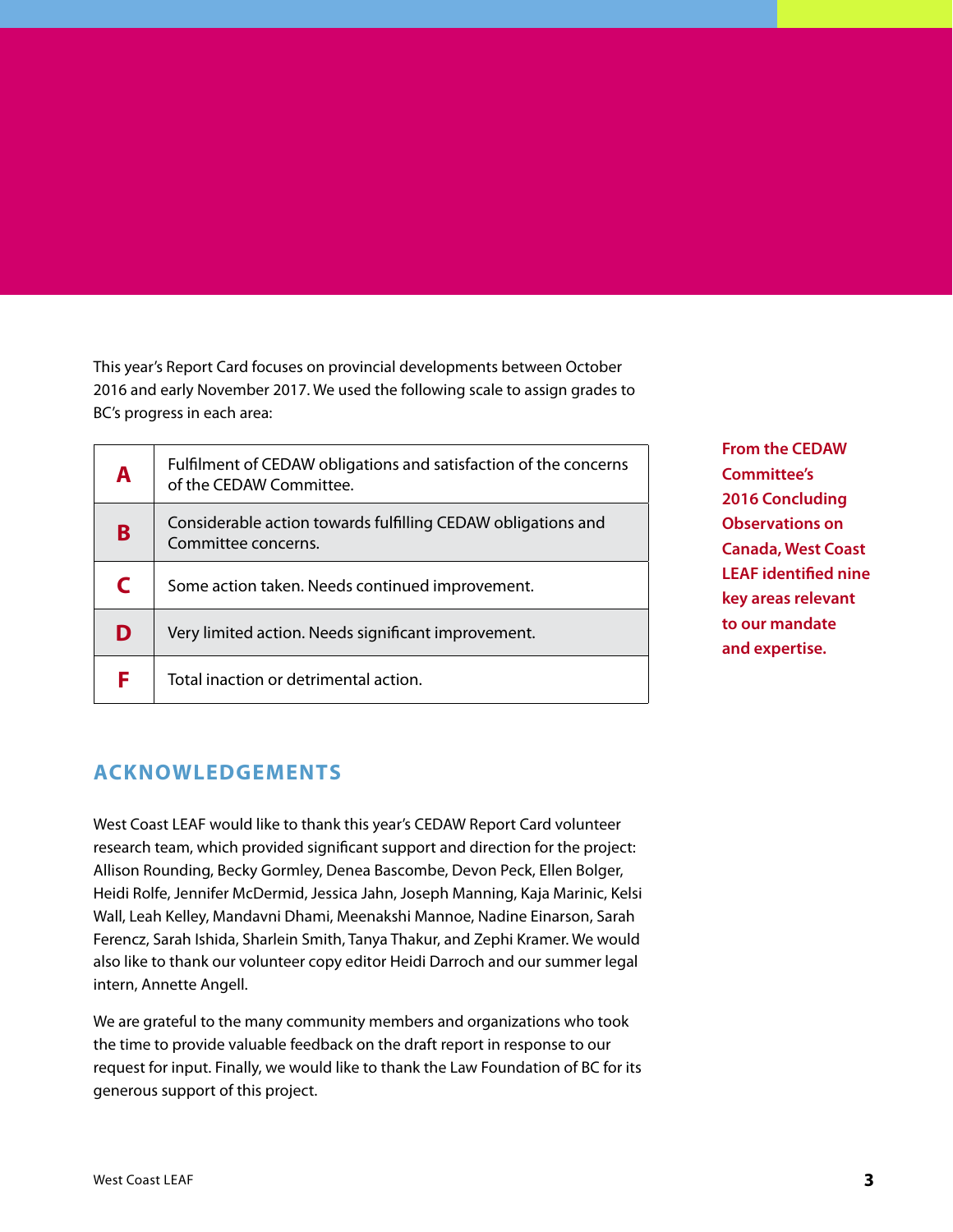# **WOMEN'S ACCESS TO JUSTICE**

<span id="page-3-0"></span>**D+**

**Limited action. Needs significant improvement. Previous years: 2016: D 2015: D-2014: F**

**Family law legal aid limitations can have especially dire consequences for women, who are more likely than men to use family law legal aid, to be the primary caregivers of their children, to have abusive expartners, and to lack financial resources to hire a lawyer.**

#### **WHAT DID THE CEDAW COMMITTEE SAY IN 2016?**

The Committee expressed concern over civil legal aid cuts and income tests for civil legal aid eligibility that exclude many low-income women. It urged Canada to increase civil legal aid funding to ensure access for women nationwide, especially women who are Indigenous, have disabilities, and/or have experienced violence.<sup>1</sup>

#### **WOMEN'S ACCESS TO JUSTICE IN BC**

Legal aid continues to fall short of demand in BC, particularly in family law. Access to family law legal aid is restricted through the low financial cut-off, which keeps legal representation out of reach for many; through the denial of representation for most cases that do not involve family violence; and through the limited number of service hours allocated to clients.<sup>2</sup> These service limitations can have especially dire consequences for women, who are more likely than men to use family law legal aid, to be the primary caregivers of their children, to have abusive ex-partners, and to lack financial resources to hire a lawyer.

#### **ACTION TAKEN**

The announcement that the BC Human Rights Commission would be reestablished<sup>3</sup> was a promising development for equality rights and access to justice. The reinstated Commission may enhance opportunities to challenge systemic inequalities.

In a legal victory, the provincial government settled a constitutional challenge by agreeing to fund legal representation for individuals detained under the *Mental Health Act*, which will benefit persons held for mental health treatment against their will*.* 4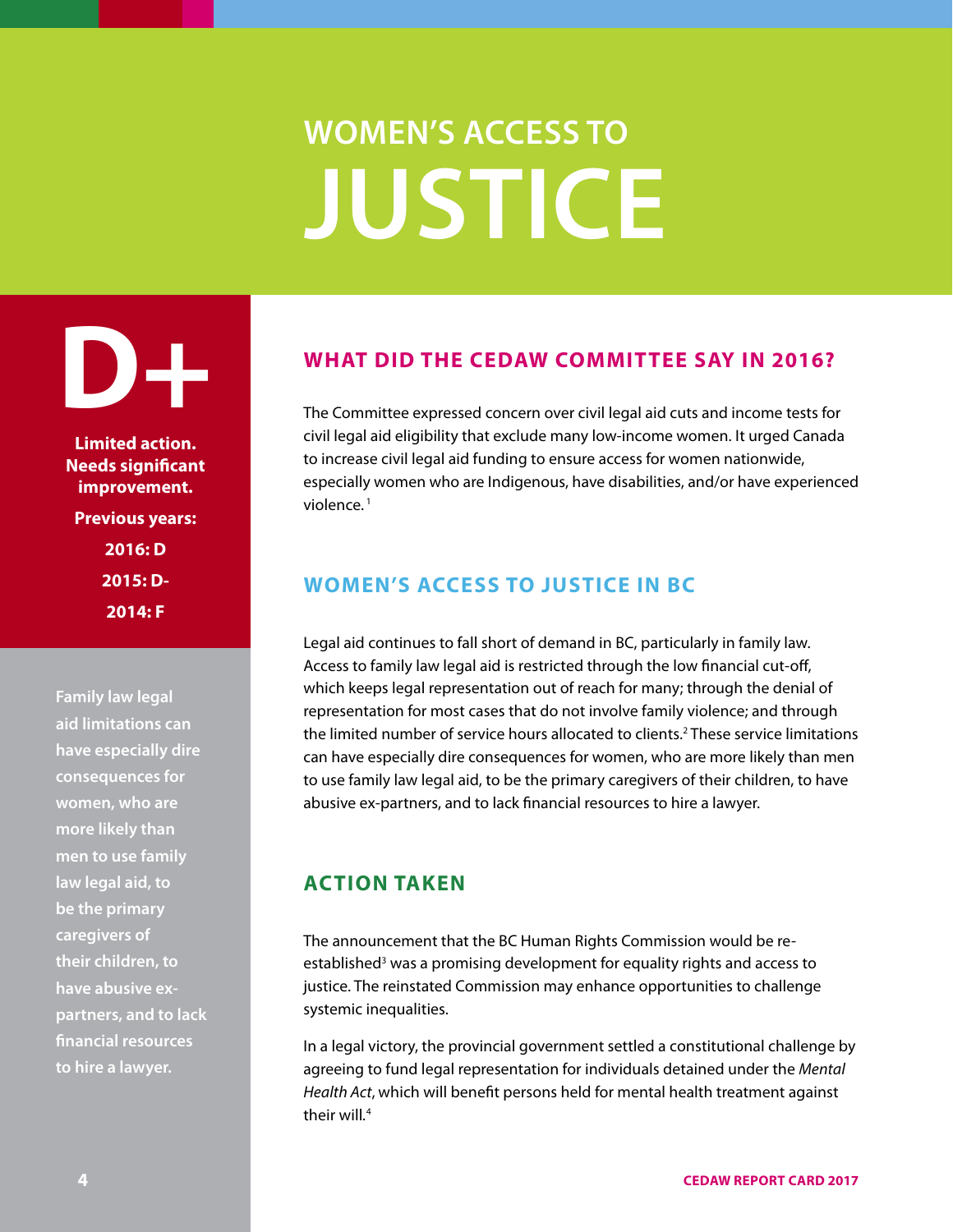A smaller but noteworthy step for access to justice this year was the renewal of funding for the Parents Legal Centre, a pilot project to assist parents with child protection matters. The Centre will continue in Vancouver for at least three years and also expand to Surrey.<sup>5</sup> Other pilot projects whose funding has been extended include the expanded Family LawLINE legal information service and expanded Family Duty Counsel in Victoria.6

Government funding was also announced for a one-year pilot project called the Aboriginal Family Health Court Conference program, which aims to reduce inequalities facing Indigenous families in relation to the child protection system.<sup>7</sup>

Also in 2017, a Memorandum of Understanding was signed for a BC Indigenous Justice Strategy whose aims include improving access to justice. \$400,000 of provincial funding will support the BC Aboriginal Justice Council's participation in developing the strategy.<sup>8</sup>

Finally, a new Justice Access Centre in Surrey will expand the services available to people with family and civil legal problems,<sup>9</sup> who are disproportionately women.

#### **INACTION**

Civil legal aid remains in crisis in BC. The critical shortage of family law legal aid services for women who have experienced intimate partner violence prompted a constitutional challenge this year against the BC government and Legal Services Society, BC's legal aid provider. *Single Mothers' Alliance v BC* alleges that BC's inadequate legal aid system discriminates against women and children and violates their constitutionally protected rights to life and security of the person. West Coast LEAF and the BC Public Interest Advocacy Centre are representing the plaintiffs in the case: Single Mothers' Alliance BC and two women who have experienced significant harms as a result of family law legal aid limitations.<sup>10</sup>

Lawyer attrition is another systemic problem in BC's family law legal aid system. The percentage of lawyers reporting that they will take fewer or no legal aid contracts in the coming year nearly doubled from 2010 to 2016, with lawyers taking family

**The critical shortage of family law legal aid services for women who have experienced intimate partner violence prompted a constitutional challenge this year against the BC government and Legal Services Society, BC's legal aid provider.**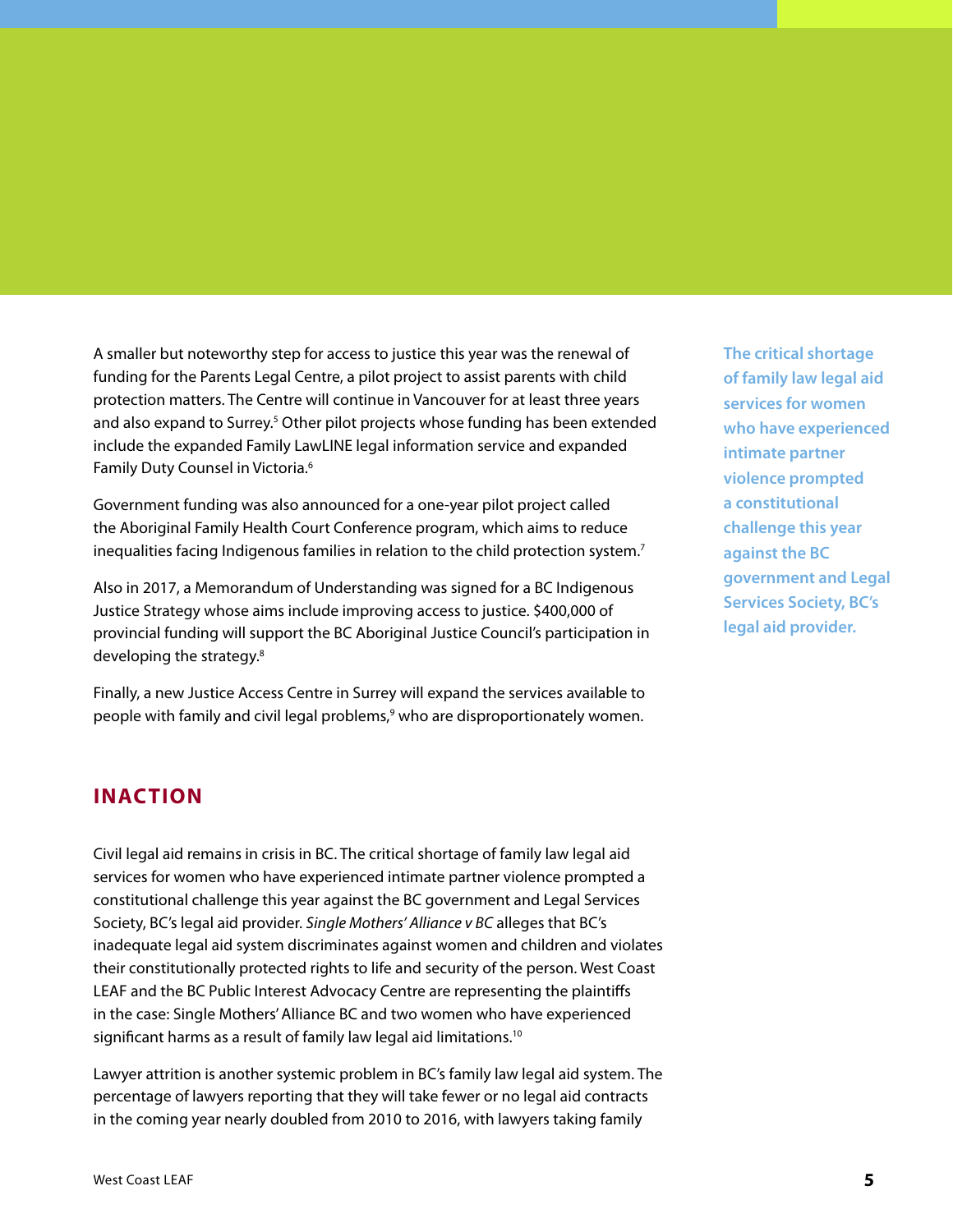law cases dropping off most steeply.<sup>11</sup> The most commonly cited reason for not taking legal aid work was the tariff (hourly) rate.12 As a result, people accessing family law legal aid in BC—often women—depend on a shrinking pool of underpaid lawyers.

Legal aid for immigrants and refugees came under threat this year when Legal Services Society announced that it would stop offering representation in immigration matters due to a lack of funding. 13 The federal government provided two consecutive funding top-ups allowing services to continue through to March 2018,<sup>14,15</sup> but more funding will be needed after that to sustain legal aid for immigrants and refugees, many of whom may face persecution and torture in their countries of origin.

Finally, BC's Special Advisor on Indigenous Children in Care released a report last year containing 12 recommendations for access to justice, 16 most of which the BC government has yet to implement. While the expansion of the Parents Legal Centre to Surrey is one recommendation that BC did act on, this step falls short of the report's call for Parents Legal Centres to be established in high-demand locations province-wide.<sup>17</sup>

#### **OVERALL COMMENTS**

While 2017 has seen some positive developments for access to justice in BC, including the re-launching of the BC Human Rights Commission, these make barely a dent in addressing women's need for legal help.

**While 2017 has seen some positive developments for access to justice in BC, including the re-launching of the BC Human Rights Commission, these make barely a dent in addressing women's need for legal help.**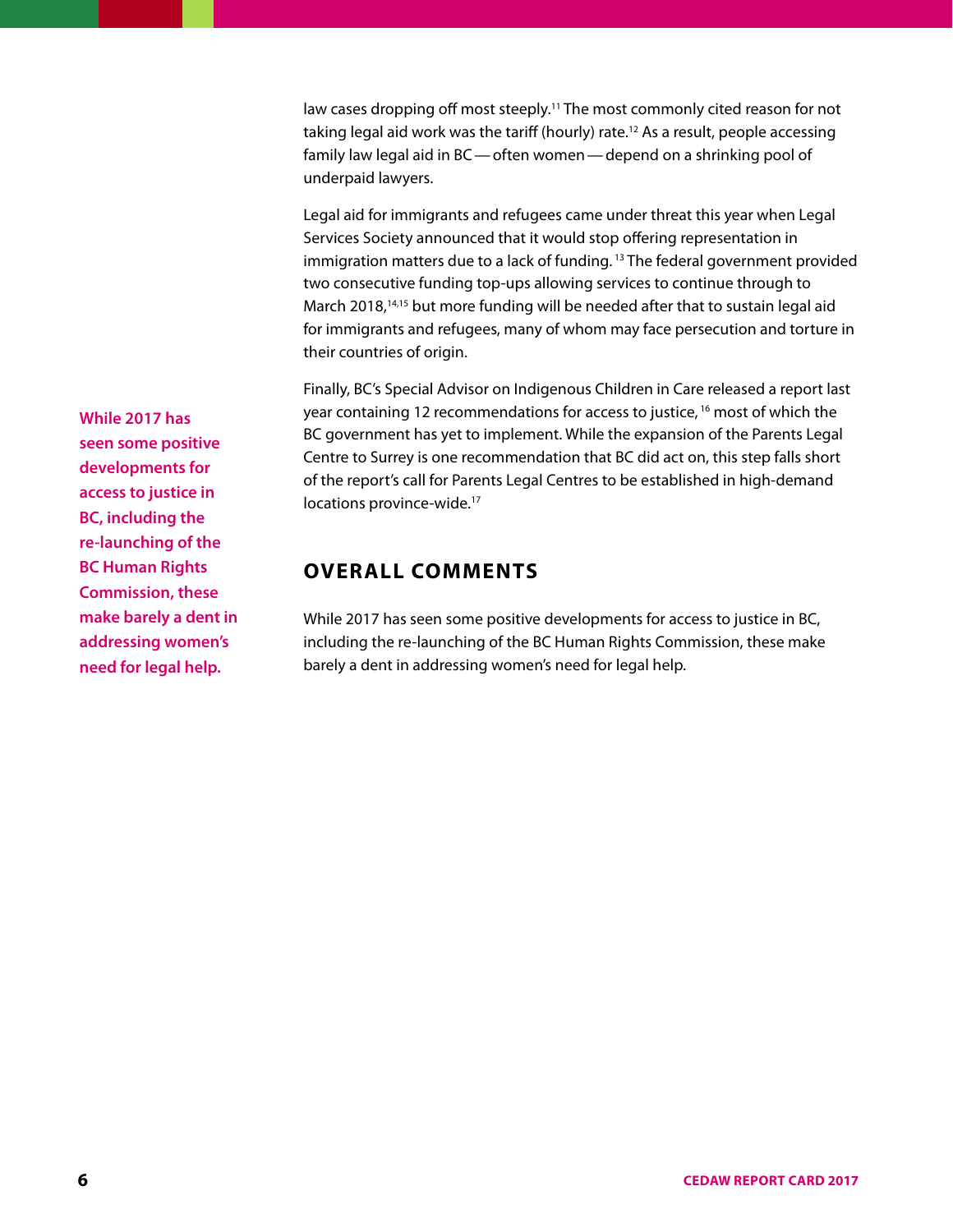### <span id="page-6-0"></span>**WOMEN AND CHILD CARE**

#### **WHAT DID THE CEDAW COMMITTEE SAY IN 2016?**

The Committee highlighted the consequences of a lack of affordable, highquality childcare for women's economic empowerment<sup>18</sup> and called on Canada to ensure "sufficient numbers of affordable childcare facilities [. . .], including in aboriginal communities, with priority being given to low-income women."19

#### **CHILD CARE FOR WOMEN IN BC**

Child care remains a significant expense in BC, with many indications that costs are becoming more prohibitive. The Canadian Centre for Policy Alternatives' 2017 update on the living wage in Metro Vancouver calculated that child care was the second-most-expensive item in an annual family budget and had increased by \$535 since 2016.<sup>20</sup> Three of the four most expensive cities in Canada for toddler care are in BC: Vancouver has the second-highest average monthly cost at \$1,325, followed closely by Richmond and Burnaby.21 However, the lack of affordable child care impacts families in all regions of BC.

Because women continue to have lower average incomes than men and to assume a disproportionate share of childrearing responsibilities, they bear the brunt of child care's costs. Consider that in 2014, 83% of lone-parent families in BC were headed by women and that these families' median income was 35% lower than that of lone-parent families led by men.<sup>22</sup> As a result of their caregiving responsibilities, many women are forced into part-time or precarious employment or prevented from working for pay altogether.

Access to child care is further restricted by the shortage of available spaces.<sup>23</sup> In fact, 96% of Vancouver child care centres report maintaining a wait list, as do most centres in Burnaby and Richmond.24

Moreover, nearly half of child care facilities in Vancouver charge a wait list fee — more than anywhere else in Canada.<sup>25</sup> This practice, which Ontario has

### **D Very limited action. Needs significant improvement. Previous years:**

**2016: D-2015: C-2014: D**

**The appointment in July 2017 of a Minister of State for Child Care—a position introduced by the new BC government — suggests a prioritization of child care, although it is too soon to predict results.**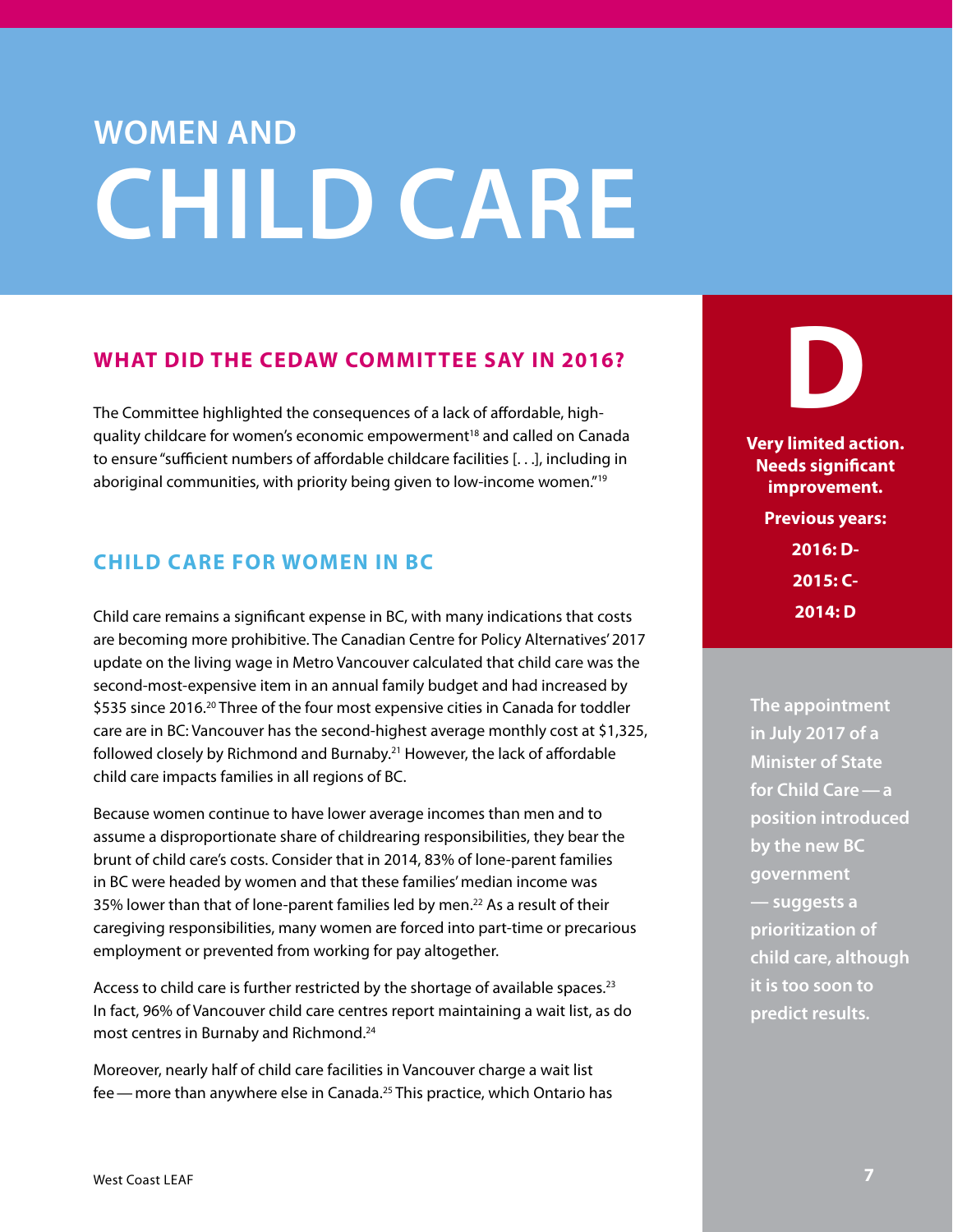**Public concern over the inaccessibility of licensed care mounted this year with coverage of 15-month-old Macallan Saini's death in unlicensed child care. In the wake of Macallan's tragic death, his parents, Shelley Sheppard and Chris Saini, publicly appealed for "massive reform" of BC's "broken" child care system.**

banned,<sup>26</sup> creates an additional burden for women who are already struggling to find affordable child care.

Women with disabilities may face particular obstacles given that many daycares lack accessibility policies for parents with disabilities (even if they do have policies for children with disabilities). Furthermore, care workers providing services for mothers with disabilities typically do not provide assistance with tasks relating to child care.<sup>27</sup>

The barriers to accessing licensed, high-quality child care force many women to make alternative arrangements, including informal and unlicensed care.

#### **ACTION TAKEN**

The appointment in July 2017 of a Minister of State for Child Care—a position introduced by the new BC government<sup>28</sup> — suggests a prioritization of child care, although it is too soon to predict results. Priorities outlined in the Minister's mandate letter include the implementation of a universal plan "that provides affordable, accessible and high-quality care and early learning to every child whose family wants or needs it, starting with infant/toddler programs before gradually expanding," as well as investments in early childhood educators and action to speed up the creation of new child care spaces province-wide.<sup>29</sup>

#### **INACTION**

Public concern over the inaccessibility of licensed care mounted this year with coverage of 15-month-old Macallan Saini's death in unlicensed child care.30 In the wake of Macallan's tragic death, his parents, Shelley Sheppard and Chris Saini, publicly appealed for "massive reform" of BC's "broken" child care system.31 Then-Premier Christy Clark rejected Sheppard and Saini's call for universal \$10-a-day child care.<sup>32</sup> In August 2017, it was publicly revealed that the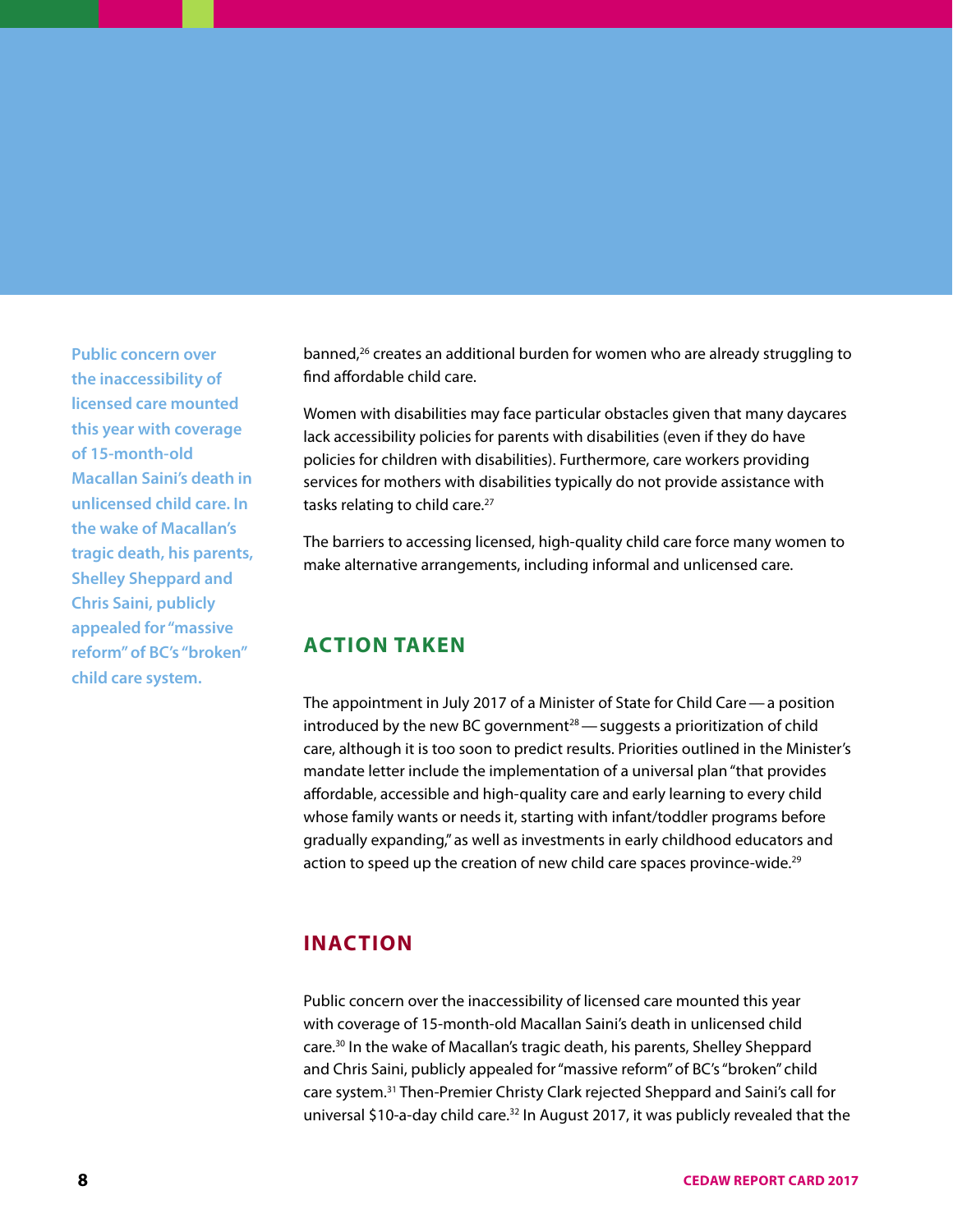**The BC government's stated commitment to strengthening access to highquality, licensed child care, though welcome, has not been acted upon. Concrete measures are needed to satisfy the urgent need across BC.**

unlicensed child care provider who operated the facility where Macallan died had been investigated multiple times and was found to be in violation of regulations regarding overcrowding but never fined. Vancouver Coastal Health issued a statement that the child's death has prompted a review of procedures for handling repeated violations.33 Saini and Sheppard are now advocating for easier and faster public access to the history of complaints lodged against child care providers.<sup>34</sup>

The 2017 Budget released prior to the change of government in BC did not include funding for an affordable, accessible, and high-quality child care plan,<sup>35</sup> although this was recommended by the Select Standing Committee on Finance and Government Services after public consultation not only in 2017<sup>36</sup> but also in 2016, 2015, and 2014.37

The current BC government did not include funding for a \$10-a-day child care plan in its September 2017 budget update,<sup>38</sup> despite identifying it as a priority.<sup>39,40</sup>

#### **OVERALL COMMENTS**

The BC government's stated commitment to strengthening access to highquality, licensed child care, though welcome, has not been acted upon. Concrete measures are needed to satisfy the urgent need across BC.

**The current BC government did not include funding for a \$10-a-day child care plan in its September 2017 budget update, despite identifying it as a priority.**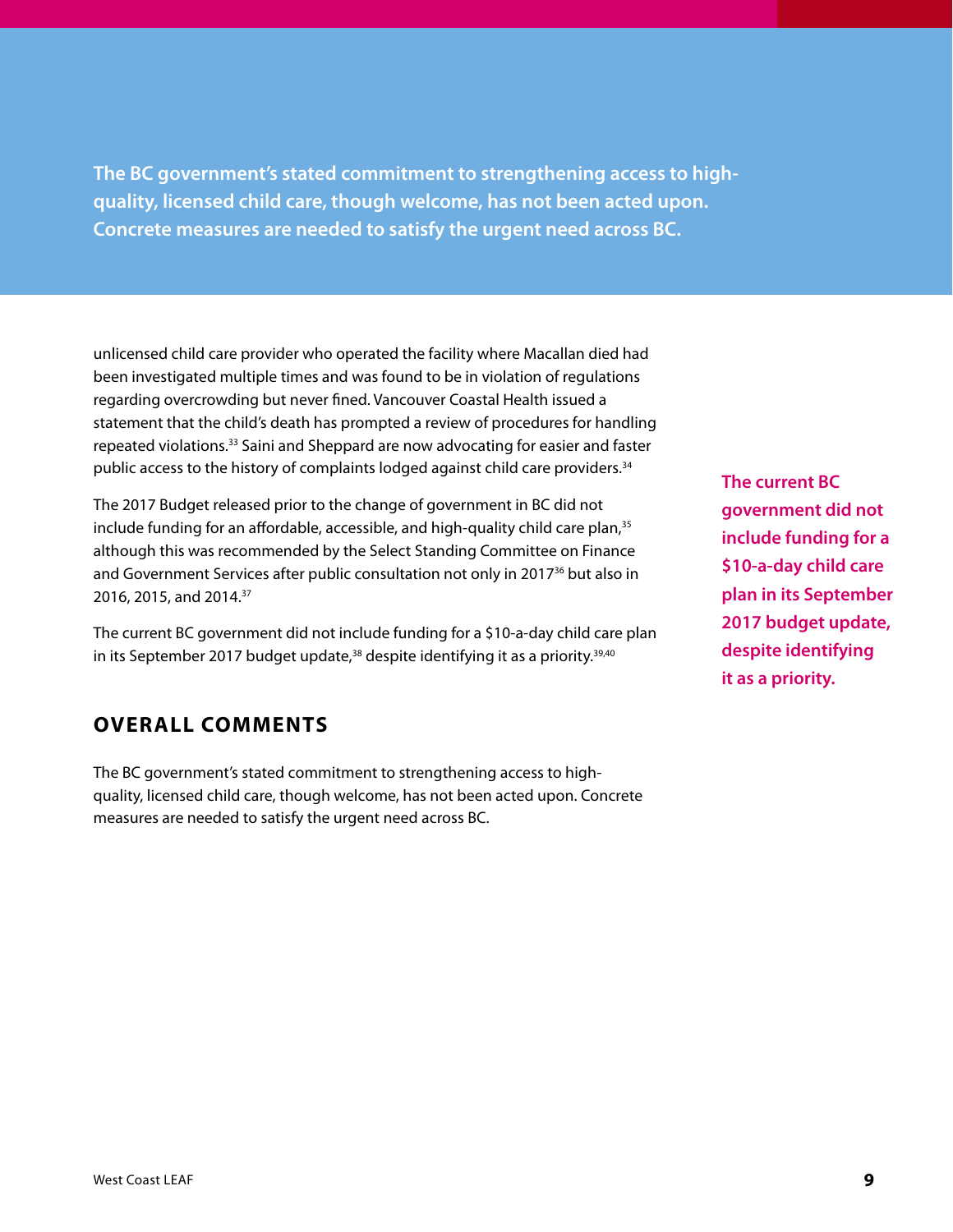### <span id="page-9-0"></span>**WOMEN'S EMPLOYMENT**

**C+ Some action taken. Needs continued improvement. Previous years: 2016: C-2015: C**

**The Committee remarked on Canada's "slow progress" with regard to pay gaps, job segregation, workplace sexual harassment, the concentration of women in low-wage and part-time work, and opportunities for marginalized women.**

#### **WHAT DID THE CEDAW COMMITTEE SAY IN 2016?**

The Committee remarked on Canada's "slow progress" with regard to pay gaps, job segregation, workplace sexual harassment, the concentration of women in low-wage and part-time work, and opportunities for marginalized women.41 Additionally, the Committee recommended that Canada stop issuing employerspecific closed work permits in the Temporary Foreign Workers program to improve workers' ability to leave abusive job situations.<sup>42</sup>

#### **WOMEN'S EMPLOYMENT IN BC**

BC women continue to experience labour market inequalities. For example, there is a difference of nearly 10 percentage points between the rates of employment for men and women. 43 While unemployment for men in BC decreased between July 2016 and July 2017, it increased for women during the same period.<sup>44</sup> BC's gendered employment gap is larger than the Canadian average,<sup>45</sup> possibly related to child care costs.46

Given that the unemployment rate for people with disabilities in BC is 4.5 percentage points higher than for those without, $47$  women with disabilities face particularly severe inequalities in access to paid work.

Immigrant women also experience obstacles, including a lack of recognition of work experience and credentials from their countries of origin, language barriers,<sup>48</sup> and discrimination.

Those women who do participate in paid work experience disparities in compensation. BC's gender-based pay gap based on weekly earnings, at nearly 23%, is worse than the statistic for Canada as a whole.<sup>49</sup> Women account for 62% of BC's minimum wage workers<sup>50</sup> and are more likely to be among the working poor. Women of colour, Indigenous women, immigrant women, and women with disabilities experience especially severe pay gaps. 51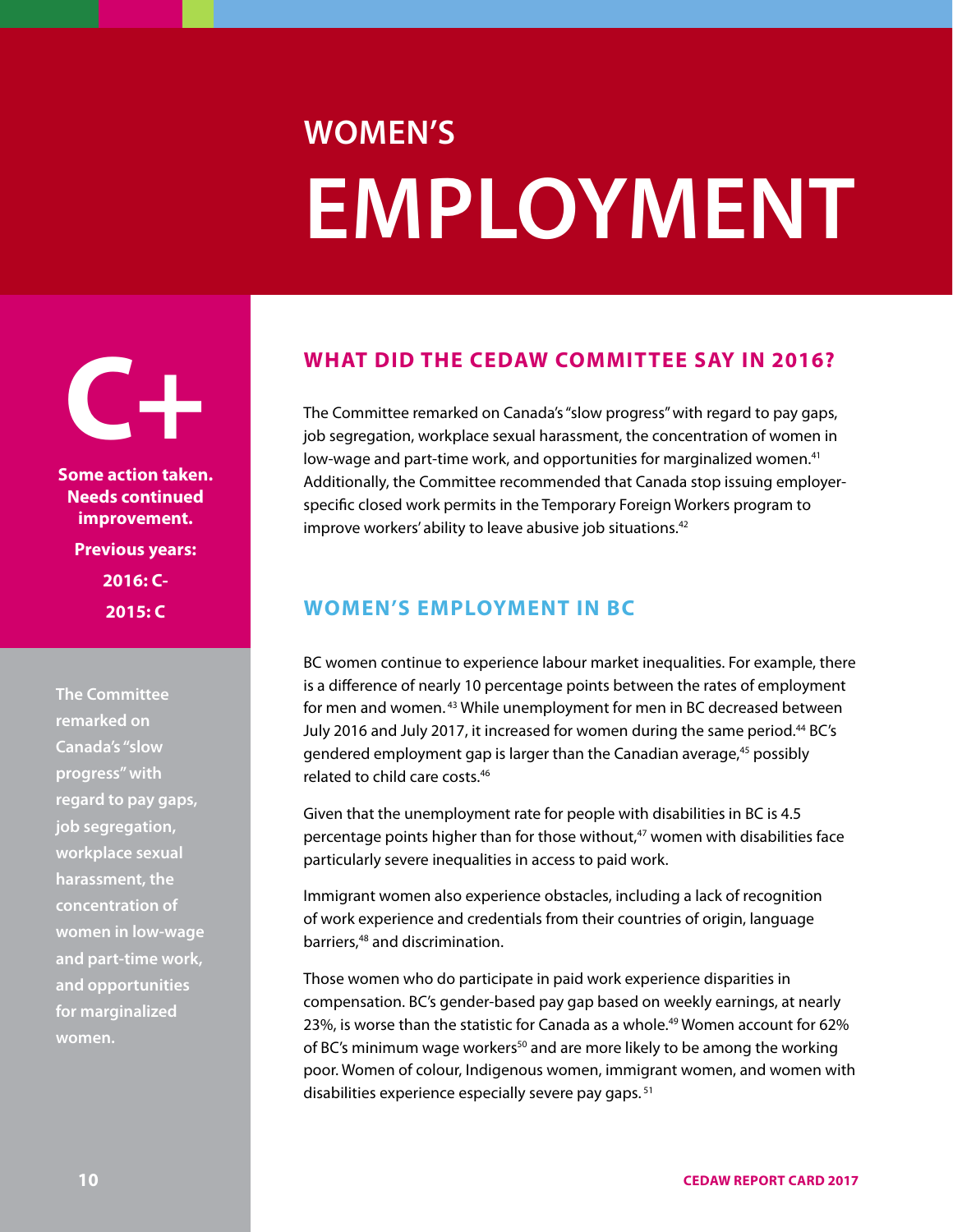#### **ACTION TAKEN**

While it is too early to assess action on the priorities outlined for the new BC Cabinet, some are promising for women's employment. The Minister of Labour's mandate letter specifies priorities such as creating a Temporary Foreign Worker registry; updating employment standards; and improving consistency in the enforcement of laws that protect workers.<sup>52</sup> One priority already carried out is the formation of a Fair Wages Commission tasked with developing a plan to raise minimum wage to \$15 and to address the discrepancy between minimum wage and the living wage.<sup>53</sup>

Effective September 15, both the standard and liquor-server minimum wages were raised by 50 cents, to \$11.35 and \$10.10 per hour respectively, an increase identical to the one planned by the previous BC government.<sup>54</sup> Some advocates have called for a faster increase to meet the needs of full-time workers living in poverty.55

Some steps have been taken to reduce barriers to employment. For example, the move to offer English Language Learning and Adult Basic Education free of charge<sup>56</sup> may lessen obstacles to workforce participation. Additionally, the \$200-a-month increase to the earnings exemption for income and disability assistance<sup>57</sup> may increase opportunities for women with disabilities and women living in poverty.

Before the change of government, a regulation under the *Workers Compensation Act* was amended to ban the practice of requiring employees to wear highheeled shoes on the job where this might compromise their safety,<sup>58</sup> a small but noteworthy step.

Finally, about \$750,000 of provincial funding was announced for programs to train unemployed women as truck drivers<sup>59</sup> and construction tradespeople,<sup>60</sup> a modest but welcome step to address gender-based job segregation.

**While it is too early to assess action on the priorities outlined for the new BC Cabinet, some are promising for women's employment.**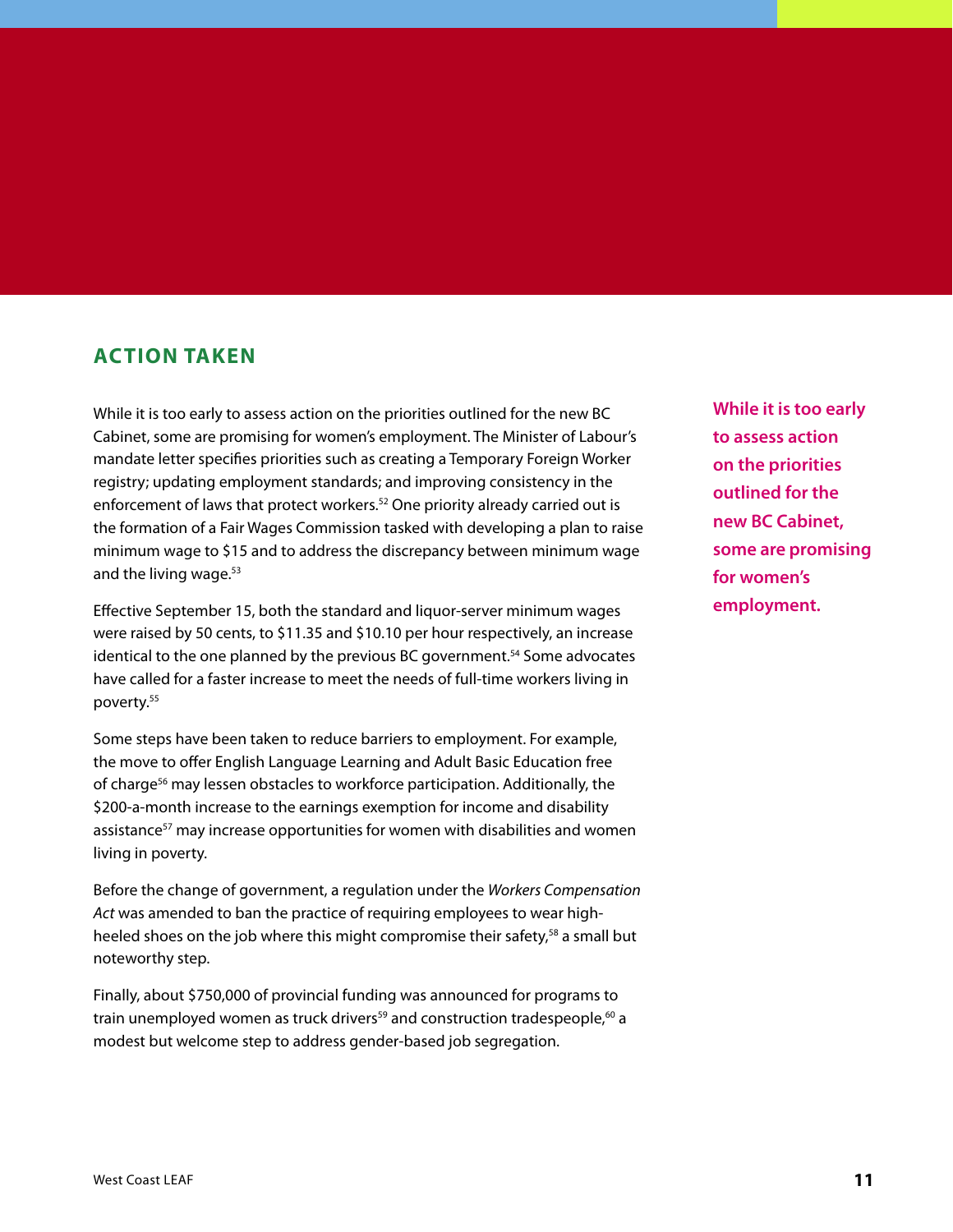**Although the government says it plans to raise minimum wage to \$15, it has backed down from the 2021 deadline promised during the election campaign.**

#### **INACTION**

**Many workers in anti-violence services and other community programs report that funding cuts have led to increasing caseloads, inadequate resources and staffing, chronic stress, and safety risks.**

Although the government says it plans to raise minimum wage to \$15, it has backed down from the 2021 deadline promised during the election campaign.<sup>61</sup>

Moreover, a lower minimum wage continues to exist for liquor servers. In a report published this year based on experiences shared by 145 workers, the BC Employment Standards Coalition recommended ending the double-standard because it reinforces "the dependence predominantly women workers have on customers for tips, leaving them vulnerable to [. . .] sexual harassment."62

Finally, research suggests that cuts to social services have had an impact on the safety and well-being of women workers, who predominate in this field. According to a 2017 report, many workers in anti-violence services and other community programs report that funding cuts have led to increasing caseloads, inadequate resources and staffing, chronic stress, and safety risks.<sup>63</sup>

#### **OVERALL COMMENTS**

It is encouraging that the BC government has stated an intention to increase minimum wage to \$15 and has taken steps to reduce barriers to employment. However, faster action is needed to close the gap between the living wage and minimum wage and tackle inequalities in employment rates and pay.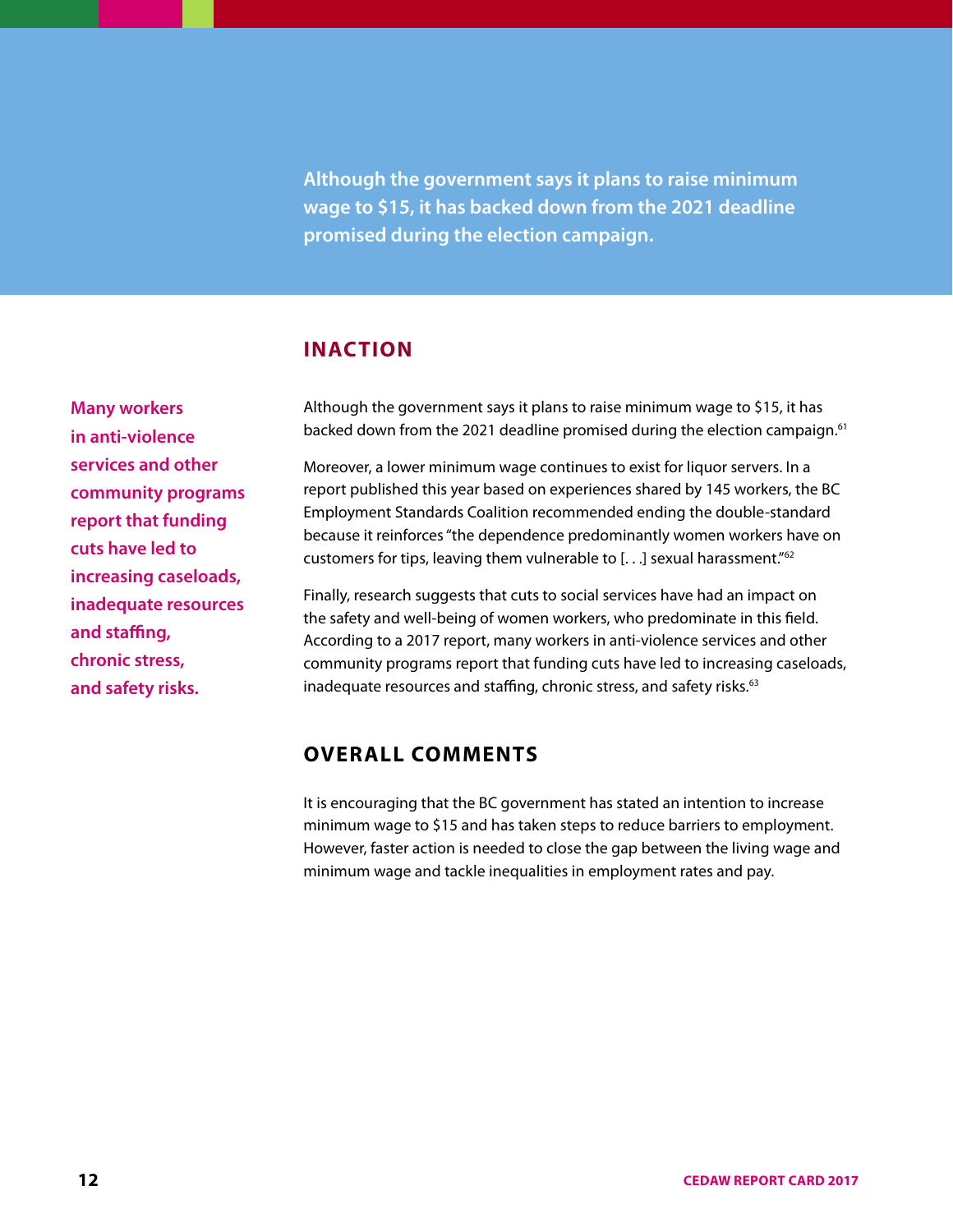# <span id="page-12-0"></span>**WOMEN'S HEALTH**

#### **WHAT DID THE CEDAW COMMITTEE SAY IN 2016?**

The Committee raised several concerns about women's health in Canada, including disparities in availability of reproductive health services and barriers to accessing harm reduction services for drug users.<sup>64</sup>

#### **WOMEN'S HEALTH IN BC**

BC continues to be on par with other provinces, or even slightly ahead, when it comes to indicators of women's health. For example, according to the most recent available data, the rates of premature and potentially avoidable deaths of women are slightly lower in BC than in Canada as a whole.<sup>65</sup>

However, serious inequalities persist. For example, Indigenous women in BC are more likely to experience chronic health conditions and significantly less likely to describe their health as very good or excellent.<sup>66</sup>

Furthermore, data from across Canada suggest that people with lower household incomes are less likely to report very good or excellent health.<sup>67</sup> The costs of dental care and contraception keep these vital services out of reach for many women, especially in rural and remote areas.

Limited access to sign language interpretation can be a barrier to care. Though the right to medical sign language interpretation has been affirmed by the Supreme Court of Canada, services often depend on interpreter availability.<sup>68</sup>

Older women face particular health threats as a result of the 20% decrease in access to assisted living spaces and 30% decrease in home support services between 2001 and 2016.<sup>69</sup> All for-profit facilities and more than 90% of residential facilities reported on by the BC Seniors Advocate in 2017 fell short of the provincial staffing guidelines.<sup>70</sup> Women are more likely than men to live in residential care or receive home support, to provide unpaid caregiving and housekeeping, and to have their own needs go unmet if they become unable to



**Some action taken. Needs continued improvement. Previous years: 2016: C+ 2015: B-2014: B**

**Older women face particular health threats as a result of the 20% decrease in access to assisted living spaces and 30% decrease in home support services between 2001 and 2016. All for-profit facilities and more than 90% of residential facilities reported on by the BC Seniors Advocate in 2017 fell short of the provincial staffing guidelines.**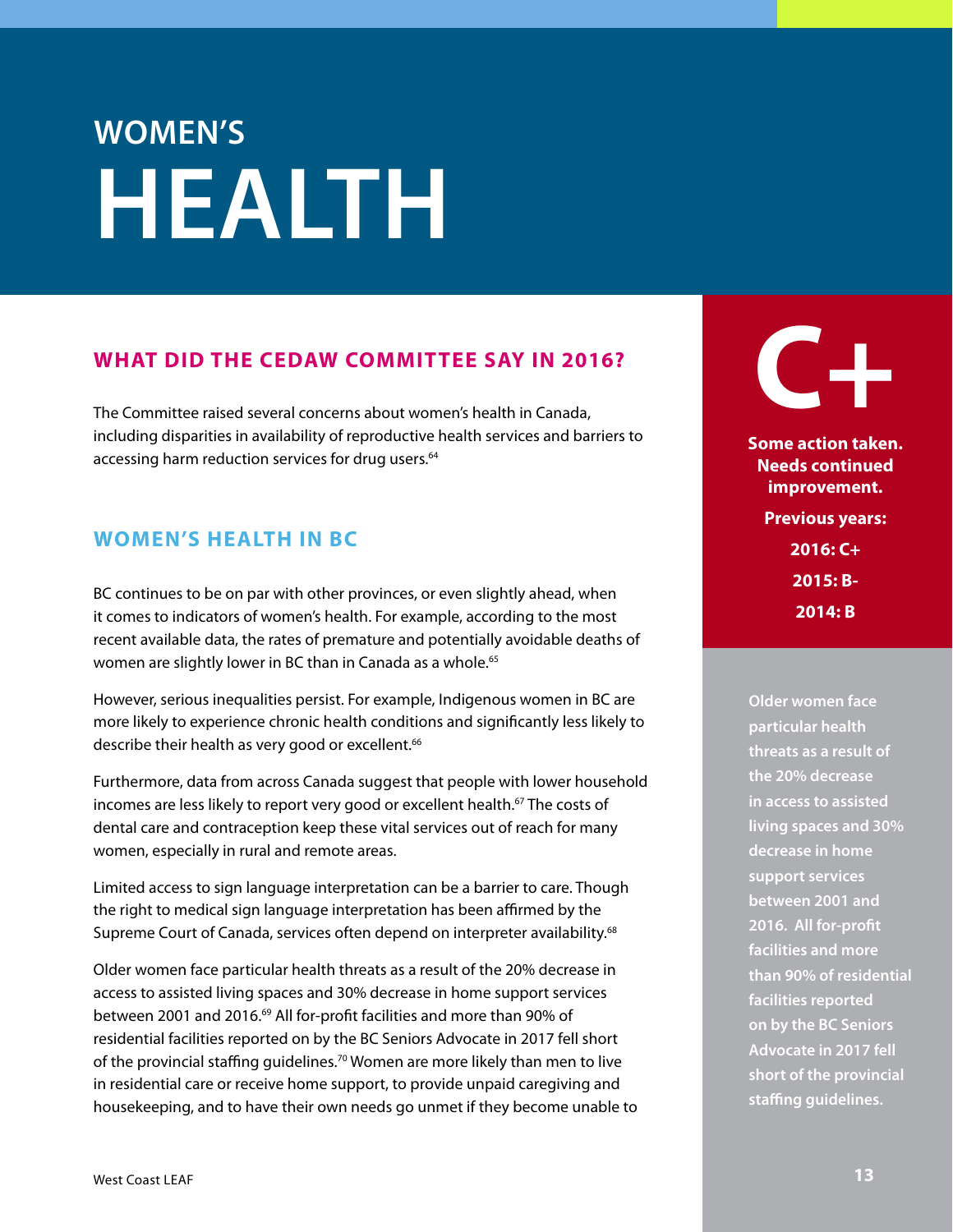**Indigenous people are disproportionately harmed by the crisis, experiencing opioid-related deaths at 12 times the average rate. Furthermore, 40% of the Indigenous people experiencing overdoses are women, double the proportion of women experiencing overdoses in general.**

> perform these tasks for themselves.<sup>71</sup> Additionally, for older women who are LGBTQ+, it can be hard to find affirming care services, according to a recent report.<sup>72</sup>

> Women who use illegal drugs face severe health inequalities and risks given the recent spike in fatal opioid overdoses in BC, with more than 1,000 deaths in the first eight months of 2017 alone, more than the total for all of 2016.73

> Indigenous people are disproportionately harmed by the crisis, experiencing opioidrelated deaths at 12 times the average rate. Furthermore, 40% of the Indigenous people experiencing overdoses are women, double the proportion of women experiencing overdoses in general.<sup>74</sup>

#### **ACTION TAKEN**

In the year since BC's public health officer first declared the opioid crisis a public health emergency, the government has taken steps aimed at preventing deaths. For example, health authorities have helped open supervised consumption sites in several regions and submitted applications to open more.<sup>75</sup> A women-only supervised consumption site was launched in Vancouver with partial provincial funding, recognizing the barriers women face in accessing mixed-gender services.<sup>76</sup> Other steps to stem the crisis have included distributing overdose response kits<sup>77</sup> and amending legislation to expand the services that paramedics and Emergency Health Services dispatch staff can provide.<sup>78</sup>

In July 2017, a new Ministry of Mental Health and Addictions was formed,<sup>79</sup> and the September 2017 budget update allocated \$61 million to the Ministry for various measures to tackle the opioid crisis.80

The Minister of Health's mandate letter lists several priorities for equality in health care, including strengthening services for seniors, $81$  and \$189 million has now been allocated to enhance home and residential care.<sup>82</sup>

The new government also confirmed a 50% decrease in Medical Service Plan (MSP) premiums and a four-year plan to eliminate them.<sup>83</sup> This change came after years of advocacy to scrap MSP given its disproportionate impact for lower-income families.<sup>84</sup>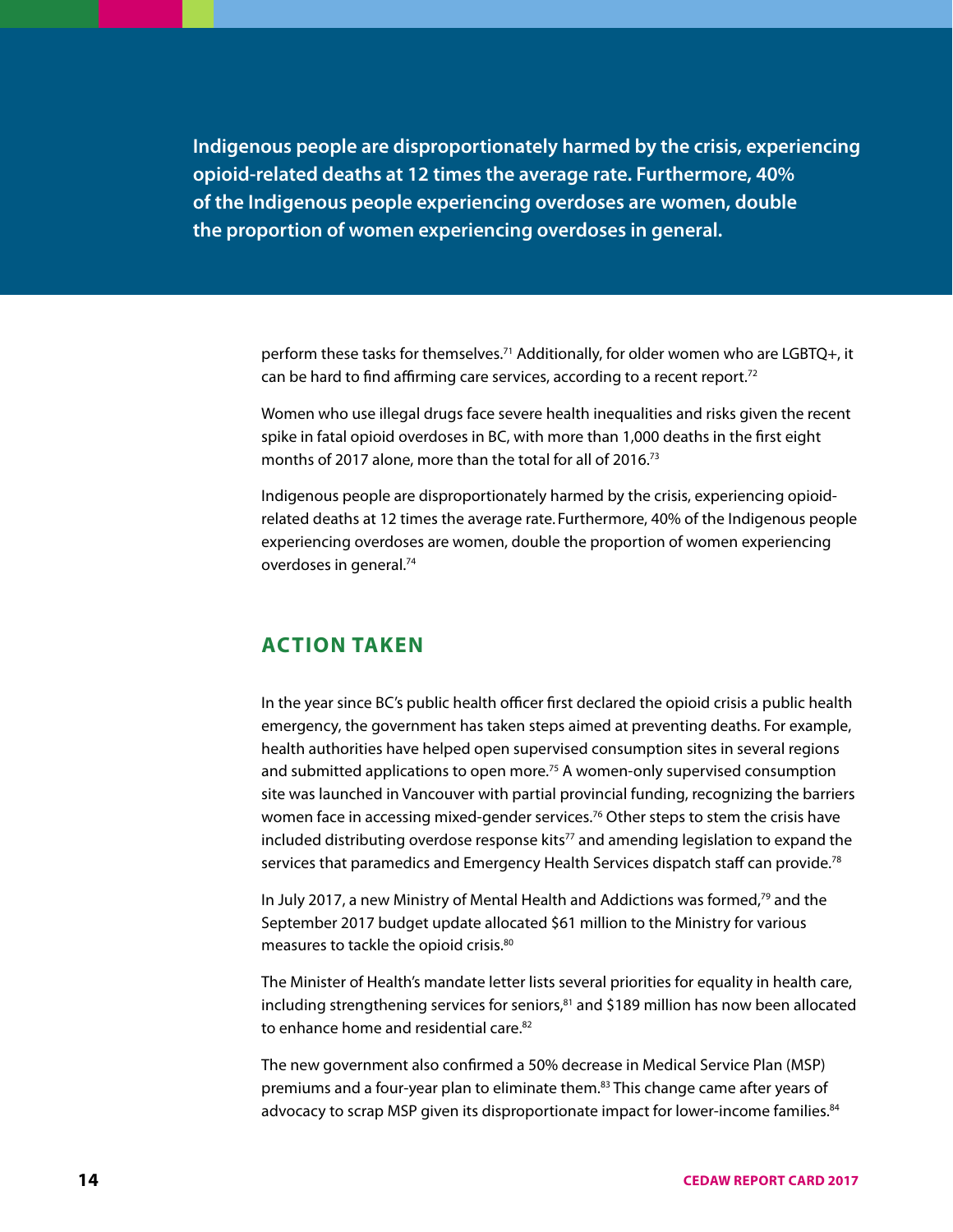#### **INACTION**

Mifegymiso, the World Health Organization's recommended method of medical abortion, $85$  became available in BC early in 2017, $86$  but its potential to expand reproductive choice is limited by barriers to access. The drug costs about \$325 per use<sup>87</sup> and is not covered for most people in BC, although it is now covered for patients on BC Pharmacare.<sup>88</sup> BC is lagging behind several other provinces that have now pledged full coverage.<sup>89</sup> Access to Mifegymiso could be particularly crucial for women in rural and remote areas where other forms of abortion are less available.

The CEDAW Committee highlighted the need for more "culturally appropriate harm reduction services"<sup>90</sup> for drug users, and indeed, a recent report by the BC Overdose Action Exchange called for culturally appropriate pain management and addiction treatment services, particularly for Indigenous people.<sup>91</sup> The report also recommended supporting peer-based leadership, addressing contamination of the drug supply, reorienting law enforcement to better serve public health, reforming drug laws, targeting systemic factors that contribute to addiction, and expanding research and evaluation efforts.<sup>92</sup> Clearly, then, the BC government can and must do more to intervene in the opioid crisis.

As well, a recent policy change has reduced some low-income patients' access to prescription drugs. As a result of the expansion of the Reference Drug Program, 17 medications that were fully covered by BC Pharmacare are now only partially covered.93 The program requires the use of less expensive drugs when deemed equally safe and effective.<sup>94</sup> BC continues to be the only province with a Reference Drug Program, despite research suggesting that it may harm the health of elderly and low-income people.<sup>95</sup>

#### **OVERALL COMMENTS**

BC has taken some steps to support BC women's health, but much work remains to respond fully to the CEDAW Committee's concerns about disparities in health care, particularly access to harm reduction services.

**Mifegymiso, the World Health Organization's recommended method of medical abortion, became available in BC early in 2017, but its potential to expand reproductive choice is limited by barriers to access.**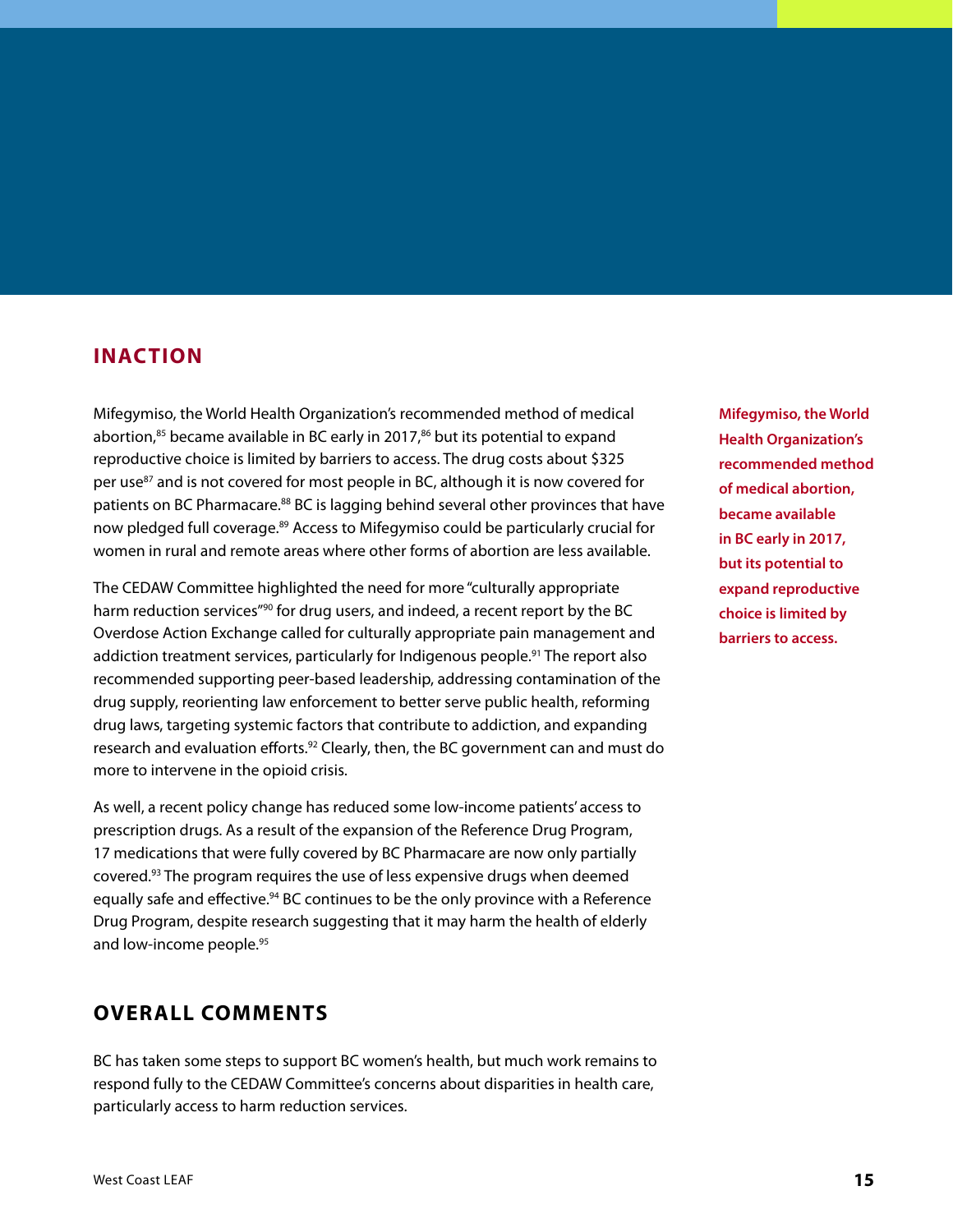# **WOMEN AND HOUSING**

<span id="page-15-0"></span>**C Some action taken. Needs continued improvement. Previous years: 2016: D 2015: D-2014: D**

**Women's lower average incomes mean that they are especially likely to struggle to find housing within their budget. About a third of single mothers in BC spend more than half their gross income on rent, placing them at a serious risk of homelessness.**

#### **WHAT DID THE CEDAW COMMITTEE SAY IN 2016?**

The Committee expressed concerns with Canada's "severe housing shortage, in particular in aboriginal communities" and the impacts of unaffordable rents on women and families.<sup>96</sup> It called for a national rights-based housing strategy and increased affordable housing with priority access for low-income women.<sup>97</sup>

#### **WOMEN'S HOUSING IN BC**

The 2017 Homeless Count in Metro Vancouver revealed that homelessness in the region is at a record high, up 30% from 2014.<sup>98</sup> This year's Fraser Valley Regional District Homeless Count also indicated an all-time high and a whopping 72% increase since 2014.99

Deep inequalities are evident in the Homeless Counts. For example, Indigenous people made up a third of people counted in both the Fraser Valley and Metro Vancouver counts this year<sup>100,101</sup> and experience homelessness at 18 times the average rate.<sup>102</sup> People with disabilities and health conditions accounted for 82% of those included in this year's Metro Vancouver count.<sup>103</sup> In addition, seniors' homelessness has been steadily rising throughout the past decade and was up more than 27% since 2014 in Metro Vancouver.<sup>104</sup> The overlap of multiple forms of marginalization—based on Indigeneity, age, and disability, for example—may exacerbate the risk of ending up on the streets.

Women's lower average incomes<sup>105</sup> mean that they are especially likely to struggle to find housing within their budget. About a third of single mothers in BC spend more than half their gross income on rent,<sup>106</sup> placing them at a serious risk of homelessness.<sup>107</sup> Moreover, nearly a quarter of renter households led by single mothers live in overcrowded conditions, double the rate for all renter households.108 That being said, women accounted for only 27% of the people included in the Homeless Count in Metro Vancouver<sup>109</sup> and 35% in the Fraser Valley.110 Women's homelessness tends to be hidden given that they face a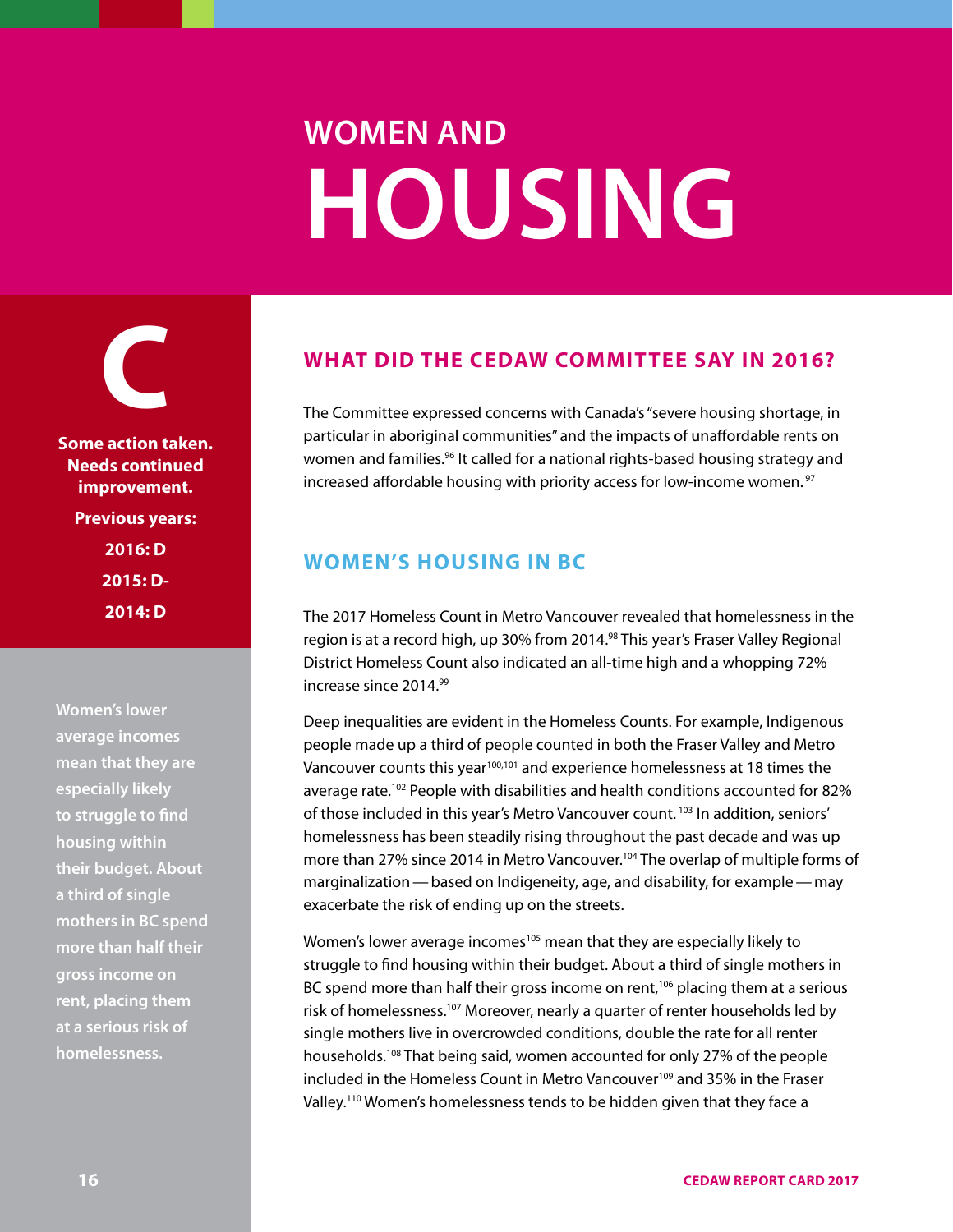greater risk of violence on the streets and in shelters and may be forced to stay in abusive relationships to keep a roof over their heads. 111

The consequences of homelessness can include intrusions of the child protection system—especially for women, who continue to assume disproportionate parenting responsibilities. The CBC reported on the case of three children taken into foster care in Kelowna this year because their mother was unable to secure housing, a situation that occurs about 25 times a year in the Kelowna area alone, according to a local housing organization.<sup>112</sup>

#### **ACTION TAKEN**

In a step to protect tenants, the BC government introduced legislation to eliminate vacate clauses in fixed-term leases except in limited circumstances.<sup>113</sup> Landlords have historically used these clauses to skirt rent control rules, forcing tenants either to move out or accept large rent increases at the end of a lease. The legislation, if passed, will apply to existing tenancies as well as new ones,<sup>114</sup> thus preventing landlords from evicting tenants immediately before the changes take effect.

Additionally, the 2017 BC budget update included \$6.8 million for the Residential Tenancy Branch over three years to reduce wait times and strengthen enforcement of tenancy legislation.<sup>115</sup>

Some funding has also been allocated to address BC's housing shortage. For example, the BC government has pledged funding for 1,000 units of modular housing province-wide<sup>116</sup> as part of a four-year plan to build 2,000 modular housing units and 1,700 affordable housing units.117 The 2017 budget update also included \$172 million towards modular housing operating costs.<sup>118</sup>

Finally, the provincial government has vowed to develop a homelessness action plan, including a provincial homeless count, $119$  but the details and timelines remain unknown.

**Women's homelessness tends to be hidden given that they face a greater risk of violence on the streets and in shelters and may be forced to stay in abusive relationships to keep a roof over their heads.**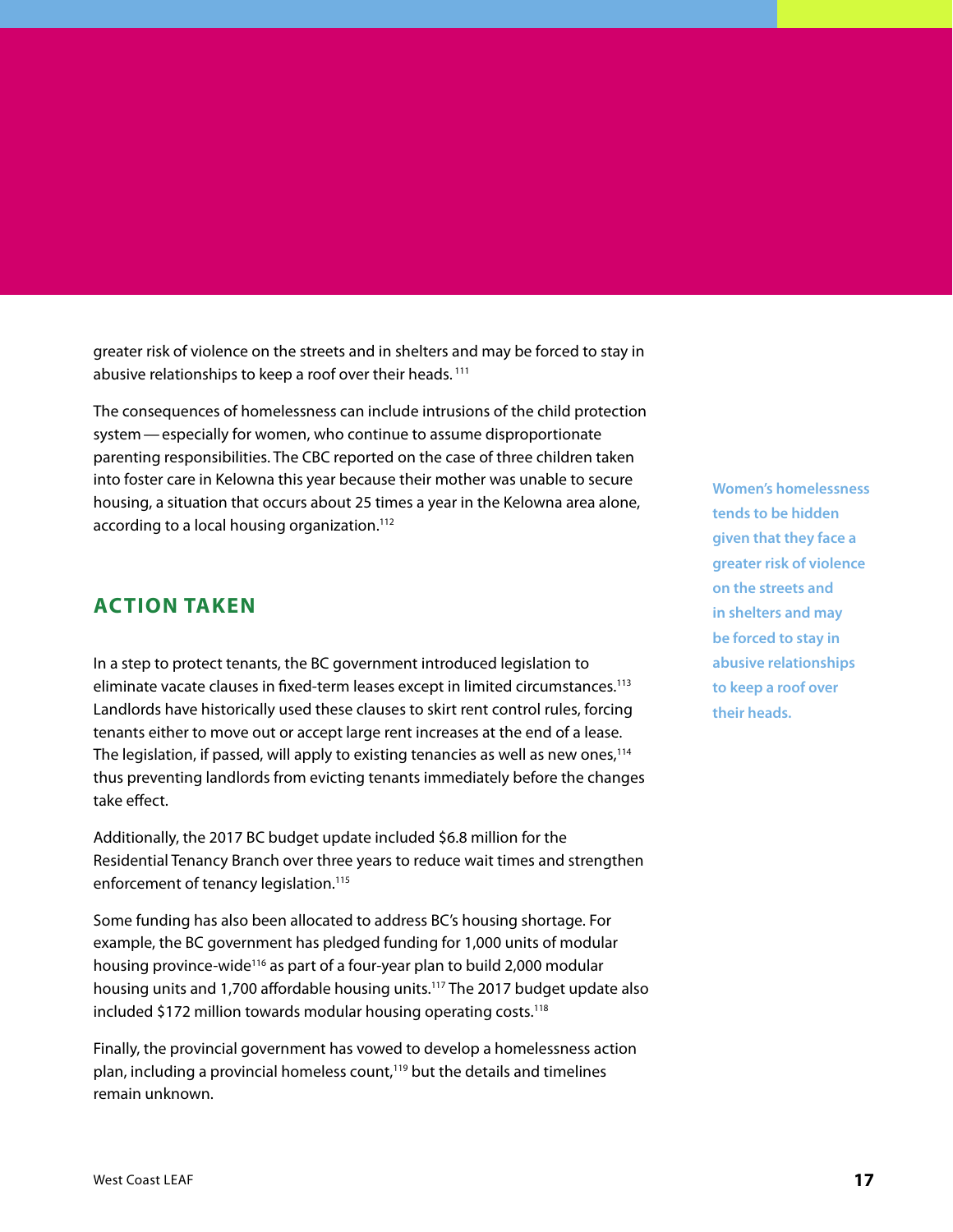#### **INACTION**

Although the 2017 budget update included some funding for housing-related issues, it did not allocate funding for the \$400 annual renter's rebate promised during the provincial election campaign.<sup>120</sup>

Furthermore, the number of housing units promised to date is far from adequate for meeting BC's needs. To keep pace with demand, 7,000 units of housing would need to be built annually throughout the next decade with some government support, including 2,350 affordable units for low-income households.121 By some accounts, only 6% of the social housing under development or built between 2012 and 2016 in Vancouver was affordable for individuals living on income assistance at 2016 rates.<sup>122</sup>

Even some of the cheapest accommodations in Vancouver, single-room occupancy hotels (SROs) in the Downtown Eastside, rented at an average of \$548 in 2016, more than \$150 above the shelter rate for people on income assistance at 2016 rates.<sup>123</sup> Clearly, then, the unavailability of housing for individuals and families living in poverty remains a driving force of homelessness.

Although the BC government has recently proposed some changes to the *Residential Tenancy Act* to protect tenants, additional reforms may be needed. The *Act* has been criticized for allowing landlords to apply to increase rent for a unit based on the rent of similar units in the same geographical area.<sup>124</sup> Although geographical rent increases are currently uncommon, some advocates warn that they may increase once most vacate clauses are prohibited.<sup>125</sup>

Finally, because the *Residential Tenancy Act* allows for rent hikes of 2% plus inflation annually,<sup>126</sup> the Residential Tenancy Branch set the maximum allowable rent increase for 4% in 2018, $127$  a significant burden for tenants in an already overpriced rental market. Women are likely to be particularly impacted given their lower average incomes and greater likelihood of heading lone-parent families.

#### **OVERALL COMMENTS**

It is encouraging that BC is investing in tenants' access to justice at the Residential Tenancy Branch and ending a legislative loophole that has allowed unreasonable rent hikes. However, significant action to increase the supply of affordable housing is still needed to respond to the crisis-level need in BC.

**It is encouraging that BC is investing in tenants' access to justice at the Residential Tenancy Branch and ending a legislative loophole that has allowed unreasonable rent hikes. However, significant action to increase the supply of affordable housing is still needed to respond to the crisislevel need in BC.**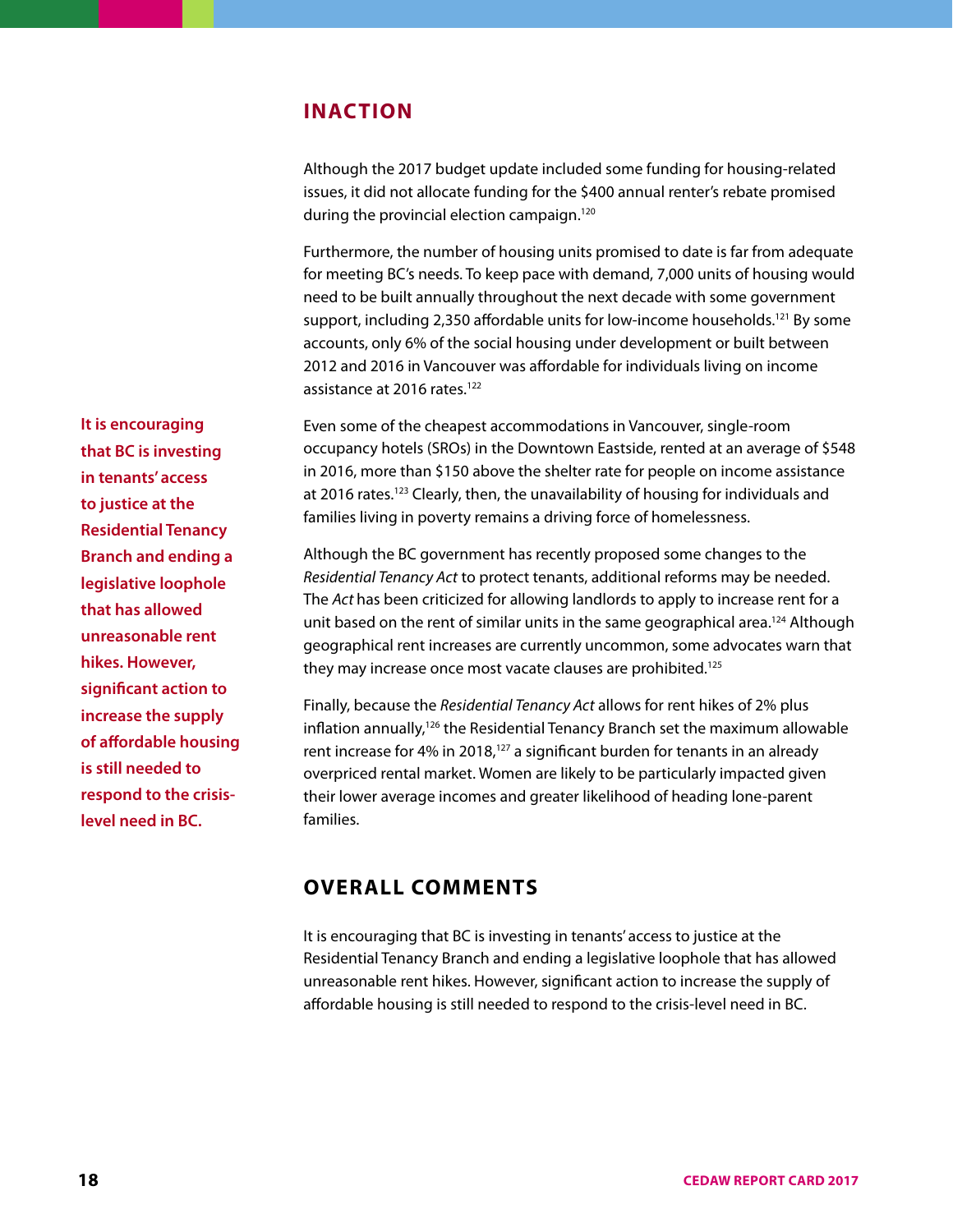### <span id="page-18-0"></span>**MISSING AND MURDERED INDIGENOUS WOMEN AND GIRLS**

#### **WHAT DID THE CEDAW COMMITTEE SAY IN 2016?**

The Committee urged swift action to implement all 38 of the recommendations in its 2015 report on missing and murdered Indigenous women, most of which have not been completed.<sup>128</sup> In that report, the Committee identified "grave violations" of Indigenous women's rights "to life, personal security, physical and mental integrity and health"129 and called for significant improvements in law enforcement, police complaints mechanisms, access to justice, victim services, public education, and the socioeconomic conditions of Indigenous women.130

In its 2016 Concluding Observations, the Committee commended Canada's establishment of a National Inquiry into Missing and Murdered Indigenous Women and Girls but expressed concern that the mandate does not explicitly include examining criminal justice system practices and policies, adequately supporting and protecting witnesses, or providing a mechanism for the independent review of police conduct.<sup>131</sup> The Committee called on Canada to rectify these shortcomings.<sup>132</sup>

#### **MISSING AND MURDERED WOMEN AND GIRLS IN BC**

Tireless advocacy by Indigenous women, Indigenous-led organizations, and antiviolence groups has focused public attention on the grossly disproportionate and often deadly violence faced by Indigenous women and girls. Ongoing violence and the impacts of past violence continue to threaten the safety and human rights of Indigenous women and girls across BC.

#### **ACTION TAKEN**

The provincial government has taken some steps in the last year to address violence against Indigenous women and girls, although these fall far short of what is needed to address the crisis.

**D Very limited action. Needs significant improvement. Previous years: 2016: D-**

**2015: F**

**2014: D**

**The Committee urged swift action to implement all 38 of the recommendations in its 2015 report on missing and murdered Indigenous women, most of which have not been completed.**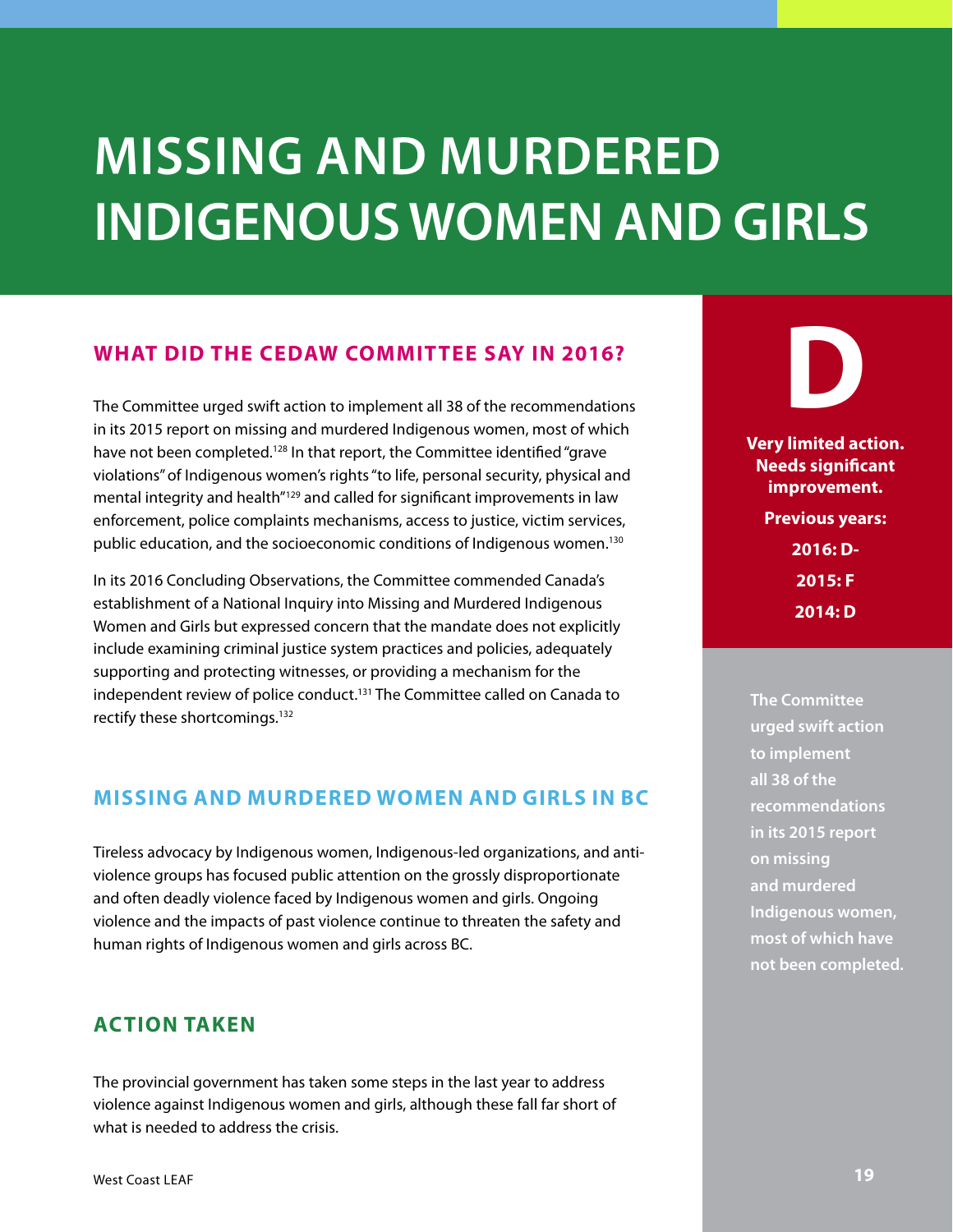For example, some of the recommendations made in 2012 following the Missing Women Commission of Inquiry into disappearances and murders of women in Vancouver's Downtown Eastside have been implemented. As of December 2016, most of the surviving biological children of the missing and murdered women identified in the Commission's report had received a compensation payment of \$50,000, as recommended.<sup>133</sup>

In December 2016, in response to pressure from the Auditor General of BC, the previous government pledged to resume public reporting (which it had dropped in 2014) on progress towards implementing recommendations of the provincial Inquiry.134 It is unclear whether the new provincial government will fulfill this promise.

Regarding the National Inquiry, the BC government granted commissioners the authority to examine matters within provincial jurisdiction.<sup>135</sup> However, some advocates questioned the province's commitment to the process in light of its unwillingness to subject Crown Counsel to scrutiny or to disclose legally restricted information as part of the Inquiry.<sup>136</sup>

To support families participating in the National Inquiry, BC is forming a Family Information Liaison Unit tasked with gathering information that families are seeking and liaising between families and services they may need to access.<sup>137</sup>

Some recent steps have also been taken to enhance safety along Highway 16, known as the Highway of Tears because of numerous disappearances and murders of women and girls, many of them Indigenous. BC Transit has initiated regular public transit serving some communities<sup>138</sup> and has installed six bus shelters and five web cams along Highway 16.<sup>139</sup> In addition, \$2 million has been distributed to 12 local organizations for the purchase and operation of community vehicles and for driver education in First Nations communities.140

Finally, it is noteworthy that the mandate letters for the new BC government's Executive Council members include a statement that the "government will be fully adopting and implementing the United Nations Declaration on the Rights of Indigenous Peoples, and the Calls to Action of the Truth and Reconciliation Commission."141 It remains to be seen whether this commitment will translate into meaningful action to address systemic violence against Indigenous women and girls.

#### **INACTION**

BC has yet to create a plan for implementing the CEDAW Committee's 2015 recommendations on addressing violence against Indigenous women in Canada, the vast majority of which would require provincial action.

**BC has yet to create a plan for implementing the CEDAW Committee's 2015 recommendations on addressing violence against Indigenous women in Canada, the vast majority of which would require provincial action.**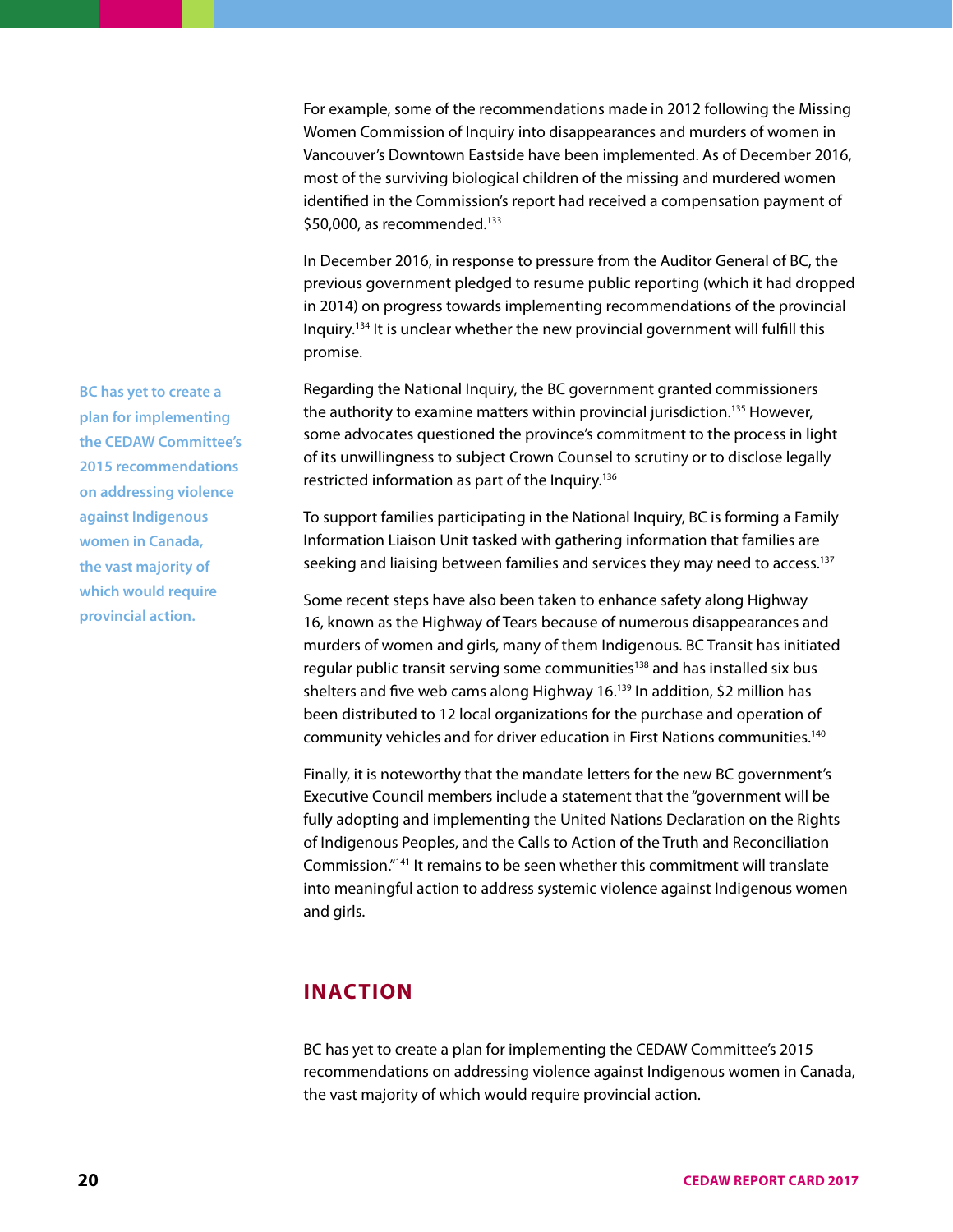Instead, BC has focused on implementing recommendations from the BC Missing Women Commission of Inquiry—but many of these recommendations are stalled,  $142$  although it has now been five years since they were issued.<sup>143</sup> A December 2016 progress report by BC's Auditor General assessed government compliance with only 21 of the 63 recommendations from the Missing Women Commission of Inquiry<sup>144</sup> — a disappointingly limited scope. Of the recommendations examined, only eight had been fully met.<sup>145</sup> For instance, no healing fund for the families of missing and murdered women has been established, 146 and no provincial protocol has been adopted to reduce barriers to contacting police for women involved in sex work who have an outstanding warrant.<sup>147</sup> Additionally, bias-free policing standards are still in development, although they were expected to be in place by April 2017.<sup>148</sup>

The Auditor General's report states that BC still lacks a "comprehensive approach to supporting families and friends of missing persons,"149 and indeed, family members have spoken out about the absence of support and healing resources as a devastating example of government inaction.<sup>150</sup>

BC has also failed to appoint a new champion of the recommendations from the BC Missing Women Inquiry—a position that has been vacant since 2013. The Province has argued that a new champion is not needed because action on the recommendations is underway,<sup>151</sup> yet major work remains to be done to implement them. As a result, communities are in the dark about whether action is being taken to keep Indigenous women safe.

While the introduction of public transportation along the Highway of Tears is a positive step, the new bus service is not free<sup>152</sup> and fares may create a barrier to access for low-income riders. At the time of the CEDAW Report Card's publication, BC Transit had not responded to West Coast LEAF's inquiry about whether fare waivers can be granted. Many women are forced to hitchhike as a result of barriers to accessing public bus service and the limited routes available.<sup>153</sup>

#### **OVERALL COMMENTS**

It is past time for BC to do its part to implement all of the CEDAW Committee's 2015 recommendations on violence against Indigenous women and girls, particularly those dealing with systemic inequalities as an underlying cause of violence. Many of the recommendations echoed a 2014 report by the Inter-American Commission on Human Rights focusing on missing and murdered Indigenous women in BC, which emphasized the need for decisive action on "past and present institutional and structural inequalities."154 Clearly, BC continues to fall short of international human rights standards in addressing violence against Indigenous women and girls.

**It is past time for BC to do its part to implement all of the CEDAW Committee's 2015 recommendations on violence against Indigenous women and girls, particularly those dealing with systemic inequalities as an underlying cause of violence.**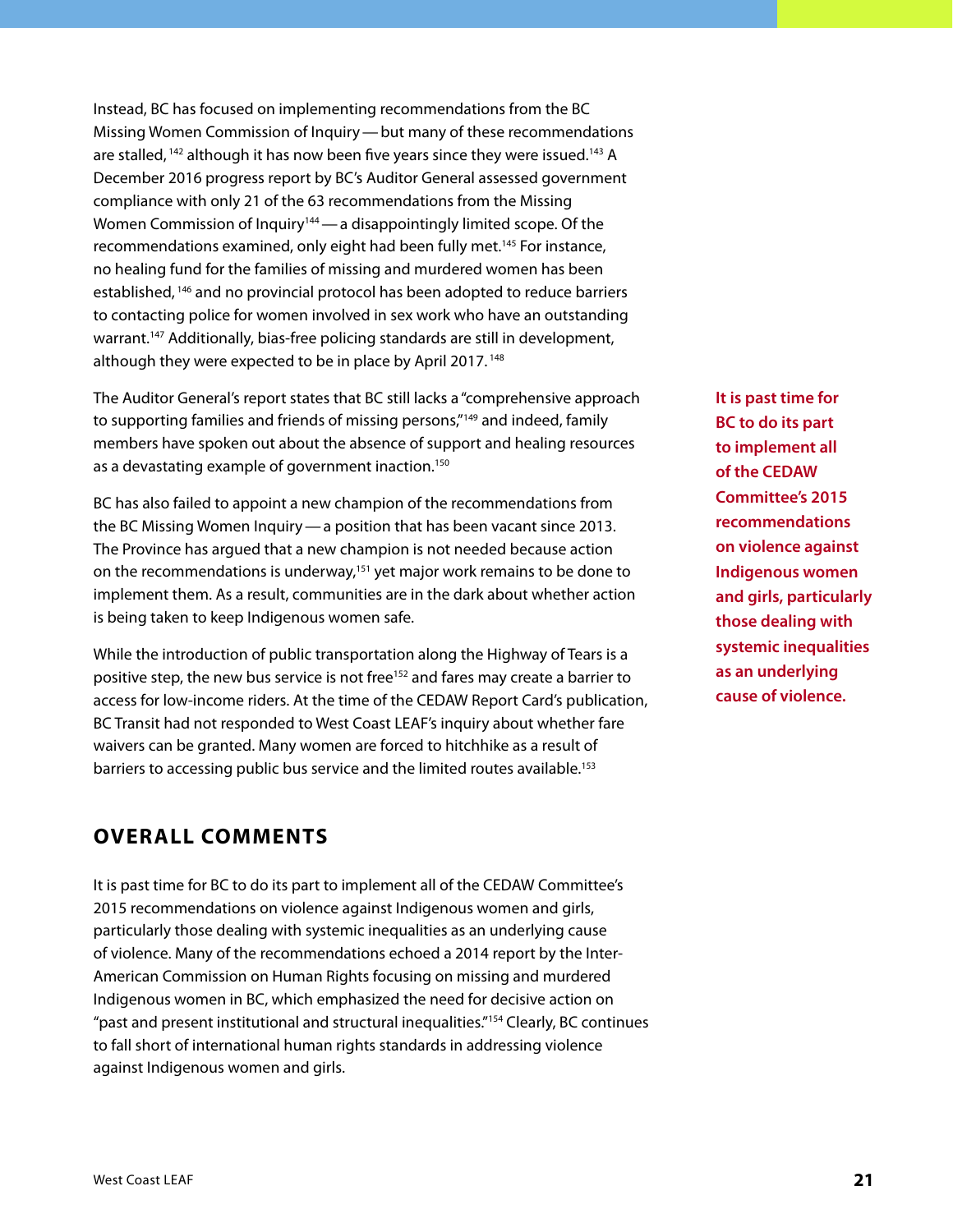# **WOMEN'S POVERTY**

<span id="page-21-0"></span>**C Some action taken. Needs continued improvement. Previous years: 2016: D+ 2015: D**

**2014: F**

**The Committee called on Canada to set social assistance rates at adequate levels and provide more affordable housing and child care services.**

#### **WHAT DID THE CEDAW COMMITTEE SAY IN 2016?**

The Committee observed that women in Canada continue to experience significant poverty, particularly Indigenous women, Afro-Canadian women, immigrant women, women with disabilities, elderly women, and single mothers.155 The Committee called on Canada to set social assistance rates at adequate levels and provide more affordable housing and child care services.<sup>156</sup> Significantly, the Committee identified poverty as a root cause of the epidemic of violence against Indigenous women<sup>157</sup> and urged the development of a plan targeting socioeconomic inequalities facing Indigenous communities.<sup>158</sup>

#### **WOMEN'S POVERTY IN BC**

Economic insecurity continues to affect large numbers of women. According to the most recent data from Statistics Canada, the poverty rate for BC women is 15% to 16%.159 These figures may in fact underestimate BC women's poverty because Statistics Canada does not apply its low-income measurements to Indigenous people living on reserve, despite deep inequalities impacting Indigenous communities.<sup>160</sup> For instance, a recent report found that about 60% of Indigenous children on reserve in Canada experience poverty.<sup>161</sup> Indigenous women face an elevated risk of economic insecurity, as do women with disabilities, immigrant and refugee women, and single mothers.<sup>162</sup>

Nearly half of children in families headed by single women in BC live in poverty, compared to about 10% of children in two-parent families,<sup>163</sup> and around a quarter of single-parent families — predominantly headed by women<sup>164</sup> — face moderate to severe food insecurity.165

Inadequate wages particularly impact women given that they account for 58% of low-wage workers in BC.166 It is estimated that about half of people living in poverty in BC are either the working poor or their children.<sup>167</sup> BC's minimum wage is just 55% of the current living wage for Metro Vancouver.<sup>168</sup>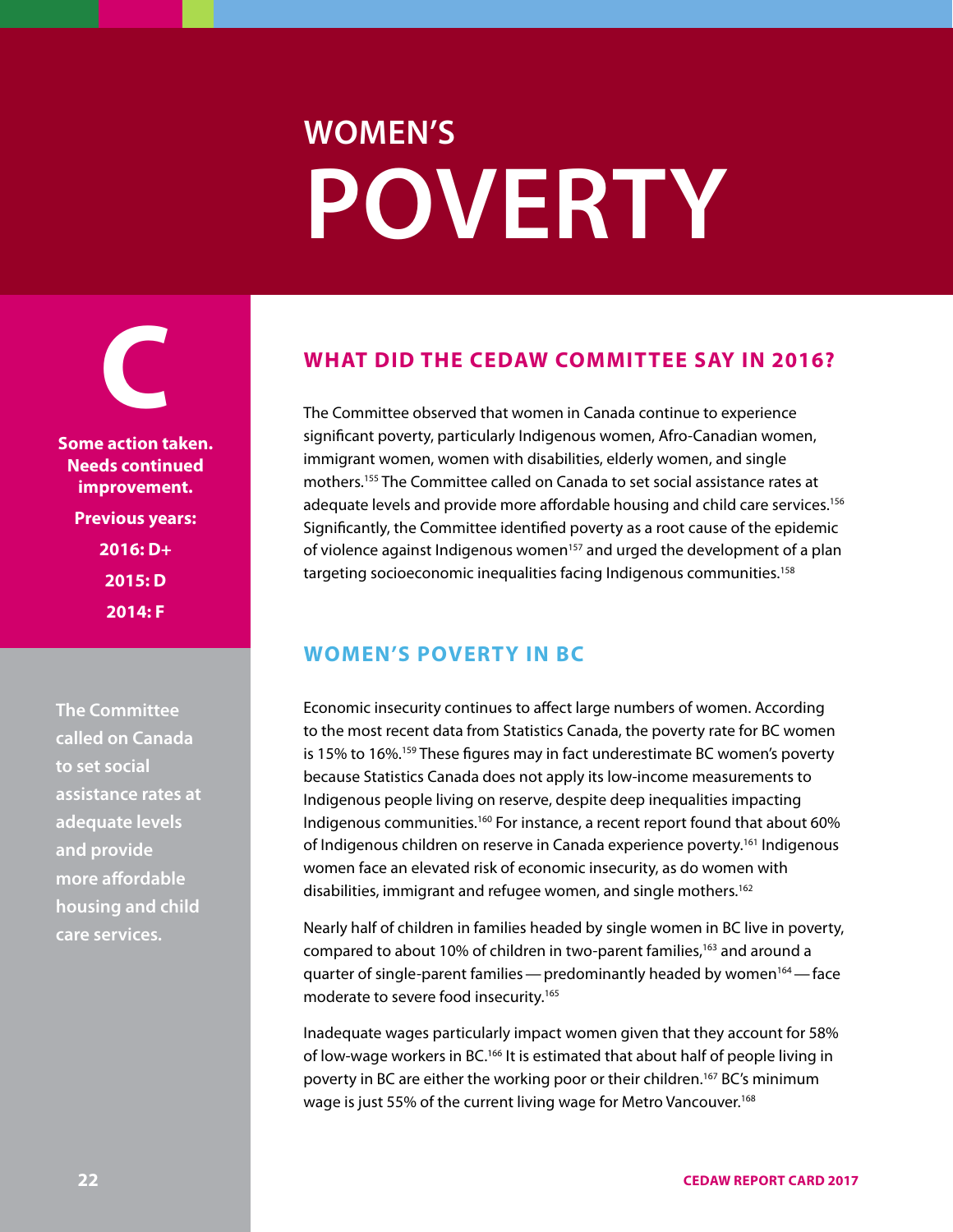People who receive income assistance live in even deeper poverty. Inadequate rates for income assistance and disability benefits may force women to return to abusive relationships or engage in sex work in order to survive.<sup>169</sup>

Older women often experience inequalities in pension entitlements driven by a lifetime of lower pay: BC women tend to receive about 20% less than their male counterparts in Canada Pension benefits and almost 50% less in private retirement income.<sup>170</sup> For this reason and many others, poverty affects about a third of BC senior women who live alone.171

#### **ACTION TAKEN**

In a welcome step for poverty reduction, the monthly rates for income assistance and disability benefits increased by \$100 effective September 2017.172 However, after 10 years of stagnant rates, the increase is far from adequate to ensure economic security.

The rates hike was one of several priorities outlined in the mandate letter for the Minister of Social Development and Poverty Reduction.<sup>173</sup> Other steps already implemented include a \$2,400 increase to annual earnings exemptions for people on income assistance and disability benefits,<sup>174</sup> the formation of an advisory committee to develop a poverty reduction strategy,<sup>175</sup> and the restoration of the transit pass for those designated as persons with disabilities.<sup>176</sup> Effective January 2018, people on disability benefits will receive an additional \$52 per month transportation supplement.<sup>177</sup>

Two small steps taken before the change of government warrant mention. First, as of September 2016, nurse practitioners can verify Persons with Disabilities status for individuals applying for benefits, thanks to a legislative amendment.<sup>178</sup> This may reduce barriers to obtaining benefits for applicants who lack access to a doctor—an all-too-common scenario, especially in rural BC.

Second, policy guidelines were released specifying how ministry staff should interpret "spouse" and "dependent" when assessing benefits eligibility.179 The

**In a welcome step for poverty reduction, the monthly rates for income assistance and disability benefits increased by \$100 effective September 2017. However, after 10 years of stagnant rates, the increase is far from adequate to ensure economic security.**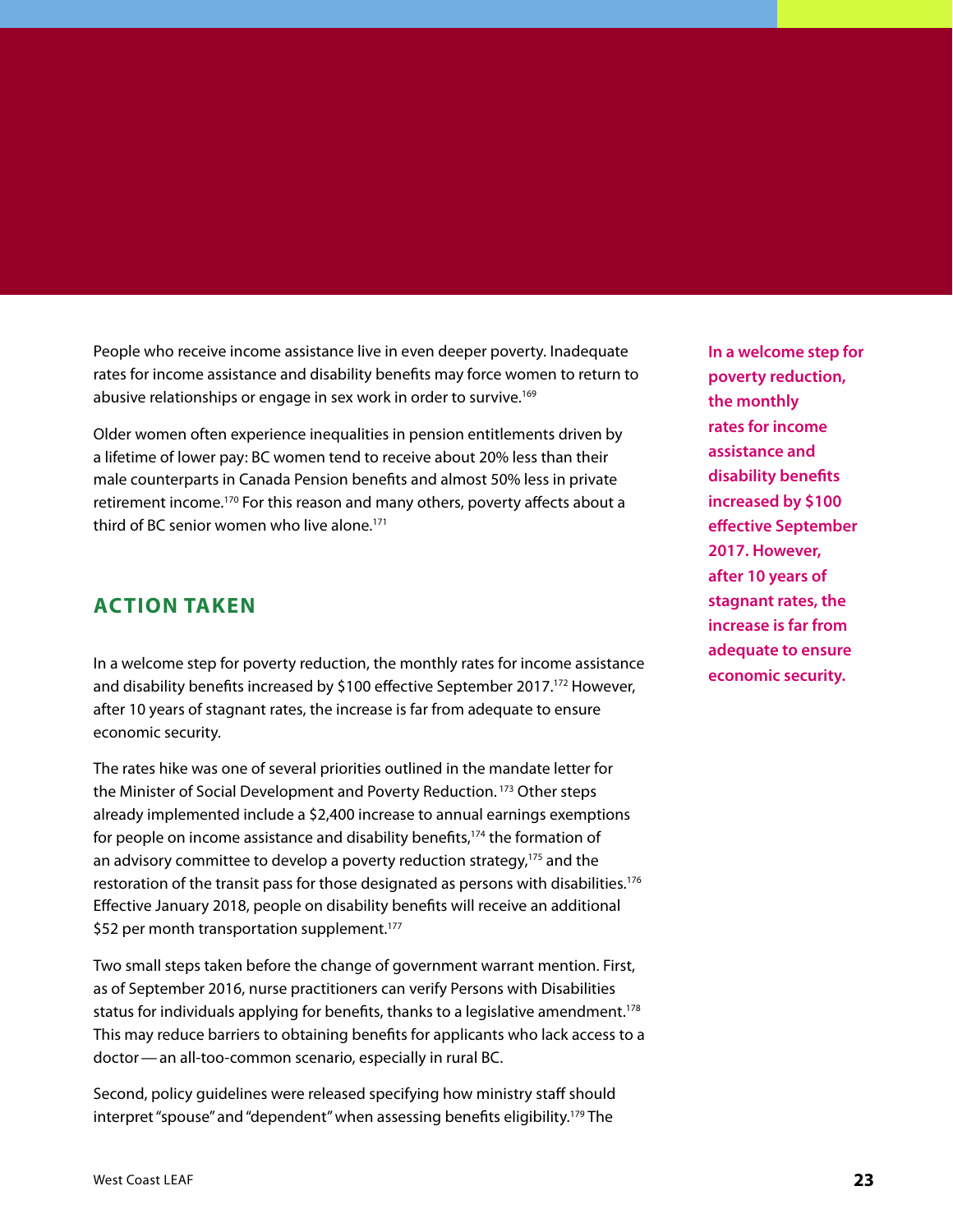introduction of the policy guidelines came on the heels of West Coast LEAF's call for legislative amendments to ensure that only relationships characterized by significant financial dependence or interdependence would count for the purposes of benefits. The current definitions force many women into financial dependency and restrict their choice in relationships and their ability to flee abuse.180 Unfortunately, the ministry's new policy guidelines lack the force of law.

Finally, in a welcome move to help low-income people pay their electricity bills, the BC Utilities Commission approved a Customer Emergency Fund Pilot,<sup>181</sup> which will provide up to \$600 per year in assistance for BC Hydro ratepayers who are in arrears and are facing a financial emergency, in certain circumstances.<sup>182</sup>

#### **INACTION**

The approval of the Customer Emergency Pilot Fund was a positive step following a disappointing decision by the BC Utilities Commission that created a barrier to making electricity more affordable. In January 2017, following a request by several anti-poverty, seniors', tenants', and disability rights organizations, the Commission determined that it does not have the jurisdiction to order BC Hydro to adopt measures to assist low-income customers.<sup>183</sup>

Furthermore, BC has been slow to raise minimum wage, improve housing affordability, and ensure access to child care. While these shortcomings are discussed elsewhere in the Report Card, they bear mention here because they are major obstacles to tackling BC's high poverty rate.

#### **OVERALL COMMENTS**

After years of advocacy to raise income assistance and disability benefits rates, the \$100 increase was an overdue step. However, many people living on social assistance are still unable to afford basic necessities. More action is needed to alleviate poverty and address its root causes, particularly for Indigenous women, women with disabilities, single mothers, racialized women, and newcomer women.

**More action is needed to alleviate poverty and address its root causes, particularly for Indigenous women, women with disabilities, single mothers, racialized women, and newcomer women.**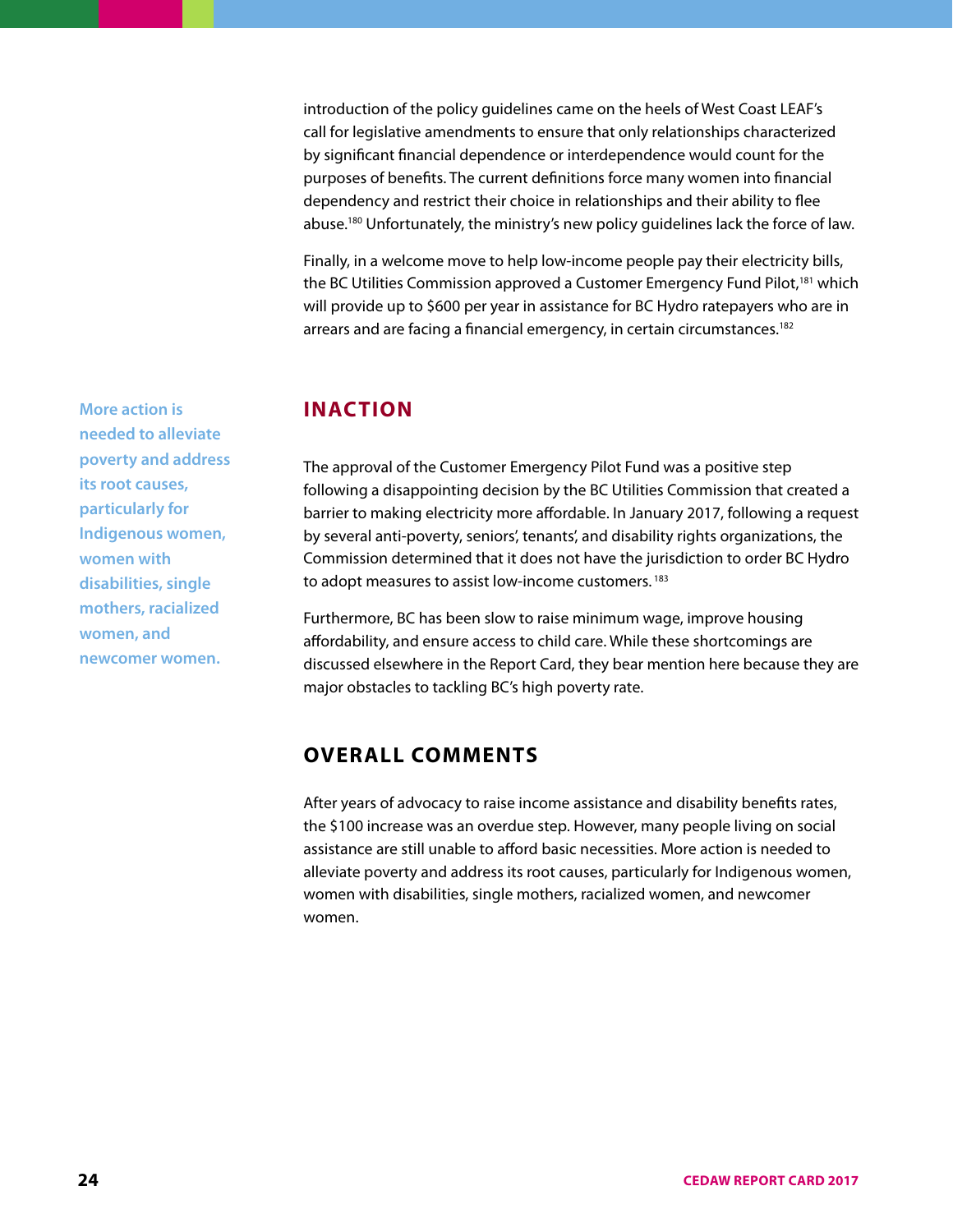# <span id="page-24-0"></span>**WOMEN IN PRISON**

#### **WHAT DID THE CEDAW COMMITTEE SAY IN 2016?**

The Committee voiced concerns about over-incarceration of Indigenous and Black women (as it also did in 2008<sup>184</sup>); barriers to support services and employment for women with maximum-security designations; prolonged segregation; high HIV/AIDS rates; and overuse of incarceration for drug control.185 The Committee's recommended alternatives to incarceration for non-violent offenses and expanded harm reduction, treatment, and support services for women affected by HIV/AIDS.186

#### **PRISON FOR WOMEN IN BC**

The number of intakes of women new to the BC correctional system increased slightly this year, although the average daily population of women in the system dropped marginally.187 However, the number of Indigenous women in BC's prisons has steadily increased. Indigenous women represented 925 of the 2,002 new admissions of women to custody in 2016/2017, a 4% increase over the previous year.188

The continued practice of solitary confinement in BC uniquely harms women given their greater likelihood of entering prison with self-harming behaviours and traumatization due to violence. These risk factors and harms are compounded for Indigenous women and women with mental illness.<sup>189</sup> In contravention of international law,190 BC permits solitary confinement in excess of 15 days if the person in charge believes it is warranted.<sup>191</sup>

#### **ACTION**

The mandate letter to BC's new Minister of Public Safety and Solicitor General lists priorities for correctional system reform including addressing systemic



**Some action taken. Needs significant improvement. Previous years: 2016: F 2015: F 2014: D**

**The continued practice of solitary confinement in BC uniquely harms women given their greater likelihood of entering prison with self-harming behaviours and traumatization due to violence.**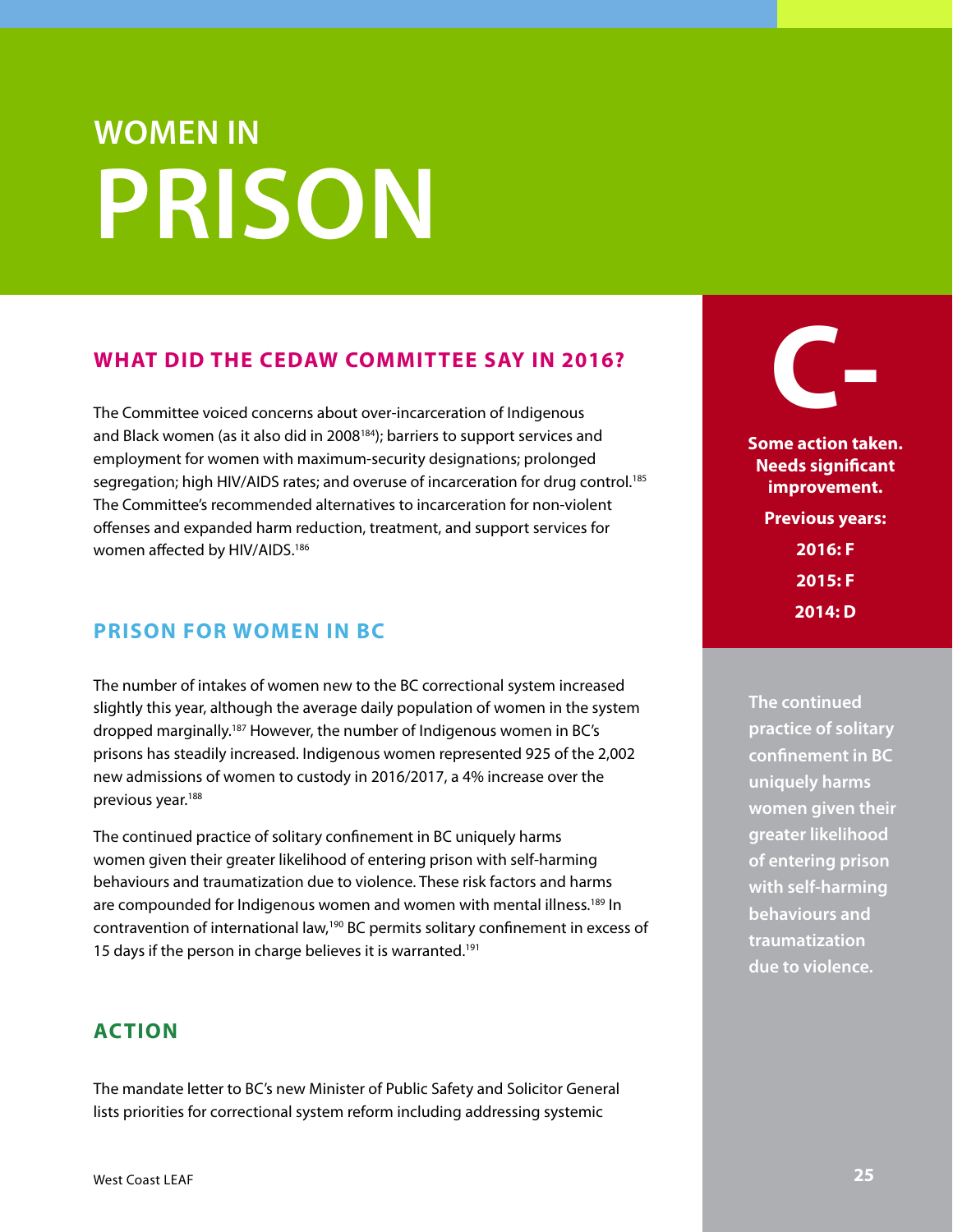**In October 2017, BC became one of the first provinces to transfer responsibility for health services in prisons from a ministry of justice to a ministry of health, as recommended by the World Health Organization.**

inequalities facing Indigenous people; expanding culturally appropriate programming; and supporting restorative justice and crime prevention initiatives.192

Addressing the overrepresentation of Indigenous people is also stated as a goal in the correctional system's Service Plan for 2017. In addition, the Service Plan emphasizes engaging with First Nations and expanding the use of specialized courts (such as First Nations courts and domestic violence courts) to respond to community needs.<sup>193</sup>

In October 2017, BC became one of the first provinces to transfer responsibility for health services in prisons from a ministry of justice to a ministry of health, as recommended by the World Health Organization.<sup>194</sup> This change may improve continuity of care, treatment of mental health and substance use issues, and responses to infections.195

One encouraging step for transparency in the correctional system was the updating of online incarceration data up to March 2017.<sup>196</sup> This data went unpublished last year.

#### **INACTION**

This year's provincial budget and budget update failed to allocate funding to address the problem of increasing incarceration rates of Indigenous people or to reform the prison system.<sup>197,198</sup> Moreover, the correctional system's Service Plan made no mention of improving prison conditions.<sup>199</sup>

BC has also failed to perform a court-ordered review of a solitary confinement program. The right to reasonable opportunity to request review of solitary confinement decisions was affirmed in a 2016 court case involving Teresa Charlie. Charlie, an Indigenous woman, was held in solitary confinement for more than 30 days with no recourse to challenge her placement in solitary.<sup>200</sup> As of October 2017, the court-ordered review appears to be unfinished or not publicly available.

**Although the average length of stay in solitary confinement in BC's provincial prisons was 7 days in 2016/2017, two individuals had been segregated for more than 100 days.**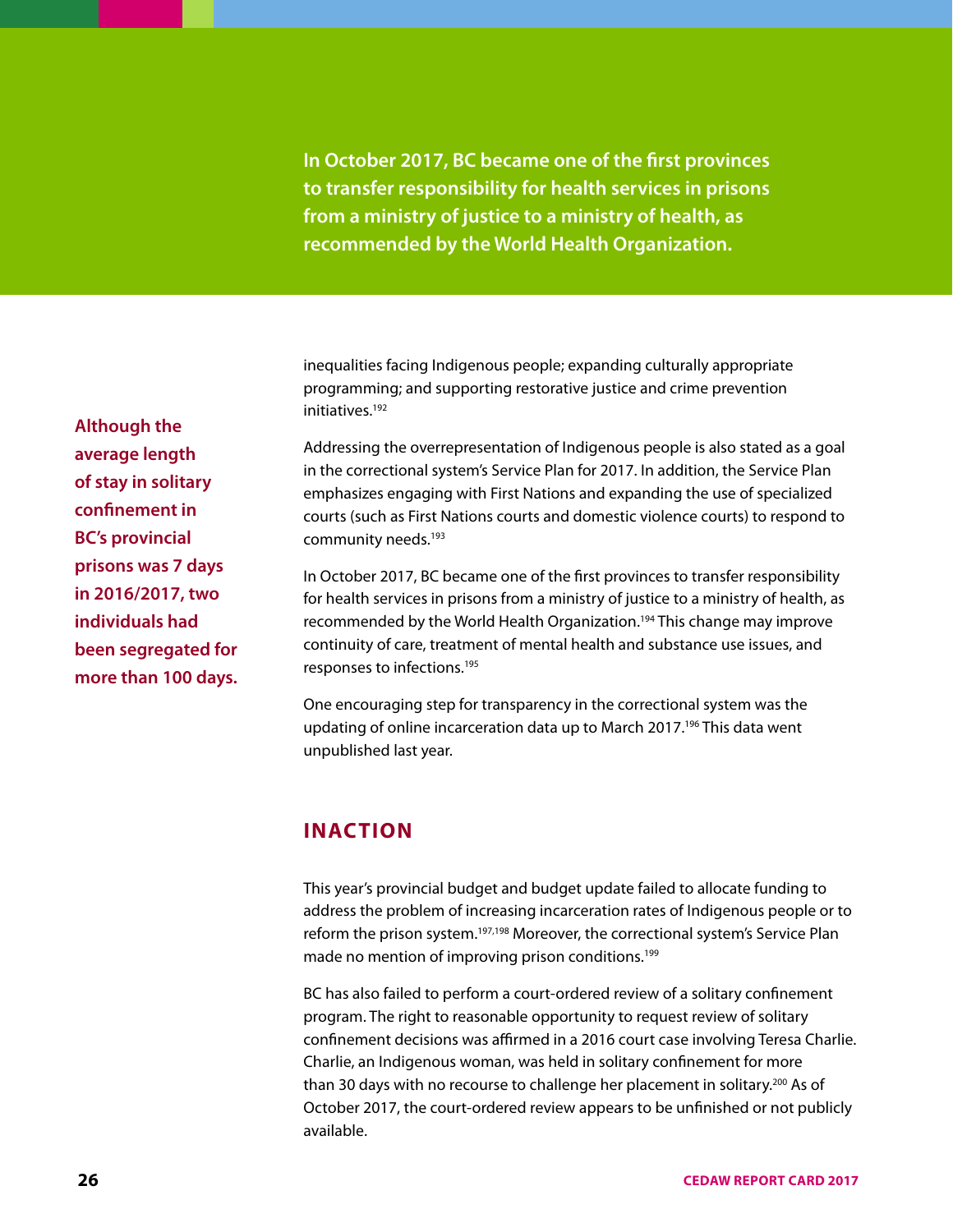Although the average length of stay in solitary confinement in BC's provincial prisons was seven days in 2016/2017, two individuals had been segregated for more than 100 days.<sup>201</sup> The UN has called for an absolute ban on solitary confinement exceeding 15 days and stated that prolonged isolation "can amount to torture."202 In coalition with other legal non-profits, West Coast LEAF has called for the eventual abolishment of solitary confinement in BC prisons and an immediate end to solitary for women, minors, and persons with mental illnesses or disabilities.203

Finally, BC has not announced a plan to resume prison inspections and public reporting in accordance with international law.204 Although BC Corrections told West Coast LEAF that it is taking steps to implement inspections,<sup>205</sup> to our knowledge, no information about measures taken is publicly available.

#### **OVERALL COMMENTS**

Transferring health care for people in prison to the Ministry of Health from a private contractor operating under the Ministry of Public Safety<sup>206</sup> may remove one source of inequality for incarcerated women, but others remain. Most of the positive intentions outlined in ministerial mandate letters and the correctional system's Service Plan have not been realized. Furthermore, the population of Indigenous women behind bars continues to grow at an alarming rate.

**BC has not announced a plan to resume prison inspections and public reporting in accordance with international law. Although BC Corrections told West Coast LEAF that it is taking steps to implement inspections, to our knowledge, no information about measures taken is publicly available.**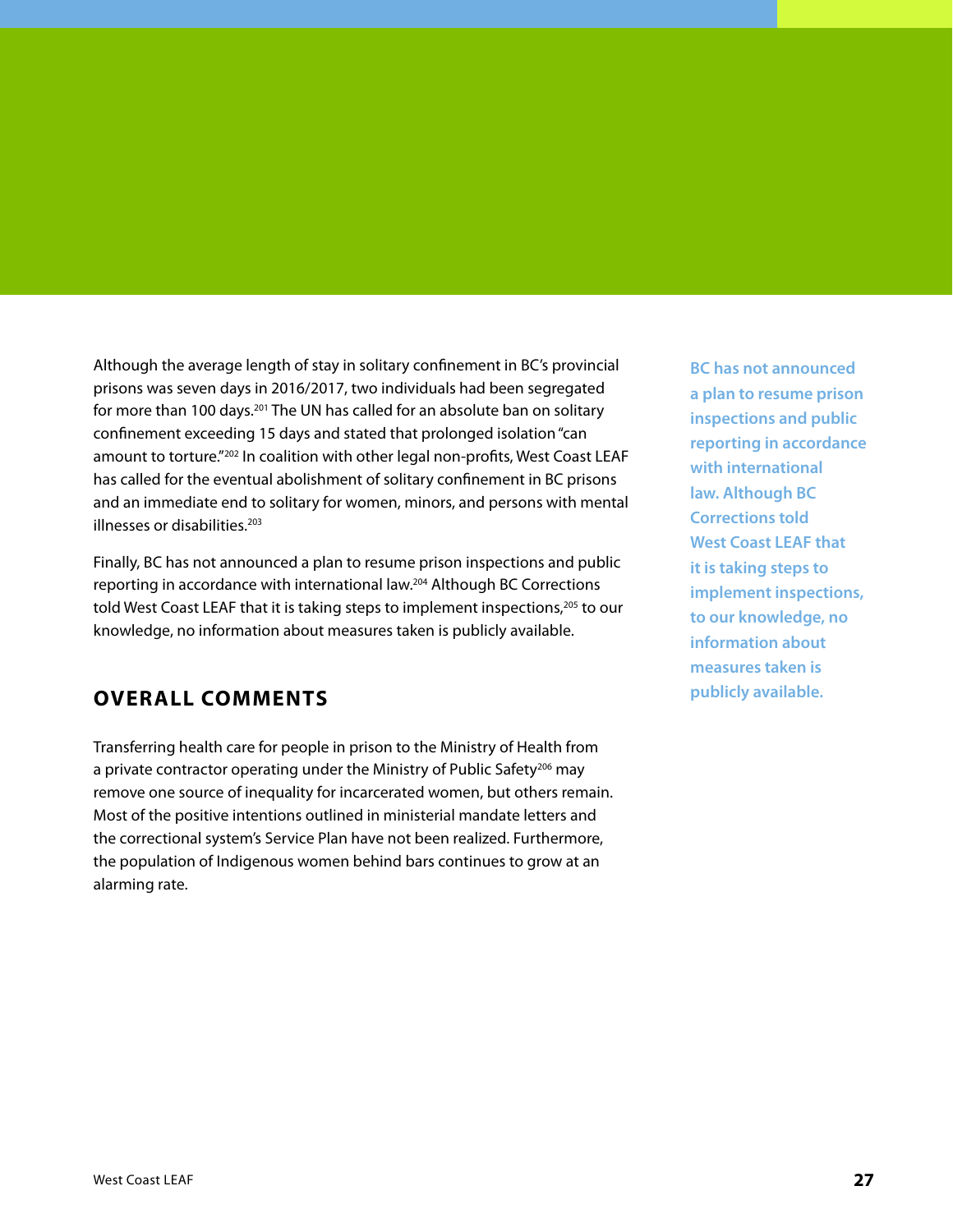### **VIOLENCE AGAINST WOMEN**

<span id="page-27-0"></span>**C Some action taken. Needs continued improvement. Previous years: 2016: C+ 2015: B-2014: B-**

**The statistics show that girls and women in every age group are more likely to be victims of family violence than their male counterparts. They also show that Indigenous women are more likely to have experienced childhood physical and sexual abuse in comparison to their non-Indigenous counterparts, a devastating consequence of colonialism.**

#### **WHAT DID THE CEDAW COMMITTEE SAY IN 2016?**

The Committee voiced concerns about the continued prevalence of genderbased violence, particularly against Indigenous women and girls; low reporting, prosecution, and conviction rates; lenient penalties for perpetrators; lack of adequate support services for women experiencing violence; lack of data on violence against women;<sup>207</sup> and insufficient measures to prevent trafficking and exploitation, which disproportionately impact Indigenous women and girls.208 It called for a national action plan to combat violence against women, to be developed in consultation with civil society and Indigenous women's organizations, and outlined measures to increase reporting of violence.<sup>209</sup>

The Committee commended BC's *Family Law Act* as an example to be followed in legislative reform across Canada, in particular with regards to the definition of family violence and the consideration of violence when making child custody determinations.<sup>210</sup>

#### **VIOLENCE AGAINST WOMEN IN BC**

Data released in 2017 confirm that violence against women in BC remains a serious concern, with police reports holding steady or even increasing in recent years.211 The statistics show that girls and women in every age group are more likely to be victims of family violence than their male counterparts.<sup>212</sup> They also show that Indigenous women are more likely to have experienced childhood physical and sexual abuse in comparison to their non-Indigenous counterparts<sup>213</sup> a devastating consequence of colonialism.

In November 2016, the BC Coroners Service published a report on intimate partner violence (IPV) after conducting a review of data from 2010 to 2015 on IPV-related deaths.214 The review revealed the following concerns: the reporting rate for IPV was low; most victims were women; very few victims had a protection order in place; and IPV claimed 12 lives per year in BC on average during the period studied.215 The review also showed that 15% of the victims were Indigenous and almost 80% of all victims were killed in their own home.<sup>216</sup>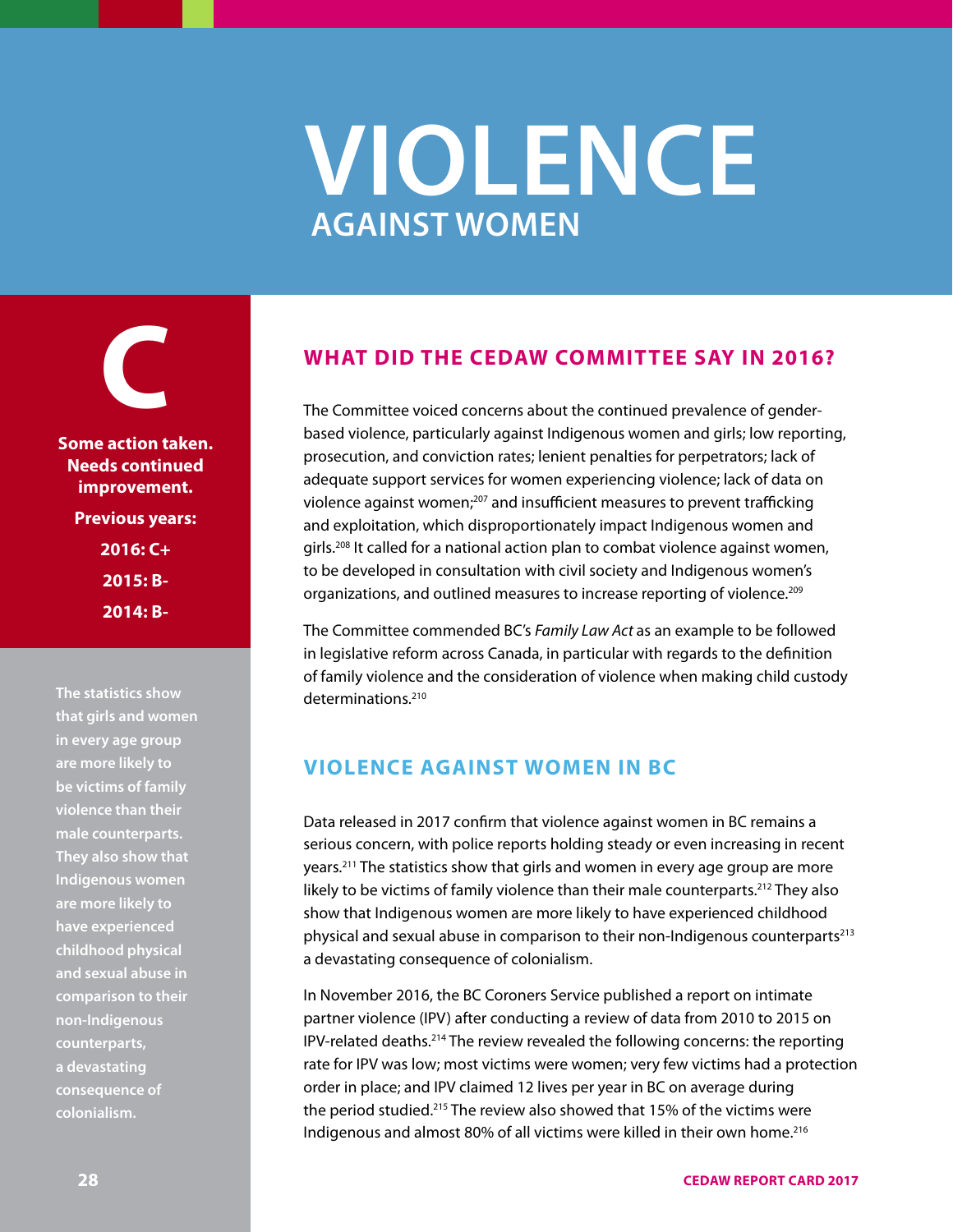In February 2017, the *Globe and Mail* published a series of articles on sexual assault reports dismissed as unfounded by police across Canada.217 The newspaper's investigation found that while Central Saanich, BC had the highest rate of reports deemed unfounded anywhere in Canada, BC as a whole had lower unfounded rates compared to other provinces. The percentage of allegations deemed unfounded between 2010 and 2014 in BC was 11%—lower than the national rate of 19%, but still deeply concerning.

#### **ACTION TAKEN**

This year has seen improvements in the procedure for serving protection orders (family law orders designed to offer protection from an abusive person). As of December 2016, protection orders can be served by contracted process servers at no cost to the applicant when the respondent is not present in court, thus strengthening safety, affordability, and the ability to enforce and prosecute protection orders.<sup>218</sup>

In March 2017, as part of the Provincial Domestic Violence Plan, BC promised to invest more than \$1.5 million to expand and strengthen services for those affected by domestic violence, including funding for programs by Aboriginal Friendship Centres, transportation for women and children fleeing violence, and training for frontline workers.<sup>219</sup> Implementation of these commitments is yet to be seen. One step recently completed was the creation of an information toolkit on early childhood exposure to family violence, designed for Ministry of Children and Family Development staff and others who work with young children. The toolkit highlights the disproportionate impact of family violence on women and discusses considerations for working with Indigenous communities, immigrant and refugee communities, people with disabilities, and LGBTQ+ people.<sup>220</sup>

Also in March 2017, new measures were announced to increase the availability and effectiveness of third party reporting, a process that allows adults to report sexual assaults to police anonymously. For example, a new RCMP liaison position was created to support police investigation of third party reports, ensure due attention to these reports, and help identify connections among investigations in different policing jurisdictions.221

**In February 2017, the** *Globe and Mail* **published a series of articles on sexual assault reports dismissed as unfounded by police across Canada. The newspaper's investigation found that while Central Saanich, BC had the highest rate of reports deemed unfounded anywhere in Canada, BC as a whole had lower unfounded rates compared to other provinces.**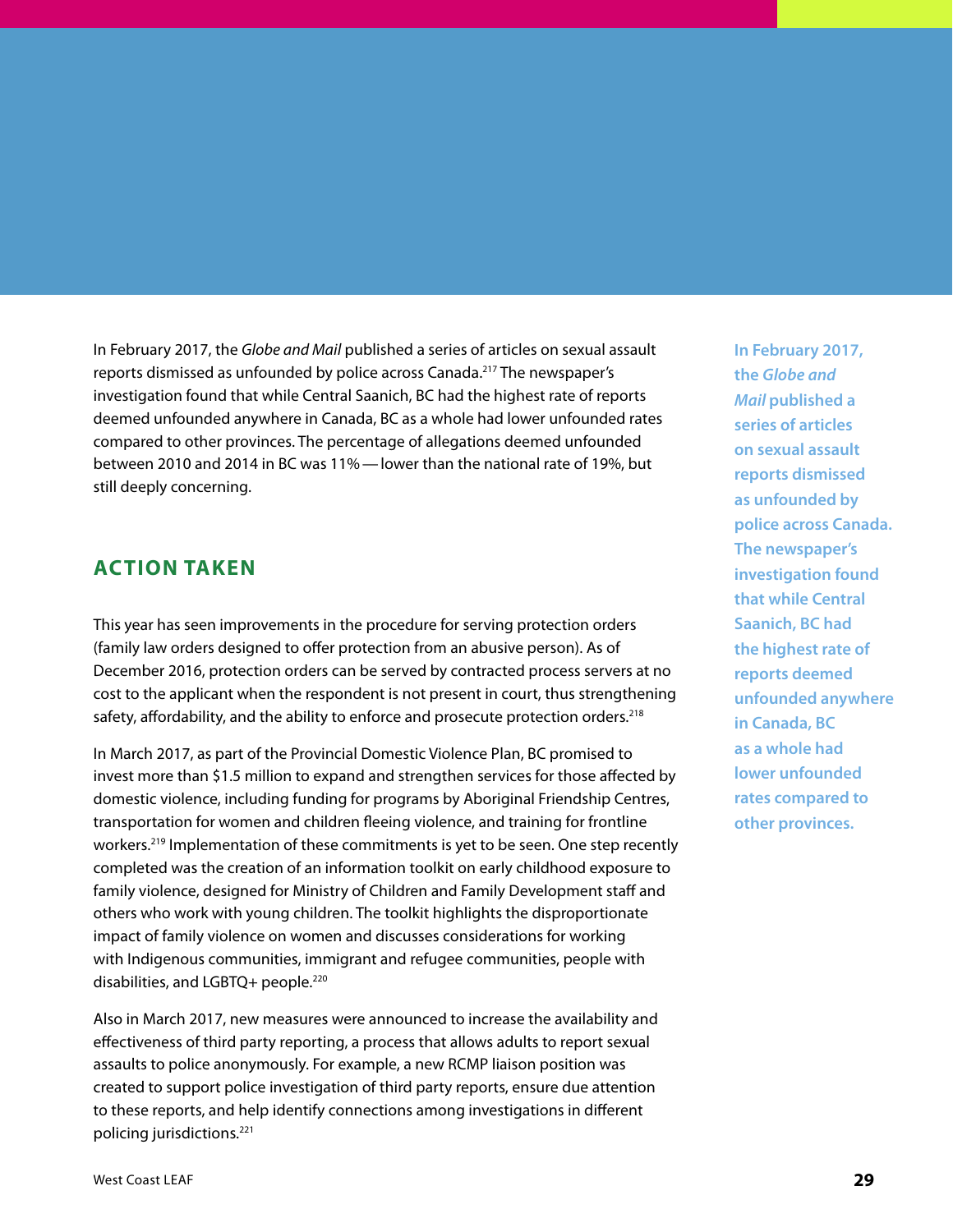Health care options for sexual assault survivors also expanded this year with the opening of a sexual assault service at UBC Hospital.222,223

#### **INACTION**

In the September 2017 budget update, no new funding was allocated to support women who have experienced violence,<sup>224</sup> although this was identified as a priority in the mandate letter to the Minister of Public Safety and Solicitor General.225

Despite the opening of a new sexual assault service at UBC Hospital, forensic health services for survivors can be difficult to access, especially outside of major cities. For example, women in the Sea-to-Sky region can access a forensic examination only between 8:30 am and 4:30 pm Monday to Friday.<sup>226</sup>

There are also concerns with options for women seeking legal protection from an abusive person, as protection orders expire after one year unless the court provides otherwise.<sup>227</sup> This limitation places the onus on survivors to extend the protection order and incur legal costs, assuming they are first able to overcome the challenge of accessing legal advice and representation. Additionally, several lawyers have informally shared with West Coast LEAF that protection orders are increasingly being created with an extremely short duration, and their expiry creates serious safety risks for women and their children. West Coast LEAF, along with BC Civil Liberties Association, Pivot Legal Society, and Community Legal Assistance Society, has called for justice reforms including a revision to the *Family Law Act* to add a rebuttable presumption that protection orders will be in place for at least one year.<sup>228</sup>

Finally, BC women face significant practical and financial barriers to escaping abuse, which are only exacerbated by government inaction in the areas of access to justice, poverty, housing, and child care. Though these issues are addressed elsewhere in the Report Card, they directly impact women's ability to seek safety.

#### **OVERALL COMMENTS**

Although there have been a number of recent efforts to address violence against women, it is too early to determine their effectiveness or to predict follow-through on funding promises. Substantial action is needed to address the CEDAW Committee's concerns about the prevalence of violence, particularly against Indigenous women and girls, and to make the justice system more responsive to the needs of survivors.

**BC women face significant practical and financial barriers to escaping abuse, which are only exacerbated by government inaction in the areas of access to justice, poverty, housing, and child care.**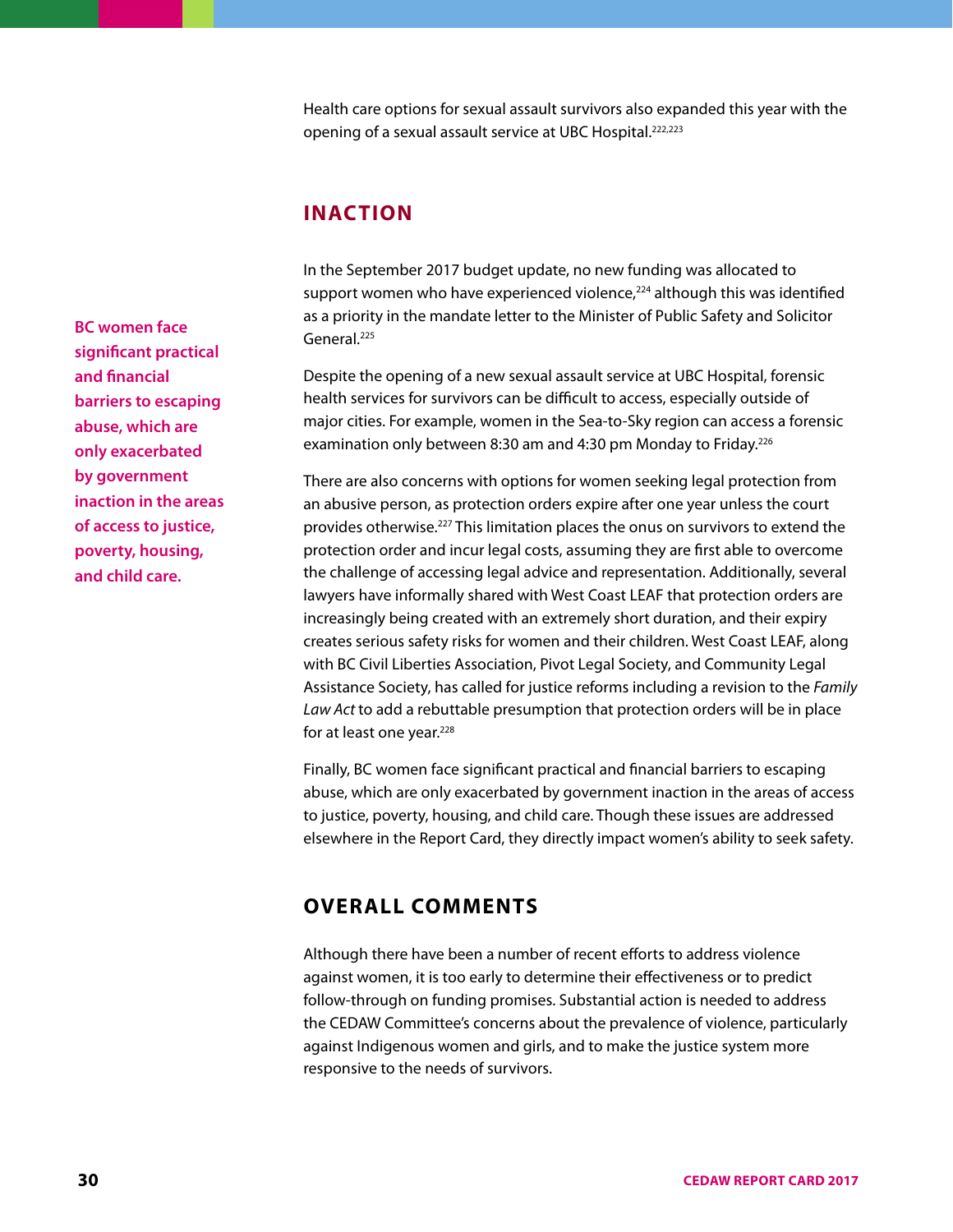#### **ENDNOTES**

- 1 *Concluding Observations of the Committee on the Elimination of Discrimination against Women: Canada*, UN Doc CEDAW/C/CA/CO/8-9 (18 November 2016) at para 14.
- 2 Kasari Govender, "Remarks to the Standing Committee on Justice and Human Rights in Ottawa" (2 February 2017), [westcoastleaf.org/wp-content/](http://www.westcoastleaf.org/wp-content/uploads/2017/02/JUST-Committee-Transcript-Feb-2017.pdf) [uploads/2017/02/JUST-Committee-](http://www.westcoastleaf.org/wp-content/uploads/2017/02/JUST-Committee-Transcript-Feb-2017.pdf)[Transcript-Feb-2017.pdf](http://www.westcoastleaf.org/wp-content/uploads/2017/02/JUST-Committee-Transcript-Feb-2017.pdf)
- 3 British Columbia, "Have your say on the development of B.C.'s Human Rights Commission" (20 September 2017), [https://news.gov.bc.ca/](https://news.gov.bc.ca/releases/2017AG0023-001603) [releases/2017AG0023-001603](https://news.gov.bc.ca/releases/2017AG0023-001603)
- 4 Postmedia News, "Woman hospitalized against her will wins Charter challenge for legal aid," *The Vancouver Sun* (3 February 2017), [vancouversun.com/](http://vancouversun.com/news/local-news/woman-arrested-against-her-will-wins-charter-challenge-for-legal-aid) [news/local-news/woman-arrested](http://vancouversun.com/news/local-news/woman-arrested-against-her-will-wins-charter-challenge-for-legal-aid)[against-her-will-wins-charter](http://vancouversun.com/news/local-news/woman-arrested-against-her-will-wins-charter-challenge-for-legal-aid)[challenge-for-legal-aid](http://vancouversun.com/news/local-news/woman-arrested-against-her-will-wins-charter-challenge-for-legal-aid)
- 5 British Columbia, "Provincial investments in justice keep families together, assist with everyday legal issues" (27 March 2017), [https://news.gov.bc.ca/](https://news.gov.bc.ca/releases/2017JAG0008-000860) [releases/2017JAG0008-000860](https://news.gov.bc.ca/releases/2017JAG0008-000860)
- 6 *Ibid.*
- 7 British Columbia, "New aboriginal court program aims to keep families together" (24 January 2017), [https://news.gov.bc.ca/](https://news.gov.bc.ca/releases/2017CFD0001-000131) [releases/2017CFD0001-000131](https://news.gov.bc.ca/releases/2017CFD0001-000131)
- 8 British Columbia, "Province and Aboriginal Justice Council sign B.C. Indigenous Justice Strategy MOU" (7 September 2017), [https://news.gov.](https://news.gov.bc.ca/releases/2017AG0020-001548) [bc.ca/releases/2017AG0020-001548](https://news.gov.bc.ca/releases/2017AG0020-001548)
- 9 *Supra* note 5.
- 10 West Coast LEAF, "Legal Aid Test Case" (27 April 2017), [westcoastleaf.org/](http://www.westcoastleaf.org/our-work/legal-aid-test-case/) [our-work/legal-aid-test-case/](http://www.westcoastleaf.org/our-work/legal-aid-test-case/)
- 11 Maria Bacica and Alana Kendrick, "2016 Tariff Lawyer Survey" (Legal Services Society, Vancouver: 20 January 2017), [lss.bc.ca/assets/aboutUs/reports/](http://www.lss.bc.ca/assets/aboutUs/reports/lawyers/tariffLawyerSatisfactionSurvey2016.pdf) [lawyers/tariffLawyerSatisfactionSurv](http://www.lss.bc.ca/assets/aboutUs/reports/lawyers/tariffLawyerSatisfactionSurvey2016.pdf) [ey2016.pdf](http://www.lss.bc.ca/assets/aboutUs/reports/lawyers/tariffLawyerSatisfactionSurvey2016.pdf) at 44.
- 12 Law Society of BC Legal Aid Task Force, *A Vision for Publicly Funded Legal Aid in British Columbia* (Law Society of BC, Vancouver: 3 March 2017), lawsociety. bc.ca/Website/media/Shared/docs/ initiatives/LegalAidVision2017.pdf
- 13 Legal Services Society, "Additional federal funding for immigration and refugee legal aid" (25 July 2017), [lss.bc.ca/assets/media/](http://lss.bc.ca/assets/media/newsReleases/2017-07-25LSSmediaReleaseImmigrationFunding.pdf) [newsReleases/2017-07-25LSSmediaRel](http://lss.bc.ca/assets/media/newsReleases/2017-07-25LSSmediaReleaseImmigrationFunding.pdf) [easeImmigrationFunding.pdf](http://lss.bc.ca/assets/media/newsReleases/2017-07-25LSSmediaReleaseImmigrationFunding.pdf)
- 14 *Ibid.*
- 15 British Columbia, "Statement on immigration and refugee legal aid services" (10 November 2017), [https://news.gov.bc.ca/](https://news.gov.bc.ca/releases/2017AG0038-001893) [releases/2017AG0038-001893](https://news.gov.bc.ca/releases/2017AG0038-001893)
- 16 Grand Chief Ed John, *Indigenous Resilience, Connectedness and Reunification – From Root Causes to Root Solutions: A Report on Indigenous Child Welfare in British Columbia* (November 2016), [cwrp.ca/sites/default/files/](http://cwrp.ca/sites/default/files/publications/en/final-report-of-grand-chief-ed-john-re-indig-child-welfare-in-bc-november-2016.pdf) [publications/en/final-report-of-grand](http://cwrp.ca/sites/default/files/publications/en/final-report-of-grand-chief-ed-john-re-indig-child-welfare-in-bc-november-2016.pdf)[chief-ed-john-re-indig-child-welfare-in](http://cwrp.ca/sites/default/files/publications/en/final-report-of-grand-chief-ed-john-re-indig-child-welfare-in-bc-november-2016.pdf)[bc-november-2016.pdf](http://cwrp.ca/sites/default/files/publications/en/final-report-of-grand-chief-ed-john-re-indig-child-welfare-in-bc-november-2016.pdf)
- 17 *Ibid.*
- 18 *Supra* note 1 at para 46.
- 19 *Ibid* at para 47.
- 20 Iglika Ivanova, Seth Klein and Pamela Reano, "Working for a Living Wage: Making Paid Work Meet Basic Family Needs in Metro Vancouver 2017 Update," (April 2017), [policyalternatives.](https://www.policyalternatives.ca/sites/default/files/uploads/publications/BC%20Office/2017/04/ccpa_bc_living_wage_%20update%202017%20FINAL%20.pdf) [ca/sites/default/files/uploads/](https://www.policyalternatives.ca/sites/default/files/uploads/publications/BC%20Office/2017/04/ccpa_bc_living_wage_%20update%202017%20FINAL%20.pdf) [publications/BC%20Office/2017/04/](https://www.policyalternatives.ca/sites/default/files/uploads/publications/BC%20Office/2017/04/ccpa_bc_living_wage_%20update%202017%20FINAL%20.pdf) [ccpa\\_bc\\_living\\_wage\\_%20update%20](https://www.policyalternatives.ca/sites/default/files/uploads/publications/BC%20Office/2017/04/ccpa_bc_living_wage_%20update%202017%20FINAL%20.pdf) [2017%20FINAL%20.pdf](https://www.policyalternatives.ca/sites/default/files/uploads/publications/BC%20Office/2017/04/ccpa_bc_living_wage_%20update%202017%20FINAL%20.pdf)
- 21 David Macdonald and Martha Friendly, "A Growing Concern: 2016 Child Care Fees in Canada's Big Cities," (December 2016): 13, [policyalternatives.ca/sites/](https://www.policyalternatives.ca/sites/default/files/uploads/publications/National%20Office/2016/12/A_Growing_Concern.pdf) [default/files/uploads/publications/](https://www.policyalternatives.ca/sites/default/files/uploads/publications/National%20Office/2016/12/A_Growing_Concern.pdf) [National%20Office/2016/12/A\\_](https://www.policyalternatives.ca/sites/default/files/uploads/publications/National%20Office/2016/12/A_Growing_Concern.pdf) [Growing\\_Concern.pdf](https://www.policyalternatives.ca/sites/default/files/uploads/publications/National%20Office/2016/12/A_Growing_Concern.pdf)
- 22 First Call BC Child and Youth Advocacy Coalition, " 2016 Child Poverty BC Report Card," (November 2016): 14, [still1in5.ca/wp-content/](http://still1in5.ca/wp-content/uploads/2016/11/2016-BC-Child-Poverty-Report-Card.pdf) [uploads/2016/11/2016-BC-Child-](http://still1in5.ca/wp-content/uploads/2016/11/2016-BC-Child-Poverty-Report-Card.pdf)[Poverty-Report-Card.pdf](http://still1in5.ca/wp-content/uploads/2016/11/2016-BC-Child-Poverty-Report-Card.pdf)
- 23 Tina Lovgreen, "Looking for daycare in Vancouver? Good luck," *CBC News* (22 August 2016), [cbc.ca/](http://www.cbc.ca/news/canada/british-columbia/daycare-vancouver-struggle-no-space-expensive-1.3731536) [news/canada/british-columbia/](http://www.cbc.ca/news/canada/british-columbia/daycare-vancouver-struggle-no-space-expensive-1.3731536) [daycare-vancouver-struggle-no-space](http://www.cbc.ca/news/canada/british-columbia/daycare-vancouver-struggle-no-space-expensive-1.3731536)[expensive-1.3731536](http://www.cbc.ca/news/canada/british-columbia/daycare-vancouver-struggle-no-space-expensive-1.3731536)
- 24 David Macdonald and Martha Friendly, "A Growing Concern: 2016 Child Care Fees in Canada's Big Cities," (December 2016), [policyalternatives.ca/sites/](https://www.policyalternatives.ca/sites/default/files/uploads/publications/National%20Office/2016/12/A_Growing_Concern.pdf) [default/files/uploads/publications/](https://www.policyalternatives.ca/sites/default/files/uploads/publications/National%20Office/2016/12/A_Growing_Concern.pdf) [National%20Office/2016/12/A\\_](https://www.policyalternatives.ca/sites/default/files/uploads/publications/National%20Office/2016/12/A_Growing_Concern.pdf) [Growing\\_Concern.pdf](https://www.policyalternatives.ca/sites/default/files/uploads/publications/National%20Office/2016/12/A_Growing_Concern.pdf)
- 25 *Ibid.*
- 26 Ontario, "Ontario Ending Fees for Child Care Wait Lists" (2 August 2016), [https://](https://news.ontario.ca/edu/en/2016/08/ontario-ending-fees-for-child-care-wait-lists.html) [news.ontario.ca/edu/en/2016/08/](https://news.ontario.ca/edu/en/2016/08/ontario-ending-fees-for-child-care-wait-lists.html) [ontario-ending-fees-for-child-care](https://news.ontario.ca/edu/en/2016/08/ontario-ending-fees-for-child-care-wait-lists.html)[wait-lists.html](https://news.ontario.ca/edu/en/2016/08/ontario-ending-fees-for-child-care-wait-lists.html)
- 27 Jewelles Smith, personal communication (28 August 2017).
- 28 Amy Smart, "Horgan takes charge as B.C. premier, names his cabinet," *Times Colonist* (18 July 2017).
- 29 British Columbia, Mandate Letter to the Minister of State for Child Care (18 July 2017), [http://www2.gov.bc.ca/](http://www2.gov.bc.ca/assets/gov/government/ministries-organizations/premier-cabinet-mlas/minister-letter/chen-mandate.pdf) [assets/gov/government/ministries](http://www2.gov.bc.ca/assets/gov/government/ministries-organizations/premier-cabinet-mlas/minister-letter/chen-mandate.pdf)[organizations/premier-cabinet-mlas/](http://www2.gov.bc.ca/assets/gov/government/ministries-organizations/premier-cabinet-mlas/minister-letter/chen-mandate.pdf) [minister-letter/chen-mandate.pdf](http://www2.gov.bc.ca/assets/gov/government/ministries-organizations/premier-cabinet-mlas/minister-letter/chen-mandate.pdf)
- 30 Staff, "Parents of child who died in Vancouver daycare call for massive reform," *CBC News* (23 March 2017), [cbc.ca/news/canada/british-columbia/](http://www.cbc.ca/news/canada/british-columbia/parents-of-child-who-died-in-vancouver-daycare-call-for-massive-reform-1.4037643) [parents-of-child-who-died-in](http://www.cbc.ca/news/canada/british-columbia/parents-of-child-who-died-in-vancouver-daycare-call-for-massive-reform-1.4037643)[vancouver-daycare-call-for-massive](http://www.cbc.ca/news/canada/british-columbia/parents-of-child-who-died-in-vancouver-daycare-call-for-massive-reform-1.4037643)[reform-1.4037643](http://www.cbc.ca/news/canada/british-columbia/parents-of-child-who-died-in-vancouver-daycare-call-for-massive-reform-1.4037643)
- 31 Chris Saini, "Statement from Chris Saini," (22 March 2017), [http://s3.documentcloud.org/](http://s3.documentcloud.org/documents/3522810/Statement-from-Chris-Saini.pdf) [documents/3522810/Statement-from-](http://s3.documentcloud.org/documents/3522810/Statement-from-Chris-Saini.pdf)[Chris-Saini.pdf](http://s3.documentcloud.org/documents/3522810/Statement-from-Chris-Saini.pdf)
- 32 Staff, "Premier responds to open letter from Baby Mac's grieving mom," *CTV News* (7 April 2017), [bc.ctvnews.ca/](http://bc.ctvnews.ca/premier-responds-to-open-letter-from-baby-mac-s-grieving-mom-1.3359895) [premier-responds-to-open-letter-from](http://bc.ctvnews.ca/premier-responds-to-open-letter-from-baby-mac-s-grieving-mom-1.3359895)[baby-mac-s-grieving-mom-1.3359895](http://bc.ctvnews.ca/premier-responds-to-open-letter-from-baby-mac-s-grieving-mom-1.3359895).
- 33 Hennig, Clare, "Operator of daycare where Baby Mac died violated regulations for years, VCH documents reveal," *CBC News* (25 August 2017), [cbc.ca/news/canada/british-columbia/](http://www.cbc.ca/news/canada/british-columbia/baby-mac-daycare-violations-1.4263522) [baby-mac-daycare-violations-1.4263522](http://www.cbc.ca/news/canada/british-columbia/baby-mac-daycare-violations-1.4263522)
- 34 Shelley Sheppard, personal communication (7 November 2017).
- 35 British Columbia, *Budget and Fiscal Plan – 2017/18 to 2019/20* (21 February 2017), [http://bcbudget.gov.bc.ca/2017/](http://bcbudget.gov.bc.ca/2017/bfp/2017_Budget_and_Fiscal_Plan.pdf) [bfp/2017\\_Budget\\_and\\_Fiscal\\_Plan.pdf](http://bcbudget.gov.bc.ca/2017/bfp/2017_Budget_and_Fiscal_Plan.pdf)
- 36 Select Standing Committee on Finance and Government Services, Report on 2017 Budget Consultations, (November 2016) at 27, [leg.bc.ca/](https://www.leg.bc.ca/content/CommitteeDocuments/40th-parliament/5th-session/fgs/Reports/FGS-2016-11-15-Report_BudgetConsultation.pdf) [content/CommitteeDocuments/40th](https://www.leg.bc.ca/content/CommitteeDocuments/40th-parliament/5th-session/fgs/Reports/FGS-2016-11-15-Report_BudgetConsultation.pdf)[parliament/5th-session/fgs/](https://www.leg.bc.ca/content/CommitteeDocuments/40th-parliament/5th-session/fgs/Reports/FGS-2016-11-15-Report_BudgetConsultation.pdf) [Reports/FGS-2016-11-15-Report\\_](https://www.leg.bc.ca/content/CommitteeDocuments/40th-parliament/5th-session/fgs/Reports/FGS-2016-11-15-Report_BudgetConsultation.pdf) [BudgetConsultation.pdf](https://www.leg.bc.ca/content/CommitteeDocuments/40th-parliament/5th-session/fgs/Reports/FGS-2016-11-15-Report_BudgetConsultation.pdf)
- 37 *Ibid.*
- 38 British Columbia, "Budget 2017 Update – 2017/18-2019/20" (11 September 2017), [http://bcbudget.gov.](http://bcbudget.gov.bc.ca/2017_Sept_Update/bfp/2017_Sept_Update_Budget_and_Fiscal_Plan.pdf) [bc.ca/2017\\_Sept\\_Update/bfp/2017\\_](http://bcbudget.gov.bc.ca/2017_Sept_Update/bfp/2017_Sept_Update_Budget_and_Fiscal_Plan.pdf) [Sept\\_Update\\_Budget\\_and\\_Fiscal\\_Plan.](http://bcbudget.gov.bc.ca/2017_Sept_Update/bfp/2017_Sept_Update_Budget_and_Fiscal_Plan.pdf) [pdf](http://bcbudget.gov.bc.ca/2017_Sept_Update/bfp/2017_Sept_Update_Budget_and_Fiscal_Plan.pdf)
- 39 *Supra* note 29.
- 40 Shaw, Rob, "B.C. budget: Tax hike for wealthy, more money for education, housing, overdose crisis," The Vancouver Sun (11 September 2017).
- 41 *Supra* note 1 at para 38.
- 42 *Ibid* at para 39.
- 43 Statistics Canada, "Table 1: Employment by sex, province, and census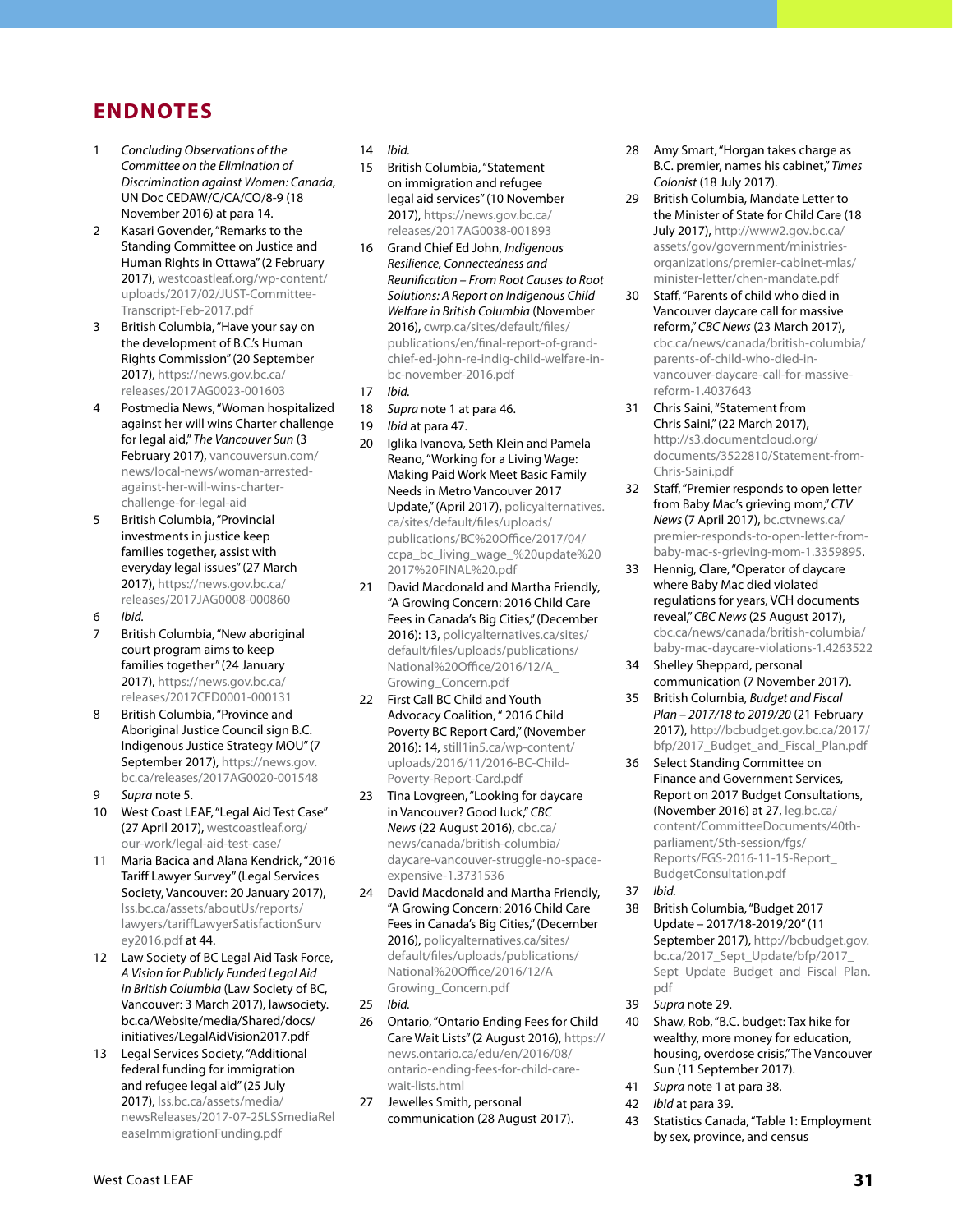metropolitan area; and median monthly childcare fees for selected cities, 2015" (2015 data), [statcan.gc.ca/](http://www.statcan.gc.ca/pub/89-503-x/2015001/article/14694/tbl/tbl01-eng.htm) [pub/89-503-x/2015001/article/14694/](http://www.statcan.gc.ca/pub/89-503-x/2015001/article/14694/tbl/tbl01-eng.htm) [tbl/tbl01-eng.htm](http://www.statcan.gc.ca/pub/89-503-x/2015001/article/14694/tbl/tbl01-eng.htm)

- British Columbia, "Issue 17-87: Labour Market Statistics" (4 August 2017), [http://www2.gov.bc.ca/gov/](http://www2.gov.bc.ca/gov/content/data/statistics/infoline/infoline-2017/17-87-labour-force) [content/data/statistics/infoline/](http://www2.gov.bc.ca/gov/content/data/statistics/infoline/infoline-2017/17-87-labour-force) [infoline-2017/17-87-labour-force](http://www2.gov.bc.ca/gov/content/data/statistics/infoline/infoline-2017/17-87-labour-force)
- 45 *Supra* note 43.
- 46 Melissa Moyser, "Women and Paid Work," Statistics Canada (8 March 2017), [statcan.gc.ca/pub/89-503-x/2015001/](http://www.statcan.gc.ca/pub/89-503-x/2015001/article/14694-eng.htm) [article/14694-eng.htm](http://www.statcan.gc.ca/pub/89-503-x/2015001/article/14694-eng.htm)
- 47 British Columbia, "BC celebrates Disability Employment Month in September" (1 September 2017), [https://news.gov.bc.ca/](https://news.gov.bc.ca/releases/2017SDPR0055-001512) [releases/2017SDPR0055-001512](https://news.gov.bc.ca/releases/2017SDPR0055-001512)
- 48 Department of Finance Canada, *Building a Strong Middle Class #Budget2017* (Her Majesty the Queen in Right of Canada, Ottawa: 22 March 2017) at 221.
- 49 Conference Board of Canada, "Provincial and Territorial Ranking: Gender Wage Gap" (April 2017), [conferenceboard.ca/](http://www.conferenceboard.ca/hcp/provincial/society/gender-gap.aspx) [hcp/provincial/society/gender-gap.](http://www.conferenceboard.ca/hcp/provincial/society/gender-gap.aspx) [aspx](http://www.conferenceboard.ca/hcp/provincial/society/gender-gap.aspx)
- 50 British Columbia, "Factsheet: Minimum Wage in British Columbia" (29 March 2017), [https://news.gov.bc.ca/factsheets/](https://news.gov.bc.ca/factsheets/minimum-wage-in-british-columbia) [minimum-wage-in-british-columbia](https://news.gov.bc.ca/factsheets/minimum-wage-in-british-columbia)
- 51 Iglika Ivanova, "Poverty and Inequality Among British Columbia's Seniors" (Canadian Centre for Policy Alternatives, Vancouver: April 2017).
- 52 British Columbia, Mandate Letter to the Minister of Labour (18 July 2017), [http://www2.gov.bc.ca/assets/gov/](http://www2.gov.bc.ca/assets/gov/government/ministries-organizations/premier-cabinet-mlas/minister-letter/bains-mandate.pdf) [government/ministries-organizations/](http://www2.gov.bc.ca/assets/gov/government/ministries-organizations/premier-cabinet-mlas/minister-letter/bains-mandate.pdf) [premier-cabinet-mlas/minister-letter/](http://www2.gov.bc.ca/assets/gov/government/ministries-organizations/premier-cabinet-mlas/minister-letter/bains-mandate.pdf) [bains-mandate.pdf](http://www2.gov.bc.ca/assets/gov/government/ministries-organizations/premier-cabinet-mlas/minister-letter/bains-mandate.pdf)
- 53 British Columbia, "Province names Fair Wages Commission members" (5 October 2017), [https://news.gov.bc.ca/](https://news.gov.bc.ca/releases/2017LBR0004-001688) [releases/2017LBR0004-001688](https://news.gov.bc.ca/releases/2017LBR0004-001688)
- 54 *Ibid.*
- 55 Staff, "Industry insiders react to minimum wage hike," *News1130* (15 August 2017).
- 56 British Columbia, "Giving adult learners in Surrey the literacy skills to thrive" (13 October 2017), [https://news.gov.bc.ca/](https://news.gov.bc.ca/releases/2017AEST0055-001726) [releases/2017AEST0055-001726](https://news.gov.bc.ca/releases/2017AEST0055-001726)
- 57 British Columbia, "Building a better BC for everyone" (11 September 2017), [https://news.gov.bc.ca/](https://news.gov.bc.ca/releases/2017FIN0024-001557) [releases/2017FIN0024-001557](https://news.gov.bc.ca/releases/2017FIN0024-001557)
- 58 British Columbia, "BC bans mandatory high heels in the workplace" (7

April 2017), [https://news.gov.bc.ca/](https://news.gov.bc.ca/releases/2017PREM0047-001151) [releases/2017PREM0047-001151](https://news.gov.bc.ca/releases/2017PREM0047-001151)

- 59 British Columbia, "Supporting women to help drive the economy" (7 April 2017), [https://news.gov.bc.ca/](https://news.gov.bc.ca/releases/2017SDSI0051-001115) [releases/2017SDSI0051-001115](https://news.gov.bc.ca/releases/2017SDSI0051-001115)
- 60 British Columbia, "New opportunities help to close the trades gender gap" (29 March 2017), [https://news.gov.bc.ca/](https://news.gov.bc.ca/releases/2017SDSI0040-000894) [releases/2017SDSI0040-000894](https://news.gov.bc.ca/releases/2017SDSI0040-000894)
- 61 Simon Little, "BC NDP kills 2021 deadline for \$15 minimum wage," *Global News* (1 September 2017), [https://globalnews.ca/news/3713107/](https://globalnews.ca/news/3713107/bc-ndp-kills-2021-deadline-for-15-minimum-wage/) [bc-ndp-kills-2021-deadline-for-15](https://globalnews.ca/news/3713107/bc-ndp-kills-2021-deadline-for-15-minimum-wage/) [minimum-wage/](https://globalnews.ca/news/3713107/bc-ndp-kills-2021-deadline-for-15-minimum-wage/)
- 62 BC Employment Standards Coalition, "Workers' Stories of Exploitation & Abuse: Why BC Employment Standards Need to Change: Summary Report" (May 2017), [http://](http://bcemploymentstandardscoalition.com/wp-content/uploads/2017/05/Summary-Report-Workers-Stories-of-Exploitation-and-Abuse.pdf) [bcemploymentstandardscoalition.](http://bcemploymentstandardscoalition.com/wp-content/uploads/2017/05/Summary-Report-Workers-Stories-of-Exploitation-and-Abuse.pdf) [com/wp-content/uploads/2017/05/](http://bcemploymentstandardscoalition.com/wp-content/uploads/2017/05/Summary-Report-Workers-Stories-of-Exploitation-and-Abuse.pdf) [Summary-Report-Workers-Stories-of-](http://bcemploymentstandardscoalition.com/wp-content/uploads/2017/05/Summary-Report-Workers-Stories-of-Exploitation-and-Abuse.pdf)[Exploitation-and-Abuse.pdf](http://bcemploymentstandardscoalition.com/wp-content/uploads/2017/05/Summary-Report-Workers-Stories-of-Exploitation-and-Abuse.pdf) at 27.
- 63 BCGEU, "Collective wisdom: Challenges and opportunities in BC women's services" (May 2017), [http://former.](http://former.bcgeu.ca/sites/default/files/postings/attachments/womens-services-report-FINAL.PDF) [bcgeu.ca/sites/default/files/postings/](http://former.bcgeu.ca/sites/default/files/postings/attachments/womens-services-report-FINAL.PDF) [attachments/womens-services-report-](http://former.bcgeu.ca/sites/default/files/postings/attachments/womens-services-report-FINAL.PDF)[FINAL.PDF](http://former.bcgeu.ca/sites/default/files/postings/attachments/womens-services-report-FINAL.PDF) at 2-3.
- 64 *Supra* note 1 at paras 40-44.
- 65 Statistics Canada, "CANSIM 102-4315: Premature and potentially avoidable mortality, three-year average, Canada, provinces, territories, health regions and peer groups" (9 March 2017) (2013 data).
- 66 Statistics Canada, "CANSIM 105-0512: Health indicator profile, by Aboriginal identity, age group and sex, four year estimates, Canada, provinces and territories" (9 December 2016) (2014 data).
- 67 Chief Public Health Officer of Canada, *Health Status of Canadians 2016* (Public Health Agency of Canada, Ottawa: December 2016), [healthycanadians.](http://www.healthycanadians.gc.ca/publications/department-ministere/state-public-health-status-2016-etat-sante-publique-statut/alt/pdf-eng.pdf) [gc.ca/publications/department](http://www.healthycanadians.gc.ca/publications/department-ministere/state-public-health-status-2016-etat-sante-publique-statut/alt/pdf-eng.pdf)[ministere/state-public-health-status-](http://www.healthycanadians.gc.ca/publications/department-ministere/state-public-health-status-2016-etat-sante-publique-statut/alt/pdf-eng.pdf)[2016-etat-sante-publique-statut/alt/](http://www.healthycanadians.gc.ca/publications/department-ministere/state-public-health-status-2016-etat-sante-publique-statut/alt/pdf-eng.pdf) [pdf-eng.pdf](http://www.healthycanadians.gc.ca/publications/department-ministere/state-public-health-status-2016-etat-sante-publique-statut/alt/pdf-eng.pdf) at 17.
- 68 Raissa Lea Dickinson and Krista James, *We Are Not All the Same: Key Law, Policy and Practice Strategies for Improving the Lives of Older Women in the Lower Mainland* (Canadian Centre for Elder Law, Vancouver: 2017) at 25.
- 69 Andrew Longhurst, *Privatization and Declining Access to BC Seniors' Care: An Urgent Call for Policy Change* (Canadian Centre for Policy Alternatives, Vancouver: March 2017), [policyalternatives.ca/sites/default/](https://www.policyalternatives.ca/sites/default/files/uploads/publications/BC%20Office/2017/03/access_to_seniors_care_report_170327%20FINAL.pdf) [files/uploads/publications/BC%20](https://www.policyalternatives.ca/sites/default/files/uploads/publications/BC%20Office/2017/03/access_to_seniors_care_report_170327%20FINAL.pdf)

[Office/2017/03/access\\_to\\_seniors\\_](https://www.policyalternatives.ca/sites/default/files/uploads/publications/BC%20Office/2017/03/access_to_seniors_care_report_170327%20FINAL.pdf) [care\\_report\\_170327%20FINAL.pdf](https://www.policyalternatives.ca/sites/default/files/uploads/publications/BC%20Office/2017/03/access_to_seniors_care_report_170327%20FINAL.pdf) at 15.

- 70 *Ibid* at 4.
- 71 *Supra* note 68 at 34.
- 72 *Ibid* at 26-27.
- 73 British Columbia, "Illicit drug deaths in first eight months of 2017 show deepening overdose crisis in B.C." (12 October 2017), [https://news.gov.bc.ca/](https://news.gov.bc.ca/releases/2017PSSG0055-001722) [releases/2017PSSG0055-001722](https://news.gov.bc.ca/releases/2017PSSG0055-001722) 74 *Ibid.*
- 75 Joint Task Force on Overdose Prevention and Response, *5*th *Progress Update on B.C.'s Response to the Opioid Overdose Public Health Emergency* (May 2017), [http://www2.gov.bc.ca/assets/](http://www2.gov.bc.ca/assets/gov/health/about-bc-s-health-care-system/office-of-the-provincial-health-officer/overdose-response-progress-update-may2017.pdf) [gov/health/about-bc-s-health-care](http://www2.gov.bc.ca/assets/gov/health/about-bc-s-health-care-system/office-of-the-provincial-health-officer/overdose-response-progress-update-may2017.pdf)[system/office-of-the-provincial-health](http://www2.gov.bc.ca/assets/gov/health/about-bc-s-health-care-system/office-of-the-provincial-health-officer/overdose-response-progress-update-may2017.pdf)[officer/overdose-response-progress-](http://www2.gov.bc.ca/assets/gov/health/about-bc-s-health-care-system/office-of-the-provincial-health-officer/overdose-response-progress-update-may2017.pdf)
- [update-may2017.pdf](http://www2.gov.bc.ca/assets/gov/health/about-bc-s-health-care-system/office-of-the-provincial-health-officer/overdose-response-progress-update-may2017.pdf) at 7-8*.* 76 Atira Women's Resource Society, "SisterSpace – Shared Using Rooms" (2017), [atira.bc.ca/](http://www.atira.bc.ca/sisterspace-overdose-prevention-site) [sisterspace-overdose-prevention-site](http://www.atira.bc.ca/sisterspace-overdose-prevention-site)
- 77 *Supra* note 75 at 8.
- 78 *Ibid* at 6*.*
- 79 Jon Azpiri, "New Ministry of Mental Health and Addictions aims to tackle BC's opioid crisis," *Global News* (18 July 2017), [globalnews.ca/news/3608065/](http://globalnews.ca/news/3608065/new-ministry-of-mental-health-and-addictions-aims-to-tackle-b-c-s-opioid-crisis/) [new-ministry-of-mental-health-and](http://globalnews.ca/news/3608065/new-ministry-of-mental-health-and-addictions-aims-to-tackle-b-c-s-opioid-crisis/)[addictions-aims-to-tackle-b-c-s-opioid](http://globalnews.ca/news/3608065/new-ministry-of-mental-health-and-addictions-aims-to-tackle-b-c-s-opioid-crisis/)[crisis/](http://globalnews.ca/news/3608065/new-ministry-of-mental-health-and-addictions-aims-to-tackle-b-c-s-opioid-crisis/)
- 80 *Supra* note 38 at 23-25.
- 81 British Columbia, Mandate Letter to the Minister of Health (18 July 2017), [http://www2.gov.bc.ca/assets/gov/](http://www2.gov.bc.ca/assets/gov/government/ministries-organizations/premier-cabinet-mlas/minister-letter/dix-mandate.pdf) [government/ministries-organizations/](http://www2.gov.bc.ca/assets/gov/government/ministries-organizations/premier-cabinet-mlas/minister-letter/dix-mandate.pdf) [premier-cabinet-mlas/minister-letter/](http://www2.gov.bc.ca/assets/gov/government/ministries-organizations/premier-cabinet-mlas/minister-letter/dix-mandate.pdf) [dix-mandate.pdf](http://www2.gov.bc.ca/assets/gov/government/ministries-organizations/premier-cabinet-mlas/minister-letter/dix-mandate.pdf)
- 82 British Columbia, "Building a better BC for everyone" (11 September 2017), [https://news.gov.bc.ca/](https://news.gov.bc.ca/releases/2017FIN0024-001557) [releases/2017FIN0024-001557](https://news.gov.bc.ca/releases/2017FIN0024-001557)
- 83 British Columbia, "MSP Task Force to advise on eliminating premiums" (2 November 2017), [https://news.gov.](https://news.gov.bc.ca/releases/2017FIN0029-001848) [bc.ca/releases/2017FIN0029-001848](https://news.gov.bc.ca/releases/2017FIN0029-001848)
- 84 Iglika Ivanova, *BC should eliminate the MSP. Here are two better options*  (Canadian Centre for Policy Alternatives, Vancouver: 6 July 2016), [policyalternatives.ca/sites/default/](https://www.policyalternatives.ca/sites/default/files/uploads/publications/BC%20Office/2016/07/CCPA-BC-Eliminate-MSP.pdf) [files/uploads/publications/BC%20](https://www.policyalternatives.ca/sites/default/files/uploads/publications/BC%20Office/2016/07/CCPA-BC-Eliminate-MSP.pdf) [Office/2016/07/CCPA-BC-Eliminate-](https://www.policyalternatives.ca/sites/default/files/uploads/publications/BC%20Office/2016/07/CCPA-BC-Eliminate-MSP.pdf)[MSP.pdf](https://www.policyalternatives.ca/sites/default/files/uploads/publications/BC%20Office/2016/07/CCPA-BC-Eliminate-MSP.pdf)
- 85 World Health Organization, *Safe abortion: technical and policy guidance for health systems, 2*nd *edition*, (World Health Organization, Geneva: 2012), [apps.who.int/iris/bitstream/](http://apps.who.int/iris/bitstream/10665/70914/1/9789241548434_eng.pdf?ua=1) [10665/70914/1/9789241548434\\_eng.](http://apps.who.int/iris/bitstream/10665/70914/1/9789241548434_eng.pdf?ua=1) [pdf?ua=1](http://apps.who.int/iris/bitstream/10665/70914/1/9789241548434_eng.pdf?ua=1)  $at 3$ .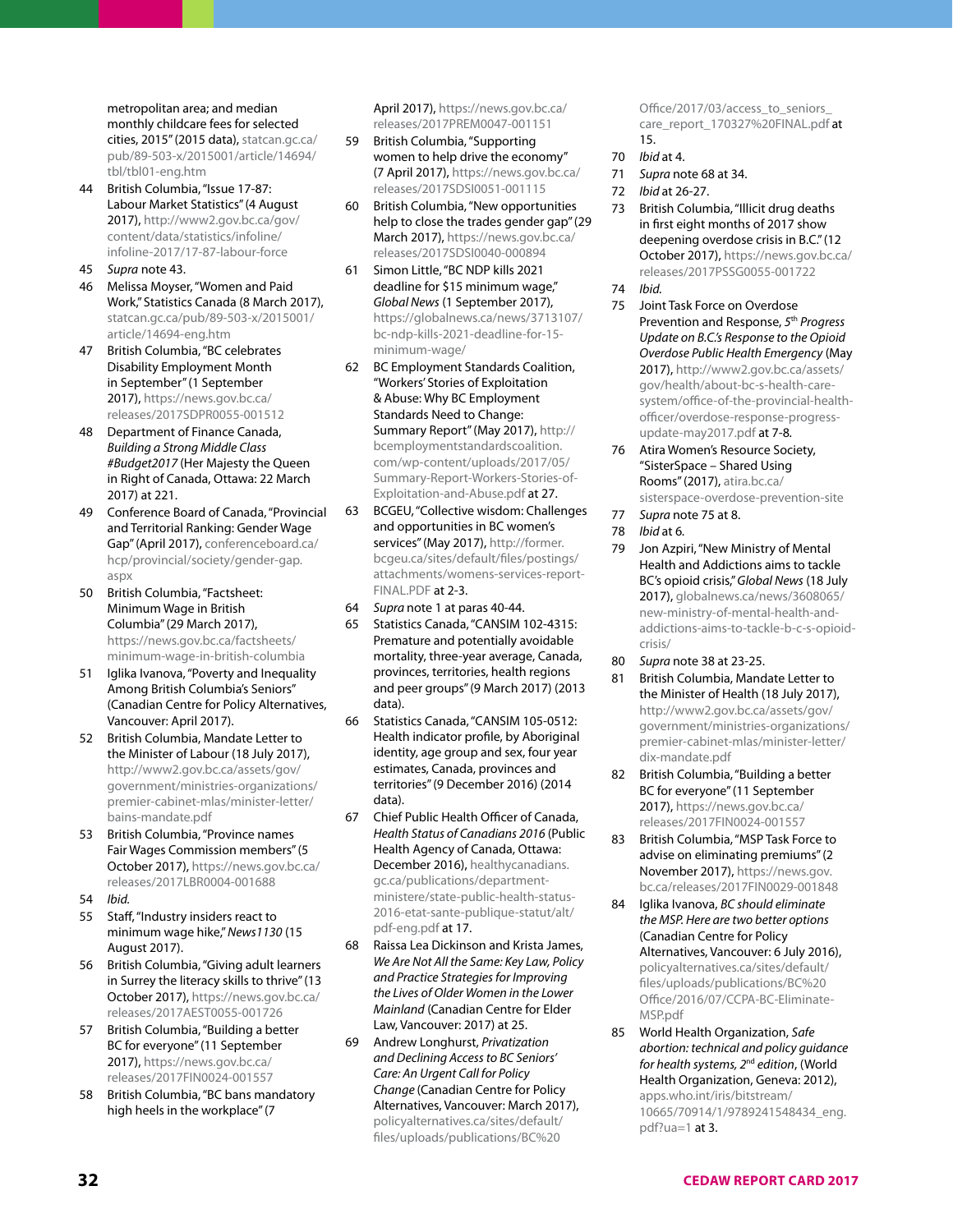- 86 College of Pharmacists of British Columbia, *Options for Dispensing Mifegymiso in BC*, [bcpharmacists.org/news/](http://www.bcpharmacists.org/news/options-dispensing-mifegymiso-bc) [options-dispensing-mifegymiso-bc](http://www.bcpharmacists.org/news/options-dispensing-mifegymiso-bc)
- 87 Options for Sexual Health, "Where can I get an abortion in BC?" (June 2017), [optionsforsexualhealth.org/birth](https://www.optionsforsexualhealth.org/birth-control-pregnancy/abortion-resources/abortion-providers)[control-pregnancy/abortion-resources/](https://www.optionsforsexualhealth.org/birth-control-pregnancy/abortion-resources/abortion-providers) [abortion-providers](https://www.optionsforsexualhealth.org/birth-control-pregnancy/abortion-resources/abortion-providers)
- 88 British Columbia, BC PharmaCare Formulary Search (7 November 2017), [https://pharmacareformularysearch.gov.](https://pharmacareformularysearch.gov.bc.ca/faces/Search.xhtml) [bc.ca/faces/Search.xhtml](https://pharmacareformularysearch.gov.bc.ca/faces/Search.xhtml).
- 89 Ellen Wiebe, "Quebec plans to offer abortion pill Mifegymiso for free," *The Globe and Mail* (6 July 2017), [theglobeandmail.com/news/national/](https://www.theglobeandmail.com/news/national/quebec-government-to-offer-abortion-pill-for-free-starting-this-fall/article35573713/?reqid=f62f9871-ebda-4751-be74-1145dd8b7700) [quebec-government-to-offer](https://www.theglobeandmail.com/news/national/quebec-government-to-offer-abortion-pill-for-free-starting-this-fall/article35573713/?reqid=f62f9871-ebda-4751-be74-1145dd8b7700)[abortion-pill-for-free-starting-this-fall/](https://www.theglobeandmail.com/news/national/quebec-government-to-offer-abortion-pill-for-free-starting-this-fall/article35573713/?reqid=f62f9871-ebda-4751-be74-1145dd8b7700) [article35573713/?reqid=f62f9871-ebda-](https://www.theglobeandmail.com/news/national/quebec-government-to-offer-abortion-pill-for-free-starting-this-fall/article35573713/?reqid=f62f9871-ebda-4751-be74-1145dd8b7700)[4751-be74-1145dd8b7700](https://www.theglobeandmail.com/news/national/quebec-government-to-offer-abortion-pill-for-free-starting-this-fall/article35573713/?reqid=f62f9871-ebda-4751-be74-1145dd8b7700)
- 90 *Supra* note 1 at para 45.
- 91 BC Centre for Disease Control, *BC Overdose Action Exchange II* (August 2017), [bccdc.ca/resource-gallery/](http://www.bccdc.ca/resource-gallery/Documents/bccdc-overdose-action-screen.pdf) [Documents/bccdc-overdose-action](http://www.bccdc.ca/resource-gallery/Documents/bccdc-overdose-action-screen.pdf)[screen.pdf.](http://www.bccdc.ca/resource-gallery/Documents/bccdc-overdose-action-screen.pdf)
- 92 *Ibid.*
- 93 College of Pharmacists of British Columbia, "Reference Drug Program Changes are in Effect" (13 June 2016), [bcpharmacists.org/readlinks/reference](http://www.bcpharmacists.org/readlinks/reference-drug-program-updates-are-effect)[drug-program-updates-are-effect](http://www.bcpharmacists.org/readlinks/reference-drug-program-updates-are-effect)
- 94 British Columbia, "Reference Drug Program" (2016), http:// www2.gov.bc.ca/gov/content/ health/practitioner-professionalresources/pharmacare/prescribers/ reference-drug-program#RDPWork
- 95 Better Pharmacare Coalition, *The BC Experience with Reference-Based Pricing,* [betterpharmacare.ca/issues-reference](http://www.betterpharmacare.ca/issues-reference-drug-program-BC_Experience.cfm)[drug-program-BC\\_Experience.cfm](http://www.betterpharmacare.ca/issues-reference-drug-program-BC_Experience.cfm)
- 96 *Supra* note 1 at para 46.
- 97 *Ibid* at para 47.
- 98 Matt Thomson, "2017 Homeless Count in Metro Vancouver" (BC Non-Profit Housing Association and M. Thomson Consulting, Vancouver: 2017) at 7.
- 99 Fraser Valley Regional District, *Preliminary Findings: 2017 FVRD Homeless Count* (22 March 2017), [fvrd.ca/assets/](http://www.fvrd.ca/assets/Government/Documents/2017%20FVRD%20Homeless%20Count%20Preliminary%20Results%20Backgrounder.pdf) [Government/Documents/2017%20](http://www.fvrd.ca/assets/Government/Documents/2017%20FVRD%20Homeless%20Count%20Preliminary%20Results%20Backgrounder.pdf) [FVRD%20Homeless%20Count%20](http://www.fvrd.ca/assets/Government/Documents/2017%20FVRD%20Homeless%20Count%20Preliminary%20Results%20Backgrounder.pdf) [Preliminary%20Results%20](http://www.fvrd.ca/assets/Government/Documents/2017%20FVRD%20Homeless%20Count%20Preliminary%20Results%20Backgrounder.pdf) [Backgrounder.pdf](http://www.fvrd.ca/assets/Government/Documents/2017%20FVRD%20Homeless%20Count%20Preliminary%20Results%20Backgrounder.pdf) at 4.
- 100 *Ibid* at 11.
- 101 *Supra* note 98 at 9.
- 102 Metro Vancouver, "Aboriginal Homelessness: 2017 Count in Metro Vancouver" (Metro Vancouver, Vancouver, 2017) at 6.
- 103 *Supra* note 98 at 8.
- 104 Calculated based on *ibid* at 3.
- 105 Conference Board of Canada, "Provincial and Territorial Ranking: Gender Wage Gap" (April 2017), [conferenceboard.ca/](https://www.conferenceboard.ca/hcp/provincial/society/gender-gap.aspx) [hcp/provincial/society/gender-gap.aspx](https://www.conferenceboard.ca/hcp/provincial/society/gender-gap.aspx)
- 106 BC Non-Profit Housing Association, "Housing Crisis Severe for Single Mothers, Youth and Aboriginal People" (4 December 2015), [bcnpha.ca/news/](http://bcnpha.ca/news/housing-crisis-severe-for-single-mothers-youth-aboriginal-people/) [housing-crisis-severe-for-single](http://bcnpha.ca/news/housing-crisis-severe-for-single-mothers-youth-aboriginal-people/)[mothers-youth-aboriginal-people/](http://bcnpha.ca/news/housing-crisis-severe-for-single-mothers-youth-aboriginal-people/)
- 107 City of Vancouver, "Administrative Report: 2015 Housing and Homelessness Strategy Report Card - Part 1" (19 April 2016), [council.vancouver.ca/20160517/](http://council.vancouver.ca/20160517/documents/rr1.pdf) [documents/rr1.pdf](http://council.vancouver.ca/20160517/documents/rr1.pdf) at 4.
- 108 BC Non-Profit Housing Association, "Canadian Rental Housing Index" (10 September 2015), [rentalhousingindex.](http://rentalhousingindex.ca/) [ca/](http://rentalhousingindex.ca/) [2011 data].
- 109 *Supra* note 98 at 15.
- 110 *Supra* note 99 at 5.
- 111 Sean Condon, *Still Dying in the Streets: Homeless Deaths in British Columbia, 2006-2014* 2nd ed. (Street Corner Media Foundation, Vancouver: March 2016), [https://d3n8a8pro7vhmx.cloudfront.net/](https://d3n8a8pro7vhmx.cloudfront.net/megaphone/pages/1159/attachments/original/1459202864/Still_Dying_on_the_Streets-1.pdf?1459202864) [megaphone/pages/1159/attachments/](https://d3n8a8pro7vhmx.cloudfront.net/megaphone/pages/1159/attachments/original/1459202864/Still_Dying_on_the_Streets-1.pdf?1459202864) [original/1459202864/Still\\_Dying\\_on\\_](https://d3n8a8pro7vhmx.cloudfront.net/megaphone/pages/1159/attachments/original/1459202864/Still_Dying_on_the_Streets-1.pdf?1459202864) [the\\_Streets-1.pdf?1459202864](https://d3n8a8pro7vhmx.cloudfront.net/megaphone/pages/1159/attachments/original/1459202864/Still_Dying_on_the_Streets-1.pdf?1459202864) at 9.
- 112 Clare Hennig, "Children put in foster care after mother struggles to find rental home," CBC News (2 October 2017), [cbc.ca/news/canada/british-columbia/](http://www.cbc.ca/news/canada/british-columbia/rent-control-and-big-families-1.4316631) [rent-control-and-big-families-1.4316631](http://www.cbc.ca/news/canada/british-columbia/rent-control-and-big-families-1.4316631)
- 113 British Columbia, "Province fixes loophole threatening renters" (26 October 2017), [https://news.gov.bc.ca/](https://news.gov.bc.ca/releases/2017MAH0010-001815) [releases/2017MAH0010-001815](https://news.gov.bc.ca/releases/2017MAH0010-001815)
- 114 *Ibid.*
- 115 *Supra* note 38 at 27.
- 116 British Columbia, "Province steps up with modular housing for the homeless" (29 September 2017), [https://news.gov.](https://news.gov.bc.ca/releases/2017PREM0090-001649) [bc.ca/releases/2017PREM0090-001649](https://news.gov.bc.ca/releases/2017PREM0090-001649)
- 117 *Ibid.*
- 118 *Supra* note 38 at 21.
- 119 *Supra* note 116.
- 120 Robinson, Matt, "NDP government vows to boost housing affordability, but no renters' rebate," *The Vancouver Sun* (11 September 2017), [vancouversun.com/](http://vancouversun.com/news/politics/ndp-government-vows-to-boost-housing-affordability-but-no-renters-rebate) [news/politics/ndp-government-vows](http://vancouversun.com/news/politics/ndp-government-vows-to-boost-housing-affordability-but-no-renters-rebate)[to-boost-housing-affordability-but-no](http://vancouversun.com/news/politics/ndp-government-vows-to-boost-housing-affordability-but-no-renters-rebate)[renters-rebate](http://vancouversun.com/news/politics/ndp-government-vows-to-boost-housing-affordability-but-no-renters-rebate)
- 121 BC Rental Housing Coalition, *An Affordable Housing Plan for BC* (April 2017), [bcnpha.ca/wp\\_bcnpha/](http://bcnpha.ca/wp_bcnpha/wp-content/uploads/2017/04/BC_Affordable_Housing_Plan.pdf) [wp-content/uploads/2017/04/](http://bcnpha.ca/wp_bcnpha/wp-content/uploads/2017/04/BC_Affordable_Housing_Plan.pdf) [BC\\_Affordable\\_Housing\\_Plan.pdf](http://bcnpha.ca/wp_bcnpha/wp-content/uploads/2017/04/BC_Affordable_Housing_Plan.pdf) at 2.
- 122 Boorthroyd, Gabe, "Only fraction of new social housing units in Vancouver guaranteed for low-income people," *The Mainlander* (31 May 2016),

[themainlander.com/2016/05/31/](http://themainlander.com/2016/05/31/only-fraction-of-new-social-housing-units-in-vancouver-guaranteed-for-low-income-people/) [only-fraction-of-new-social-housing](http://themainlander.com/2016/05/31/only-fraction-of-new-social-housing-units-in-vancouver-guaranteed-for-low-income-people/)[units-in-vancouver-guaranteed-for-low](http://themainlander.com/2016/05/31/only-fraction-of-new-social-housing-units-in-vancouver-guaranteed-for-low-income-people/)[income-people/.](http://themainlander.com/2016/05/31/only-fraction-of-new-social-housing-units-in-vancouver-guaranteed-for-low-income-people/)

- 123 Maria Wallstam, Lenée Son, King-mong Chan, Beverly Ho, Lama Mugabo, and Jean Swanson, *Out of Control: Rents and the Rate of Change in the Downtown Eastside, Carnegie Action Project's 2016 Hotel Survey & Housing Report* (Carnegie Community Action Project, Vancouver, 2016) at 8.
- 124 British Columbia, "37: Rent Increases," *Residential Policy Interpretation Guideline*  (6 March 2012), [file:///C:/Users/MPLE/](file:///C:/Users/MPLE/Downloads/gl37.pdf) [Downloads/gl37.pdf](file:///C:/Users/MPLE/Downloads/gl37.pdf) at 6.
- 125 Personal communication, Andrew Sakamoto (Tenant Resource and Advisory Centre), 9 November 2017. 126 *Supra* note 124.
- 
- 127 British Columbia, "Rent increases" (21 August 2017), [http://www2.gov.](http://www2.gov.bc.ca/gov/content/housing-tenancy/residential-tenancies/during-a-tenancy/rent-increases) [bc.ca/gov/content/housing-tenancy/](http://www2.gov.bc.ca/gov/content/housing-tenancy/residential-tenancies/during-a-tenancy/rent-increases) [residential-tenancies/during-a-tenancy/](http://www2.gov.bc.ca/gov/content/housing-tenancy/residential-tenancies/during-a-tenancy/rent-increases) [rent-increases](http://www2.gov.bc.ca/gov/content/housing-tenancy/residential-tenancies/during-a-tenancy/rent-increases)
- 128 *Supra* note 1 at para 27.
- 129 *Report of the inquiry concerning Canada of the Committee on the Elimination of Discrimination against Women under article 8 of the Optional Protocol to the Convention on the Elimination of All Forms of Discrimination against Women,* UN Doc CEDAW/C/OP.8/CAN/1 (30 March 2015) at 53.
- 130 *Ibid* at 54-58.
- 131 *Supra* note 1 at para 26.
- 132 *Ibid* at para 27.
- 133 Carol Bellringer, "Follow-Up on the Missing Women Commission of Inquiry" (Office of the Auditor General of BC, Victoria: December 2016) at 23.
- 134 Dirk Meissner, "Auditor raps B.C. for stopping progress reports on missing women programs," *The Vancouver Sun* (8 December 2016), [vancouversun.com/](http://vancouversun.com/news/local-news/auditor-raps-b-c-for-stopping-progress-reports-on-missing-women-programs) [news/local-news/auditor-raps-b-c-for](http://vancouversun.com/news/local-news/auditor-raps-b-c-for-stopping-progress-reports-on-missing-women-programs)[stopping-progress-reports-on-missing](http://vancouversun.com/news/local-news/auditor-raps-b-c-for-stopping-progress-reports-on-missing-women-programs)[women-programs](http://vancouversun.com/news/local-news/auditor-raps-b-c-for-stopping-progress-reports-on-missing-women-programs)
- 135 British Columbia, "B.C. supports National Inquiry, family liaison unit for families" (14 November 2016), [https://news.gov.](https://news.gov.bc.ca/releases/2016JAG0038-002353) [bc.ca/releases/2016JAG0038-002353](https://news.gov.bc.ca/releases/2016JAG0038-002353)
- 136 Lindsay Kines, "B.C. limits on probe into missing, murdered indigenous women vex advocates," *Times Colonist* (15 November 2016), timescolonist.com/ news/local/b-c-limits-on-probe-intomissing-murdered-indigenous-womenvex-advocates-1.2789709.
- 137 BC Public Service, "Job Profile Position #114375: Implementation Analyst, Family Information Liaison Unit," [https://](https://webcache.googleusercontent.com/search?q=cache:nWo-n_iwrlsJ:https://search.employment.gov.bc.ca/cgi-bin/attachment_display.cgi%3Ffilename%3D39554_58974_Implementation_Analyst__Job_Profile_.pdf+&cd=2&hl=en&ct=clnk&gl=ca) [webcache.googleusercontent.com/](https://webcache.googleusercontent.com/search?q=cache:nWo-n_iwrlsJ:https://search.employment.gov.bc.ca/cgi-bin/attachment_display.cgi%3Ffilename%3D39554_58974_Implementation_Analyst__Job_Profile_.pdf+&cd=2&hl=en&ct=clnk&gl=ca) [search?q=cache:nWo-n\\_iwrlsJ:https://](https://webcache.googleusercontent.com/search?q=cache:nWo-n_iwrlsJ:https://search.employment.gov.bc.ca/cgi-bin/attachment_display.cgi%3Ffilename%3D39554_58974_Implementation_Analyst__Job_Profile_.pdf+&cd=2&hl=en&ct=clnk&gl=ca)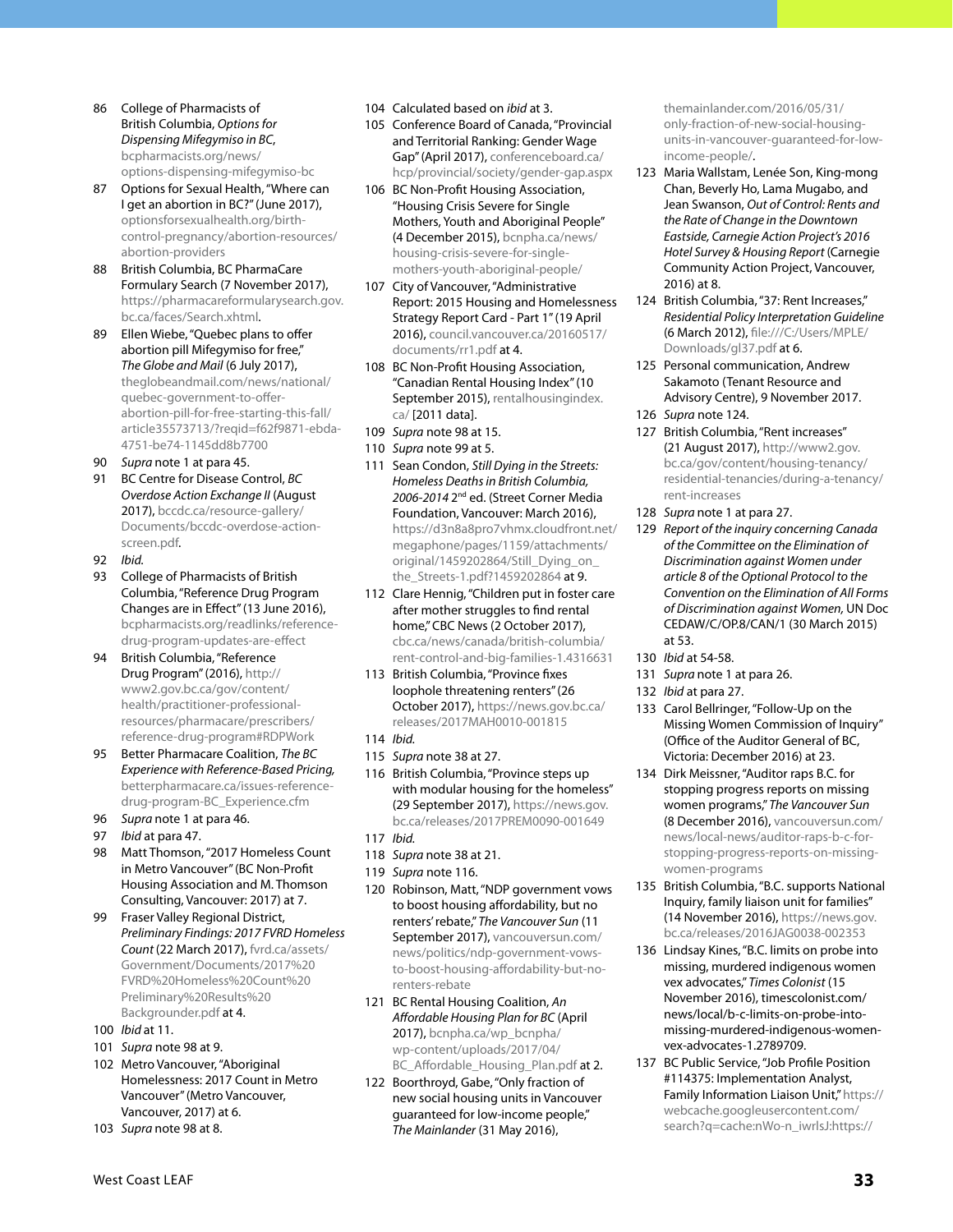[search.employment.gov.bc.ca/](https://webcache.googleusercontent.com/search?q=cache:nWo-n_iwrlsJ:https://search.employment.gov.bc.ca/cgi-bin/attachment_display.cgi%3Ffilename%3D39554_58974_Implementation_Analyst__Job_Profile_.pdf+&cd=2&hl=en&ct=clnk&gl=ca) [cgi-bin/attachment\\_display.](https://webcache.googleusercontent.com/search?q=cache:nWo-n_iwrlsJ:https://search.employment.gov.bc.ca/cgi-bin/attachment_display.cgi%3Ffilename%3D39554_58974_Implementation_Analyst__Job_Profile_.pdf+&cd=2&hl=en&ct=clnk&gl=ca) [cgi%3Ffilename%3D39554\\_58974\\_](https://webcache.googleusercontent.com/search?q=cache:nWo-n_iwrlsJ:https://search.employment.gov.bc.ca/cgi-bin/attachment_display.cgi%3Ffilename%3D39554_58974_Implementation_Analyst__Job_Profile_.pdf+&cd=2&hl=en&ct=clnk&gl=ca) [Implementation\\_Analyst\\_\\_Job\\_Profile\\_.](https://webcache.googleusercontent.com/search?q=cache:nWo-n_iwrlsJ:https://search.employment.gov.bc.ca/cgi-bin/attachment_display.cgi%3Ffilename%3D39554_58974_Implementation_Analyst__Job_Profile_.pdf+&cd=2&hl=en&ct=clnk&gl=ca) [pdf+&cd=2&hl=en&ct=clnk&gl=ca](https://webcache.googleusercontent.com/search?q=cache:nWo-n_iwrlsJ:https://search.employment.gov.bc.ca/cgi-bin/attachment_display.cgi%3Ffilename%3D39554_58974_Implementation_Analyst__Job_Profile_.pdf+&cd=2&hl=en&ct=clnk&gl=ca)

- 138 BC Transit, "What's Happened So Far," [https://bctransit.com/highway16/](https://bctransit.com/highway16/transit-future/whats-happened-so-far) [transit-future/whats-happened-so-far](https://bctransit.com/highway16/transit-future/whats-happened-so-far)
- 139 British Columbia, "Highway 16 Transportation Action Plan Updates" (22 March 2017), [http://www2.gov.](http://www2.gov.bc.ca/gov/content/transportation/transportation-reports-and-reference/reports-studies/planning-strategic-economic/highway16-action-plan/updates) [bc.ca/gov/content/transportation/](http://www2.gov.bc.ca/gov/content/transportation/transportation-reports-and-reference/reports-studies/planning-strategic-economic/highway16-action-plan/updates) [transportation-reports-and-reference/](http://www2.gov.bc.ca/gov/content/transportation/transportation-reports-and-reference/reports-studies/planning-strategic-economic/highway16-action-plan/updates) [reports-studies/planning-strategic](http://www2.gov.bc.ca/gov/content/transportation/transportation-reports-and-reference/reports-studies/planning-strategic-economic/highway16-action-plan/updates)[economic/highway16-action-plan/](http://www2.gov.bc.ca/gov/content/transportation/transportation-reports-and-reference/reports-studies/planning-strategic-economic/highway16-action-plan/updates) [updates](http://www2.gov.bc.ca/gov/content/transportation/transportation-reports-and-reference/reports-studies/planning-strategic-economic/highway16-action-plan/updates)
- 140 *Ibid.*
- 141 British Columbia, "Executive Council of the BC Government," [http://www2.](http://www2.gov.bc.ca/gov/content/governments/organizational-structure/cabinet/cabinet-ministers) [gov.bc.ca/gov/content/governments/](http://www2.gov.bc.ca/gov/content/governments/organizational-structure/cabinet/cabinet-ministers) [organizational-structure/cabinet/](http://www2.gov.bc.ca/gov/content/governments/organizational-structure/cabinet/cabinet-ministers) [cabinet-ministers](http://www2.gov.bc.ca/gov/content/governments/organizational-structure/cabinet/cabinet-ministers)
- 142 *Supra* note 133.
- 143 The Honourable Wally T. Oppal, QC, Commissioner, *Forsaken: The Report of the Missing Women Commission of Inquiry Executive Summary* (19 November, 2012), [https://www2.gov.](https://www2.gov.bc.ca/assets/gov/law-crime-and-justice/about-bc-justice-system/inquiries/forsaken-es.pdf) [bc.ca/assets/gov/law-crime-and](https://www2.gov.bc.ca/assets/gov/law-crime-and-justice/about-bc-justice-system/inquiries/forsaken-es.pdf)[justice/about-bc-justice-system/](https://www2.gov.bc.ca/assets/gov/law-crime-and-justice/about-bc-justice-system/inquiries/forsaken-es.pdf) [inquiries/forsaken-es.pdf](https://www2.gov.bc.ca/assets/gov/law-crime-and-justice/about-bc-justice-system/inquiries/forsaken-es.pdf)
- 144 *Ibid*.
- 145 *Ibid* at 6.
- 146 *Ibid* at 23.
- 147 *Ibid* at 28.
- 148 *Ibid* at 13.
- 149 *Ibid* at 35.
- 150 For example, see Lorelei Williams, "BC Government Inaction and Action Regarding Missing and Murdered Indigenous Women and Girls: Feedback/Input for United Nations Convention on the Elimination of All Forms of Discrimination Against Women Report Card" (7 November 2017) [unpublished essay shared with West Coast LEAF].
- 151 *Supra* note 133 at 24-25
- 152 Charlotte Morritt-Jacobs, "New bus route along Highway of Tears Offers Safety," *APTN National News* (6 October 2017), [aptnnews.ca/2017/10/06/](http://aptnnews.ca/2017/10/06/new-bus-route-along-highway-of-tears-offers-safety/) [new-bus-route-along-highway-of-tears](http://aptnnews.ca/2017/10/06/new-bus-route-along-highway-of-tears-offers-safety/)[offers-safety/](http://aptnnews.ca/2017/10/06/new-bus-route-along-highway-of-tears-offers-safety/)
- 153 *Ibid.*
- 154 Inter-American Commission on Human Rights, *Missing and Murdered Indigenous Women in British Columbia, Canada, OEA/Ser.L/V/II. Doc 30/14* (21 December 2014) at 123.
- 155 *Supra* note 1 at para 46.
- 156 *Ibid* at para 47.
- 157 *Ibid* at para 28.
- 158 *Ibid* at para 29.
- 159 About 16% of BC women fall below the low-income measure after tax (a relative measure set at 50% of adjusted median household income), and about 15% fall below the market basket measure (an indicator of poverty based on the cost of the goods and services needed for a basic standard of living). By both measurements, BC women are more likely to have low incomes than are Canadian women or men generally. Source: Statistics Canada, "CANSIM 206-0041: Low income statistics by age, sex and economic family type, Canada, provinces and selected metropolitan census areas (CMAs)" (2 August 2017) (2015 data).
- 160 Seth Klein, Iglika Ivanova and Andrew Leyland. *Long Overdue: Why BC Needs a Poverty Reduction Plan* (Canadian Centre for Policy Alternatives, Vancouver: 2017) at 22.
- 161 David Macdonald and Daniel Wilson. *Shameful Neglect: Indigenous Child Poverty in Canada* (Canadian Centre for Policy Alternatives, Ottawa: 2016) at 10.
- 162 Government of Canada, "Towards a Poverty Reduction Strategy: A Backgrounder on Poverty in Canada" (October 2016), canada.ca/en/employmentsocial-development/programs/ poverty-reduction/backgrounder. html?wbdisable=true#h2.4 at 9.
- 163 Statistics Canada, "CANSIM 206-0041: Low income statistics by age, sex and economic family type, Canada, provinces and selected metropolitan census areas (CMAs)" (2 August 2017) (2015 data).
- 164 First Call BC Child and Youth Advocacy Coalition, *2016 Child Poverty Report Card* (First Call, Vancouver: November 2016) at 14.
- 165 Dr. Jean-Charles Le Vallée, Cameron MacLaine, Melissa Lalonde and Michael Grant. *Canada's Food Report Card 2016: Provincial Performance.* (Conference Board of Canada, Ottawa: 2017) at 72.
- 166 *Ibid* at 32.
- 167 *Supra* note 160 at 4.
- 168 Calculated based on Iglika Ivanova, Seth Klein and Pamela Reaño, *Working for a Living Wage 2017: Making Paid Work Meet Basic Family Needs in Metro Vancouver* (Canadian Centre for Policy Alternatives, Vancouver: April 2017), [policyalternatives.](https://www.policyalternatives.ca/sites/default/files/uploads/publications/BC%20Office/2017/04/ccpa_bc_living_wage_%20update%202017%20FINAL%20.pdf) [ca/sites/default/files/uploads/](https://www.policyalternatives.ca/sites/default/files/uploads/publications/BC%20Office/2017/04/ccpa_bc_living_wage_%20update%202017%20FINAL%20.pdf) [publications/BC%20Office/2017/04/](https://www.policyalternatives.ca/sites/default/files/uploads/publications/BC%20Office/2017/04/ccpa_bc_living_wage_%20update%202017%20FINAL%20.pdf) [ccpa\\_bc\\_living\\_wage\\_%20update%20](https://www.policyalternatives.ca/sites/default/files/uploads/publications/BC%20Office/2017/04/ccpa_bc_living_wage_%20update%202017%20FINAL%20.pdf) [2017%20FINAL%20.pdf](https://www.policyalternatives.ca/sites/default/files/uploads/publications/BC%20Office/2017/04/ccpa_bc_living_wage_%20update%202017%20FINAL%20.pdf)
- 169 Seth Klein and Jane Pulkingham, *Living on Welfare in BC: Experiences of Longer-Term "Expected to Work" Recipients*,

(Canadian Centre for Policy Alternatives, Vancouver: 2008) at 13.

- 170 Iglika Ivanova, *Poverty and Inequality Among British Columbia's Seniors*  (Canadian Centre for Policy Alternatives, Vancouver: 2017) at 6. 171 *Ibid* at 5.
	-
- 172 British Columbia, "Premier Horgan announces \$100 increase to income assistance and disability rates" (20 July 2017), [https://news.gov.bc.ca/](https://news.gov.bc.ca/releases/2017PREM0065-001330) [releases/2017PREM0065-001330](https://news.gov.bc.ca/releases/2017PREM0065-001330)
- 173 British Columbia, Mandate Letter to the Minister of Social Development and Poverty Reduction (18 July 2017), [http://www2.gov.bc.ca/assets/gov/](http://www2.gov.bc.ca/assets/gov/government/ministries-organizations/premier-cabinet-mlas/minister-letter/simpson-mandate.pdf) [government/ministries-organizations/](http://www2.gov.bc.ca/assets/gov/government/ministries-organizations/premier-cabinet-mlas/minister-letter/simpson-mandate.pdf) [premier-cabinet-mlas/minister-letter/](http://www2.gov.bc.ca/assets/gov/government/ministries-organizations/premier-cabinet-mlas/minister-letter/simpson-mandate.pdf) [simpson-mandate.pdf](http://www2.gov.bc.ca/assets/gov/government/ministries-organizations/premier-cabinet-mlas/minister-letter/simpson-mandate.pdf)
- 174 British Columbia, "British Columbia improving supports for people on assistance" (19 September 2017), [https://news.gov.bc.ca/](https://news.gov.bc.ca/releases/2017SDPR0057-001597) [releases/2017SDPR0057-001597](https://news.gov.bc.ca/releases/2017SDPR0057-001597)
- 175 British Columbia, "Getting to work on BC's first poverty reduction strategy" (30 October 2017), [https://news.gov.bc.ca/](https://news.gov.bc.ca/releases/2017SDPR0064-001828) [releases/2017SDPR0064-001828](https://news.gov.bc.ca/releases/2017SDPR0064-001828)
- 176 *Supra* note 174.
- 177 British Columbia, "Annual bus pass available through new disabilityassistance supplement" (2 October 2017), [https://news.gov.bc.ca/](https://news.gov.bc.ca/releases/2017SDPR0060-001661) [releases/2017SDPR0060-001661](https://news.gov.bc.ca/releases/2017SDPR0060-001661)
- 178 Kathleen Fyvie, Memo to British Columbia Nurse Practitioner Association (4 August 2016), [bcnpa.](http://bcnpa.org/wp-content/uploads/SDSI-PWD-ANNOUNCEMENT-AUG-4-16-1.pdf) [org/wp-content/uploads/SDSI-PWD-](http://bcnpa.org/wp-content/uploads/SDSI-PWD-ANNOUNCEMENT-AUG-4-16-1.pdf)[ANNOUNCEMENT-AUG-4-16-1.pdf](http://bcnpa.org/wp-content/uploads/SDSI-PWD-ANNOUNCEMENT-AUG-4-16-1.pdf)
- 179 British Columbia, *BCEA Policy and Procedure Manual*, "Family Composition Policy" (2017), [http://](http://www2.gov.bc.ca/gov/content/governments/policies-for-government/bcea-policy-and-procedure-manual/support-and-shelter/family-composition) [www2.gov.bc.ca/gov/content/](http://www2.gov.bc.ca/gov/content/governments/policies-for-government/bcea-policy-and-procedure-manual/support-and-shelter/family-composition) [governments/policies-for-government/](http://www2.gov.bc.ca/gov/content/governments/policies-for-government/bcea-policy-and-procedure-manual/support-and-shelter/family-composition) [bcea-policy-and-procedure](http://www2.gov.bc.ca/gov/content/governments/policies-for-government/bcea-policy-and-procedure-manual/support-and-shelter/family-composition)[manual/support-and-shelter/](http://www2.gov.bc.ca/gov/content/governments/policies-for-government/bcea-policy-and-procedure-manual/support-and-shelter/family-composition) [family-composition](http://www2.gov.bc.ca/gov/content/governments/policies-for-government/bcea-policy-and-procedure-manual/support-and-shelter/family-composition)
- 180 West Coast LEAF, "Briefing Note: Amending the *Employment and Assistance Act* and the *Employment and Assistance for Persons with Disabilities*  Act to Better Support Women's Financial Independence" (September 2016), [westcoastleaf.org/wp-content/](http://www.westcoastleaf.org/wp-content/uploads/2016/09/West-Coast-LEAF_Dependency-Briefing-Note_Sept-26-2016.pdf) [uploads/2016/09/West-Coast-](http://www.westcoastleaf.org/wp-content/uploads/2016/09/West-Coast-LEAF_Dependency-Briefing-Note_Sept-26-2016.pdf)[LEAF\\_Dependency-Briefing-Note\\_Sept-](http://www.westcoastleaf.org/wp-content/uploads/2016/09/West-Coast-LEAF_Dependency-Briefing-Note_Sept-26-2016.pdf)[26-2016.pdf](http://www.westcoastleaf.org/wp-content/uploads/2016/09/West-Coast-LEAF_Dependency-Briefing-Note_Sept-26-2016.pdf)
- 181 BC Utilities Commission, "Order Number G-166-17 in the Matter of the Utilities Commission Act, RSBC 1996, Chapter 473 and British Columbia Hydro and Power Authority Customer Emergency Fund Pilot Program Application" (17 November, 2017), [bcuc.com/Documents/](http://www.bcuc.com/Documents/Proceedings/2017/DOC_50323_11-17-2017_Order-G-166-17_Reasons-for-Decision.pdf)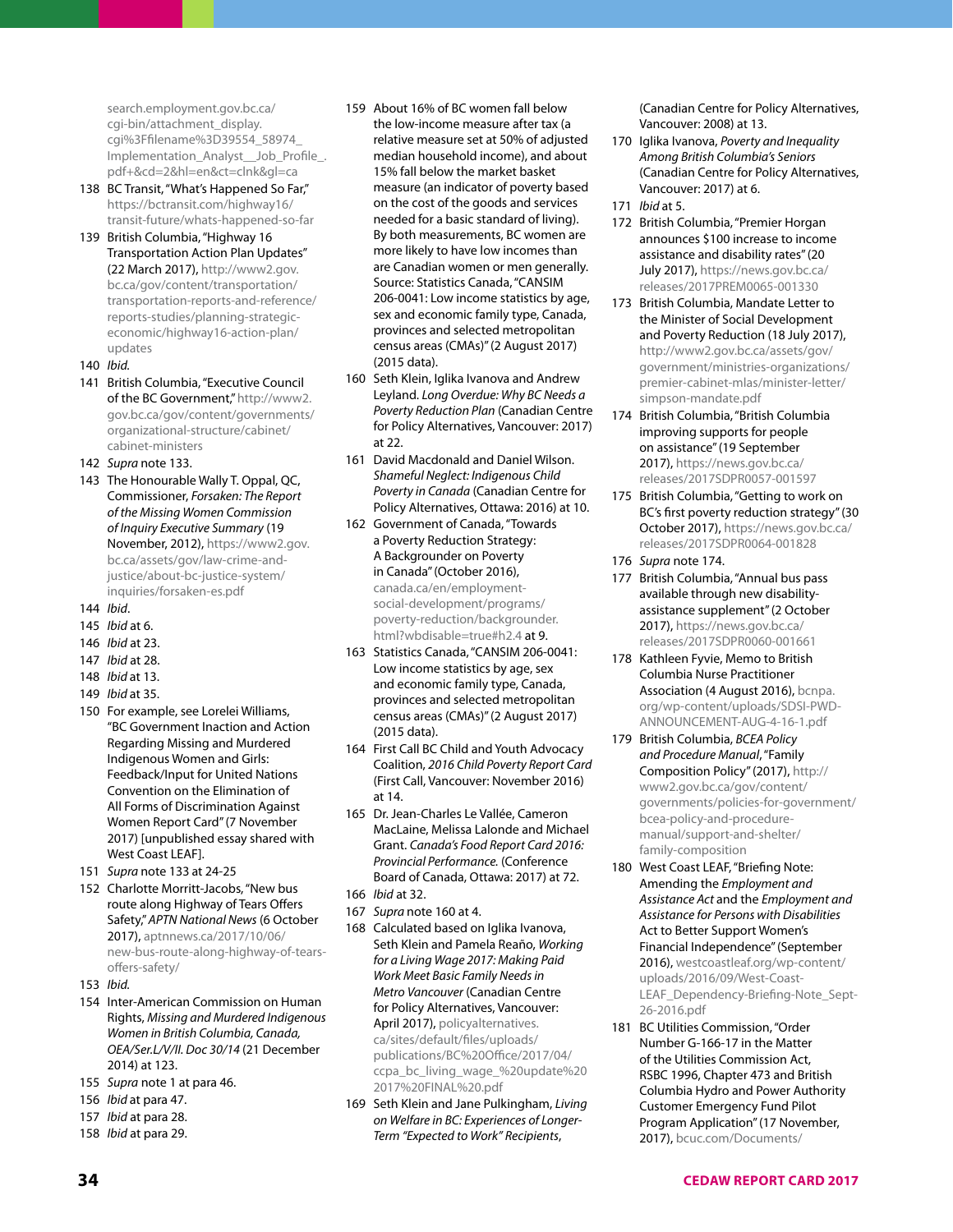[Proceedings/2017/DOC\\_50323\\_11-17-](http://www.bcuc.com/Documents/Proceedings/2017/DOC_50323_11-17-2017_Order-G-166-17_Reasons-for-Decision.pdf) [2017\\_Order-G-166-17\\_Reasons-for-](http://www.bcuc.com/Documents/Proceedings/2017/DOC_50323_11-17-2017_Order-G-166-17_Reasons-for-Decision.pdf)[Decision.pdf](http://www.bcuc.com/Documents/Proceedings/2017/DOC_50323_11-17-2017_Order-G-166-17_Reasons-for-Decision.pdf)

- 182 BC Hydro, Customer Emergency Fund Application (July 2017), [bcuc.](http://www.bcuc.com/Documents/Proceedings/2017/DOC_49750_B-1_BCH_Customer_Emergency_Fund_Pilot_Program.pdf) [com/Documents/Proceedings/2017/](http://www.bcuc.com/Documents/Proceedings/2017/DOC_49750_B-1_BCH_Customer_Emergency_Fund_Pilot_Program.pdf) [DOC\\_49750\\_B-1\\_BCH\\_Customer\\_](http://www.bcuc.com/Documents/Proceedings/2017/DOC_49750_B-1_BCH_Customer_Emergency_Fund_Pilot_Program.pdf) [Emergency\\_Fund\\_Pilot\\_Program.pdf](http://www.bcuc.com/Documents/Proceedings/2017/DOC_49750_B-1_BCH_Customer_Emergency_Fund_Pilot_Program.pdf)
- 183 BC Public Interest Advocacy Centre, "Calling for Electricity Affordability in BC – BC Hydro Rate Design" (2017), [bcpiac.com/our-work/energy-poverty/](http://bcpiac.com/our-work/energy-poverty/electricity-affordability/) [electricity-affordability/](http://bcpiac.com/our-work/energy-poverty/electricity-affordability/)
- 184 CEDAW, "Concluding observations of the Committee on the Elimination of Discrimination against Women: Canada" (2008), [http://www2.ohchr.org/english/](http://www2.ohchr.org/english/bodies/cedaw/docs/co/CEDAW-C-CAN-CO-7.pdf) [bodies/cedaw/docs/co/CEDAW-C-CAN-](http://www2.ohchr.org/english/bodies/cedaw/docs/co/CEDAW-C-CAN-CO-7.pdf)[CO-7.pdf](http://www2.ohchr.org/english/bodies/cedaw/docs/co/CEDAW-C-CAN-CO-7.pdf) at para 34.
- 185 *Ibid* at para 44 and 48.
- 186 *Ibid* at para 49.
- 187 Ministry of Justice, "Corrections Adult Custody Dashboard," [https://](https://justicebcdashboard.bime.io/dashboard/adult) [justicebcdashboard.bime.io/](https://justicebcdashboard.bime.io/dashboard/adult) [dashboard/adult](https://justicebcdashboard.bime.io/dashboard/adult)
- 188 *Ibid.*
- 189 *Ibid.*
- 190 UN General Assembly, *United Nations Standard Minimum Rules for the Treatment of Prisoners (Nelson Mandela Rules)* (8 January 2016), A/RES/70/175, Rule 44, [refworld.org/docid/5698a3a44.](http://www.refworld.org/docid/5698a3a44.html) [html](http://www.refworld.org/docid/5698a3a44.html)
- 191 *Corrections Act Regulation,* B.C. Reg. 58/2005, [bclaws.ca/Recon/document/](http://www.bclaws.ca/Recon/document/ID/freeside/10_58_2005) [ID/freeside/10\\_58\\_2005](http://www.bclaws.ca/Recon/document/ID/freeside/10_58_2005)
- 192 British Columbia, Mandate Letter to the Minister of Public Safety and Solicitor General (18 July 2017), [http://www2.gov.bc.ca/assets/gov/](http://www2.gov.bc.ca/assets/gov/government/ministries-organizations/premier-cabinet-mlas/minister-letter/farnworth-mandate.pdf) [government/ministries-organizations/](http://www2.gov.bc.ca/assets/gov/government/ministries-organizations/premier-cabinet-mlas/minister-letter/farnworth-mandate.pdf) [premier-cabinet-mlas/minister-letter/](http://www2.gov.bc.ca/assets/gov/government/ministries-organizations/premier-cabinet-mlas/minister-letter/farnworth-mandate.pdf) [farnworth-mandate.pdf](http://www2.gov.bc.ca/assets/gov/government/ministries-organizations/premier-cabinet-mlas/minister-letter/farnworth-mandate.pdf)
- 193 Ministry of Justice and Ministry of Public Safety and Solicitor General, *2017/18-2019/20 Service Plan* (February 2017), [http://bcbudget.gov.bc.ca/2017/](http://bcbudget.gov.bc.ca/2017/sp/pdf/ministry/jag.pdf) [sp/pdf/ministry/jag.pdf](http://bcbudget.gov.bc.ca/2017/sp/pdf/ministry/jag.pdf)
- 194 Provincial Health Services Authority, "Correctional Health Services" (October 2017), [bcmhsus.ca/Pages/Correctional-](http://www.bcmhsus.ca/Pages/Correctional-Health-Services.aspx)[Health-Services.aspx](http://www.bcmhsus.ca/Pages/Correctional-Health-Services.aspx)
- 195 British Columbia, "Continuity of care is the focus of inmate health-care change" (6 March 2017), [https://news.gov.bc.ca/](https://news.gov.bc.ca/releases/2017HLTH0044-000493) [releases/2017HLTH0044-000493](https://news.gov.bc.ca/releases/2017HLTH0044-000493)
- 196 *Supra* note 187.
- 197 *Supra* note 35.
- 198 *Supra* note 38.
- 199 *Supra* note 193.
- 200 Yvette Brend, "BC Corrections to review solitary confinement program after court ruling," *CBC News* (27 December 2016), [cbc.ca/news/canada/](http://www.cbc.ca/news/canada/british-columbia/bc-justice-esp-solitary-confinement-teresa-charlie-bc-corrections-policy-1.3910681)

[british-columbia/bc-justice-esp](http://www.cbc.ca/news/canada/british-columbia/bc-justice-esp-solitary-confinement-teresa-charlie-bc-corrections-policy-1.3910681)[solitary-confinement-teresa-charlie-bc](http://www.cbc.ca/news/canada/british-columbia/bc-justice-esp-solitary-confinement-teresa-charlie-bc-corrections-policy-1.3910681)[corrections-policy-1.3910681](http://www.cbc.ca/news/canada/british-columbia/bc-justice-esp-solitary-confinement-teresa-charlie-bc-corrections-policy-1.3910681)

- 201 Cassandra Graber, Corrections Branch Briefing Note (Ministry of Public Safety and Solicitor General, Victoria: 25 May 2017) [obtained through a Freedom of Information request].
- 202 UN News Centre, "Solitary confinement should be banned in most cases, UN expert says" (18 October 2011), un.org/ apps/news/story.asp?NewsID=40097#. Wdf1AltSwdU
- 203 West Coast LEAF, Community Legal Assistance Society, Pivot Legal Society, and the BC Civil Liberties Association, *Justice Reform for BC: Priorities for the Attorney General and Solicitor General of BC* (2017), [westcoastleaf.org/](http://www.westcoastleaf.org/wp-content/uploads/2017/08/Justice-Reform-For-BC-1.pdf) [wp-content/uploads/2017/08/Justice-](http://www.westcoastleaf.org/wp-content/uploads/2017/08/Justice-Reform-For-BC-1.pdf)[Reform-For-BC-1.pdf](http://www.westcoastleaf.org/wp-content/uploads/2017/08/Justice-Reform-For-BC-1.pdf)
- 204 Office of the Ombudsperson, *Under Inspection: The Hiatus in BC Correctional Centre Inspections* (June 2016), [bcombudsperson.ca/sites/default/](https://www.bcombudsperson.ca/sites/default/files/Special%20Report%20No%20-%2038%20Under%20Inspection-%20The%20Hiatus%20in%20B.C.%20Correctional%20Centre%20Inspections.pdf) [files/Special%20Report%20No%20](https://www.bcombudsperson.ca/sites/default/files/Special%20Report%20No%20-%2038%20Under%20Inspection-%20The%20Hiatus%20in%20B.C.%20Correctional%20Centre%20Inspections.pdf) [-%2038%20Under%20Inspection-%20](https://www.bcombudsperson.ca/sites/default/files/Special%20Report%20No%20-%2038%20Under%20Inspection-%20The%20Hiatus%20in%20B.C.%20Correctional%20Centre%20Inspections.pdf) [The%20Hiatus%20in%20B.C.%20](https://www.bcombudsperson.ca/sites/default/files/Special%20Report%20No%20-%2038%20Under%20Inspection-%20The%20Hiatus%20in%20B.C.%20Correctional%20Centre%20Inspections.pdf) [Correctional%20Centre%20Inspections.](https://www.bcombudsperson.ca/sites/default/files/Special%20Report%20No%20-%2038%20Under%20Inspection-%20The%20Hiatus%20in%20B.C.%20Correctional%20Centre%20Inspections.pdf) [pdf](https://www.bcombudsperson.ca/sites/default/files/Special%20Report%20No%20-%2038%20Under%20Inspection-%20The%20Hiatus%20in%20B.C.%20Correctional%20Centre%20Inspections.pdf)
- 205 Email exchange between Alana Prochuk and Stephanie Macpherson (6 November 2017).
- 206 Patrick White, "B.C. Health Ministry to take responsibility for inmate health care," *The Globe and Mail* (3 March 2017), [theglobeandmail.com/news/](https://www.theglobeandmail.com/news/national/bc-health-ministry-to-take-responsibility-for-inmate-health-care/article34207554/) [national/bc-health-ministry-to-take](https://www.theglobeandmail.com/news/national/bc-health-ministry-to-take-responsibility-for-inmate-health-care/article34207554/)[responsibility-for-inmate-health-care/](https://www.theglobeandmail.com/news/national/bc-health-ministry-to-take-responsibility-for-inmate-health-care/article34207554/) [article34207554/](https://www.theglobeandmail.com/news/national/bc-health-ministry-to-take-responsibility-for-inmate-health-care/article34207554/)
- 207 *Supra* note 1 at para 24.
- 208 *Ibid* at para 32.
- 209 *Ibid* at para 25.
- 210 *Ibid* at para 53.
- 211 Marta Burczycka and Shana Conroy, *Family Violence in Canada: A Statistical Profile, 2015* (Canadian Centre for Justice Statistics, Ottawa: 16 February 2017), [statcan.gc.ca/pub/85-](http://statcan.gc.ca/pub/85-002-x/2017001/article/14698-eng.pdf) [002-x/2017001/article/14698-eng.pdf](http://statcan.gc.ca/pub/85-002-x/2017001/article/14698-eng.pdf)  [at 36-37.](http://statcan.gc.ca/pub/85-002-x/2017001/article/14698-eng.pdf)
- 212 *Ibid* at 43, 53, 63 and 71.
- 213 *Ibid* at 4.
- 214 BC Coroners Service Death Review Panel, *A Review of Intimate Partner Violence Deaths 2010-2015* (November 2016), [http://www2.gov.bc.ca/assets/](http://www2.gov.bc.ca/assets/gov/public-safety-and-emergency-services/death-investigation/death-review-panel/intimate-partner-violence2010-2015.pdf) [gov/public-safety-and-emergency](http://www2.gov.bc.ca/assets/gov/public-safety-and-emergency-services/death-investigation/death-review-panel/intimate-partner-violence2010-2015.pdf)[services/death-investigation/](http://www2.gov.bc.ca/assets/gov/public-safety-and-emergency-services/death-investigation/death-review-panel/intimate-partner-violence2010-2015.pdf) [death-review-panel/intimate-partner](http://www2.gov.bc.ca/assets/gov/public-safety-and-emergency-services/death-investigation/death-review-panel/intimate-partner-violence2010-2015.pdf)[violence2010-2015.pdf](http://www2.gov.bc.ca/assets/gov/public-safety-and-emergency-services/death-investigation/death-review-panel/intimate-partner-violence2010-2015.pdf)
- 215 *Ibid* at 2, 8.
- 216 *Ibid* at 25, 28.
- 217 Robyn Doolittle, Michael Pereira, Laura Blenkinsop and Jeremy Agius, "Will the police believe you?" *The Globe and Mail* (3 February 2017), [theglobeandmail.com/news/](https://www.theglobeandmail.com/news/investigations/compare-unfounded-sex-assault-rates-across-canada/article33855643/) [investigations/compare-unfounded](https://www.theglobeandmail.com/news/investigations/compare-unfounded-sex-assault-rates-across-canada/article33855643/)[sex-assault-rates-across-canada/](https://www.theglobeandmail.com/news/investigations/compare-unfounded-sex-assault-rates-across-canada/article33855643/) [article33855643/](https://www.theglobeandmail.com/news/investigations/compare-unfounded-sex-assault-rates-across-canada/article33855643/)
- 218 British Columbia, "BC offers increased protection for those at risk of family violence" (5 December 2016), [https://news.gov.bc.ca/](https://news.gov.bc.ca/releases/2016JAG0040-002593) [releases/2016JAG0040-002593](https://news.gov.bc.ca/releases/2016JAG0040-002593)
- 219 Ministry of Children and Family Development, "Factsheet: Domestic violence programs, services and supports in BC" (April 2016), [https://](https://news.gov.bc.ca/factsheets/domestic-violence-programs-services-and-supports-in-bc/) [news.gov.bc.ca/factsheets/domestic](https://news.gov.bc.ca/factsheets/domestic-violence-programs-services-and-supports-in-bc/)[violence-programs-services-and](https://news.gov.bc.ca/factsheets/domestic-violence-programs-services-and-supports-in-bc/)[supports-in-bc/](https://news.gov.bc.ca/factsheets/domestic-violence-programs-services-and-supports-in-bc/)
- 220 Provincial Office for the Early Years, *Early Childhood Exposure to Domestic Violence: You Can Help: A Toolkit for Working with Children Between the Ages 0-5* (October 2017), [https://earlyyearsbc.](https://earlyyearsbc.ca/wp-content/uploads/2017/10/domestic-violence-toolkit.pdf) [ca/wp-content/uploads/2017/10/](https://earlyyearsbc.ca/wp-content/uploads/2017/10/domestic-violence-toolkit.pdf) [domestic-violence-toolkit.pdf](https://earlyyearsbc.ca/wp-content/uploads/2017/10/domestic-violence-toolkit.pdf)
- 221 Ending Violence Association of BC, "March 2017 Third Party Reporting Protocol Enhancement" (March 2017), [endingviolence.org/wp-content/](http://endingviolence.org/wp-content/uploads/2017/04/March-2017-TPR-Protocol-Enhancement-Mar-30.17-copy.pdf) [uploads/2017/04/March-2017-TPR-](http://endingviolence.org/wp-content/uploads/2017/04/March-2017-TPR-Protocol-Enhancement-Mar-30.17-copy.pdf)[Protocol-Enhancement-Mar-30.17-copy.](http://endingviolence.org/wp-content/uploads/2017/04/March-2017-TPR-Protocol-Enhancement-Mar-30.17-copy.pdf) [pdf](http://endingviolence.org/wp-content/uploads/2017/04/March-2017-TPR-Protocol-Enhancement-Mar-30.17-copy.pdf)
- 222 Provincial Health Services Authority, "BC Women's Hospital + Health Centre Sexual Assault Service," [bcwomens.](http://www.bcwomens.ca/our-services/specialized-services/sexual-assault-service) [ca/our-services/specialized-services/](http://www.bcwomens.ca/our-services/specialized-services/sexual-assault-service) [sexual-assault-service](http://www.bcwomens.ca/our-services/specialized-services/sexual-assault-service)
- 223 Vancouver Coastal Health, "Forensic Sexual Assault Services Planned for UBC Hospital" (28 April 2016), [vch.ca/](http://www.vch.ca/about-us/news/news-releases/forensic-sexual-assault-services-planned-for-ubc-hospital) [about-us/news/news-releases/forensic](http://www.vch.ca/about-us/news/news-releases/forensic-sexual-assault-services-planned-for-ubc-hospital)[sexual-assault-services-planned-for](http://www.vch.ca/about-us/news/news-releases/forensic-sexual-assault-services-planned-for-ubc-hospital)[ubc-hospital](http://www.vch.ca/about-us/news/news-releases/forensic-sexual-assault-services-planned-for-ubc-hospital)
- 224 *Supra* note 38.
- 225 British Columbia, Mandate Letter to the Minister of Public Safety and Solicitor General (18 July 2017), [https://www2.gov.bc.ca/assets/gov/](https://www2.gov.bc.ca/assets/gov/government/ministries-organizations/premier-cabinet-mlas/minister-letter/farnworth-mandate.pdf) [government/ministries-organizations/](https://www2.gov.bc.ca/assets/gov/government/ministries-organizations/premier-cabinet-mlas/minister-letter/farnworth-mandate.pdf) [premier-cabinet-mlas/minister-letter/](https://www2.gov.bc.ca/assets/gov/government/ministries-organizations/premier-cabinet-mlas/minister-letter/farnworth-mandate.pdf) [farnworth-mandate.pdf](https://www2.gov.bc.ca/assets/gov/government/ministries-organizations/premier-cabinet-mlas/minister-letter/farnworth-mandate.pdf)
- 226 Hennig, Clare, "Forensic sexual assault kits only available during office hours in Squamish," *CBC News* (5 April 2017), [cbc.ca/news/canada/british-columbia/](http://www.cbc.ca/news/canada/british-columbia/forensic-sexual-assault-kits-only-available-during-office-hours-in-squamish-1.4057314) [forensic-sexual-assault-kits-only](http://www.cbc.ca/news/canada/british-columbia/forensic-sexual-assault-kits-only-available-during-office-hours-in-squamish-1.4057314)[available-during-office-hours-in](http://www.cbc.ca/news/canada/british-columbia/forensic-sexual-assault-kits-only-available-during-office-hours-in-squamish-1.4057314)[squamish-1.4057314](http://www.cbc.ca/news/canada/british-columbia/forensic-sexual-assault-kits-only-available-during-office-hours-in-squamish-1.4057314)
- 227 *Family Law Act*, SBC 2011, c 25, s.183 228 *Supra* note 203.